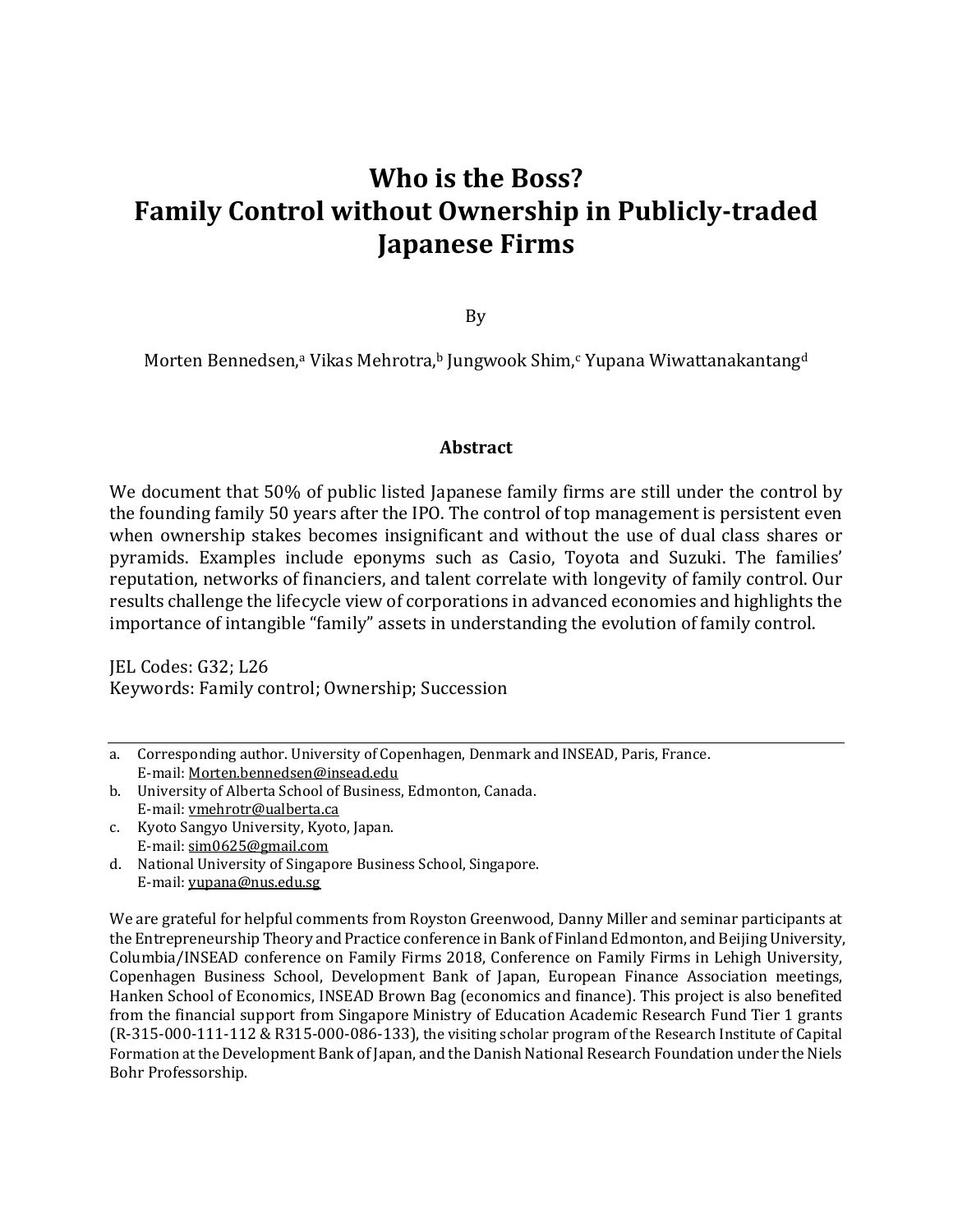*"Ever since he was a little boy, his mother always told him, 'One day you'll be president.'"* <sup>1</sup> About Toyota's President, Akio Toyoda

## **1. Introduction**

 $\overline{a}$ 

Family control of the modern corporation is ubiquitous even in countries with welldeveloped capital markets. <sup>2</sup> How founding families keep control over their firms in the face of growth imperatives is a continuing puzzle. Rajan and Zingales (1996) suggest that the ease of external financing for capital investments dictates both the evolution of founding control over time, as well as the realized level of growth. Their contention finds support in Frank, Mayer, Volpin and Wagner (2011), who show that family ownership dilution in the UK and continental Europe is largely determined by the firm's need for external financing for both capital investments as well as mergers and acquisitions. These studies per force focus on control derived from equity ownership and conclude in favour of finance as the single biggest, if not the sole, determinant of the loss of founder control over time.

In this study, we extend the literature on family control beyond ownership by studying the dilution of the founding family's ownership as distinct from a loss of top management control. We explore the determinants of how families keep control with little or no ownership. Anecdotal evidence exists from other advanced countries including the U.S3, however, they share two features: the use of control enhancing ownership mechanisms, such as dual class shares or pyramids, and a generally diluted ownership structure with no other significant owners. Thus, this is the first large scale sample to document the prevalence of

<sup>1</sup> Jason Clenfield and Yuki, Doubting Toyota Prince Defeats Crisis to Prove Self Wrong: Cars, Bloomberg, November 21, 2013, accessed on January 18, 2018, [http://www.bloomberg.com/news/2013-11-20/doubting](http://www.bloomberg.com/news/2013-11-20/doubting-toyota-prince-defeats-crisis-to-prove-self-wrong-cars.html)[toyota-prince-defeats-crisis-to-prove-self-wrong-cars.html.](http://www.bloomberg.com/news/2013-11-20/doubting-toyota-prince-defeats-crisis-to-prove-self-wrong-cars.html)

<sup>2</sup> See, for example, La Porta, Lopez-de-Silanes and Shleifer (1999), Morck, Stangeland and Yeung (2000), Anderson and Reeb (2003), Morck, Wolfenzon, and Yeung (2005), and Villanlonga and Amit (2006).

<sup>&</sup>lt;sup>3</sup> The J. M. Smuckers Company has been run by the eponymous family for four generations now, even though the Smuckers' family equity stake in the firm is now less than 6%. A unique aspect of their share structure is Time Phased Voting. Under this set-up, 1 share in Smuckers equals 1 vote if held for less than 4 years and equals 10 votes if held for more than 4 years. A few other well-established companies such as Ford Motor Company and the New York Times also have control in the hands of the founding family with very little equity ownership, albeit in both cases, dual voting shares provide the founding family with majority control.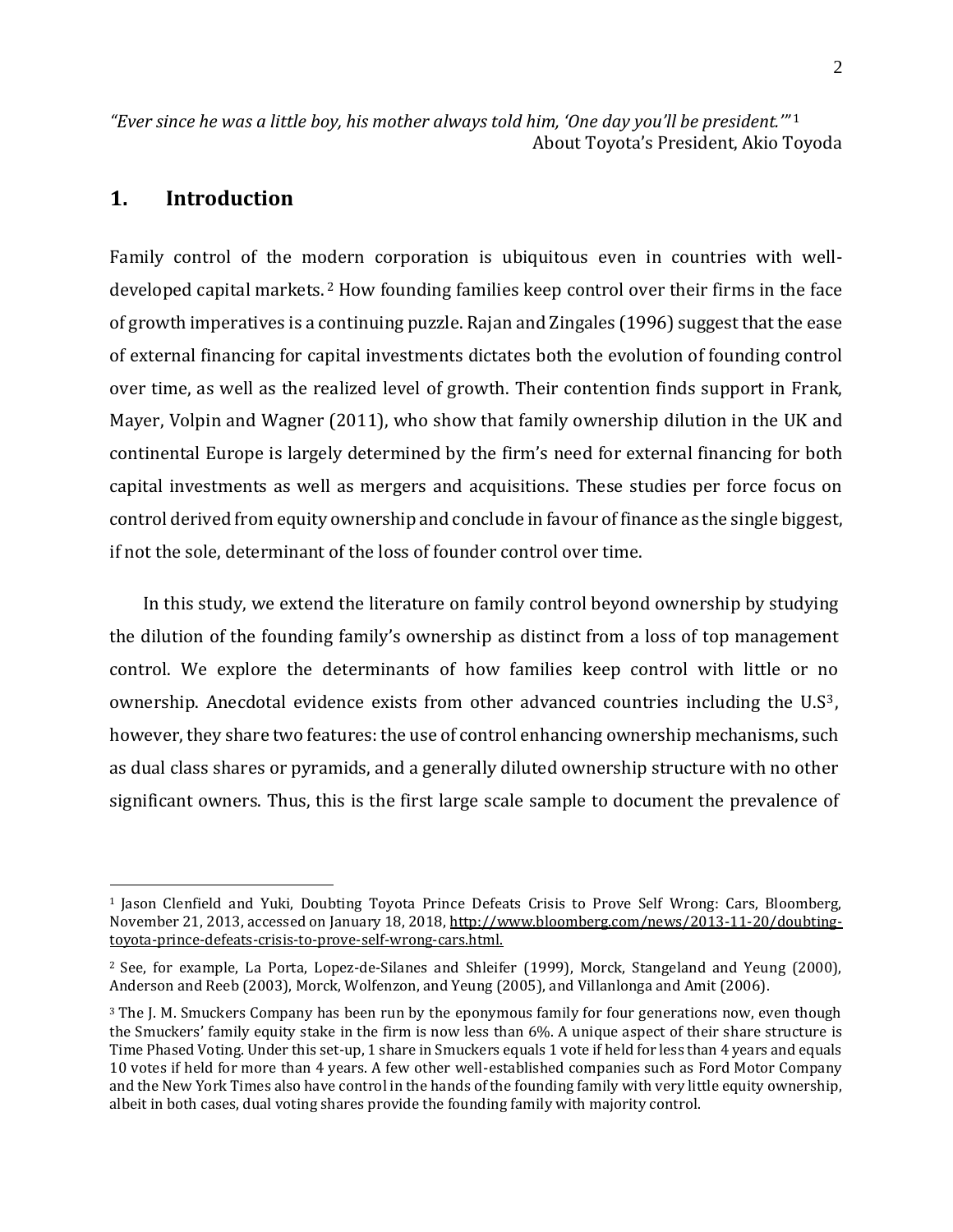family control without ownership in an advanced country with little use of control enhancing mechanisms.

We employ a unique dataset of all listed firms in post-war Japan and begin by charting the evolution of family control from the early 1960s through 2010. Our panel data allow us to move beyond static analysis and to document the factors that have allowed founding families in Japan to maintain control over their firms with or without significant ownership. Unlike the U.S., Japan does not permit dual class voting shares, so the one-share-one-vote rule applies. Unlike other Asian countries, pyramidal family group ownership, as a rule, is absent in Japan.<sup>4</sup> Thus voting control and ownership go hand in hand and a loss in ownership is identical to a loss in voting control. Furthermore, our data include family characteristics such as the educational attainment of the executives, founders, their heirs, as well as details on family structure. This allows us to assess the relative importance of finance vs. family assets in determining the dilution of control by founding families in IPO time.

The literature has used various thresholds such as 25%, 20%, 10% or even 5% of outstanding shares to define family firms. <sup>5</sup> We find that such cut-offs are *ad hoc* and excessively restrictive in describing family control. For instance, based on the ownership cutoff definition, many firms where the founding family holds the top management position, but has very low ownership stakes, risk being classified as non-family firms. To illustrate we highlight the three eponymous family firms, Casio, Toyota and Suzuki. Family members have taken turns to hold the leadership positions as President or Chairman for generations even when the families' ownership stakes have been diluted to insignificant levels. We generalize and document that between 10% and 30% of listed Japanese firms are managed by heirs of the founding family who have little ownership to report.

To our knowledge, this paper is the first documenting the commonplace nature of family control in the absence of material ownership. Our finding also explains why existing

<sup>4</sup> The famous post-war keiretsu system is not a family-based structure (Morck and Nakamura, 1999 & 2000) and is largely seen as a web of horizontal cross-shareholdings (Nakatani, 1984)4.

<sup>5</sup> See, for e.g., La Porta, Lopez-de-Silanes and Shleifer (1999), Faccio and Lang (2002), Anderson and Reeb (2003), Villalonga and Amit (2006), Franks, Mayer, and Rossi (2009), and Foley and Greenwood (2009).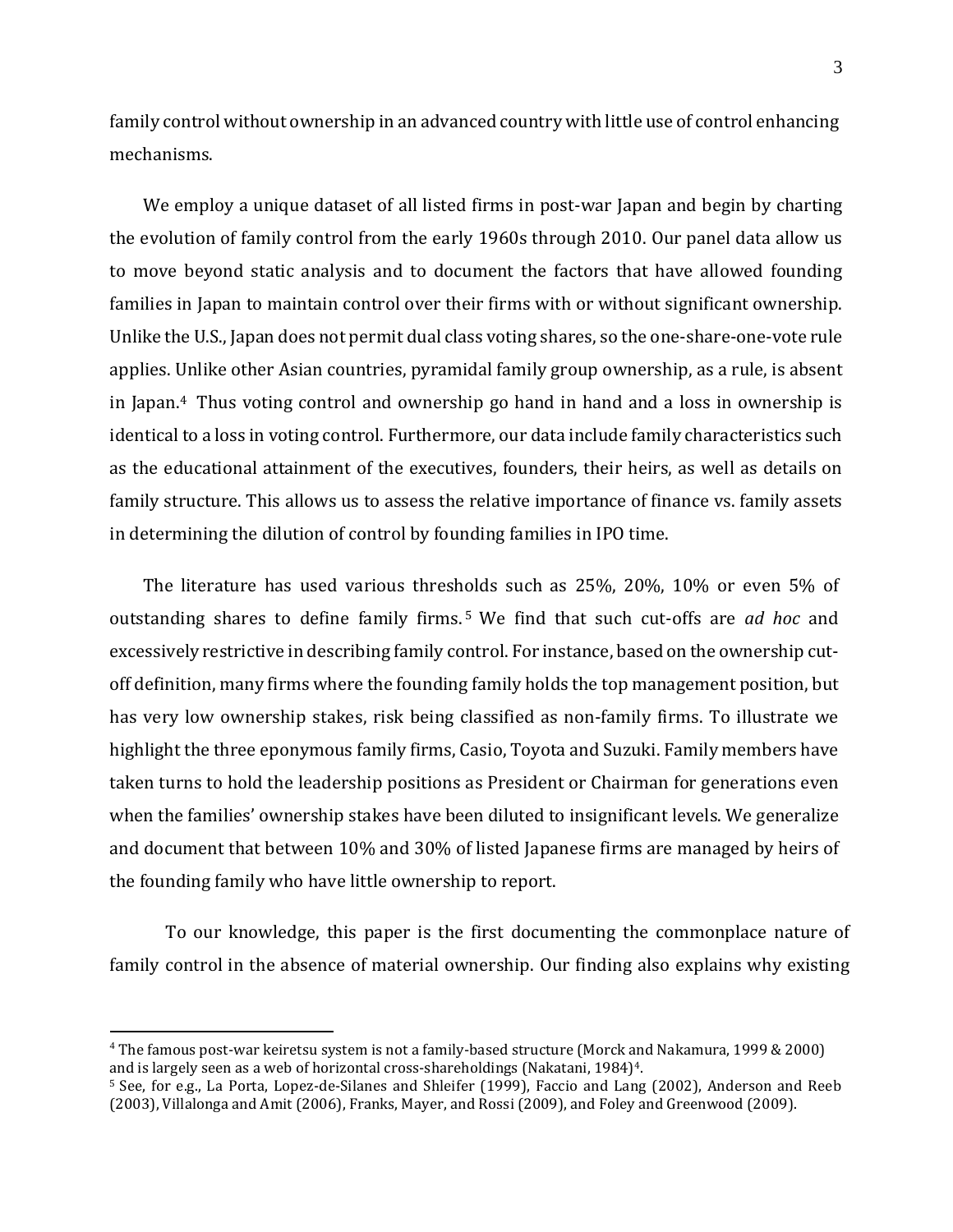studies have found a very low number of family firms among large businesses in Japan and elsewhere (e.g., Claessens, Djankov, and Lang, 2000; and Masulis, Pham, and Zein, 2011). We show that including families that control firms without ownership more than doubles their share among Japanese listed firms. We also document the longevity of family involvement following the firm's IPO – almost 50% of listed firms are family controlled (managed and/or owned) up to 50 years following their IPO. We are not aware of corresponding statistics from other countries.

This paper also contributes to the literature by providing insights into the important issue of why families *exit* the firms their ancestors have founded. Existing empirical studies focus on the dynamics of family ownership and show that finance plays an important role in the dilution of ownership. Typically this happens when growth imperatives require external equity infusions, and when equity markets provide a ready source of capital. <sup>6</sup> Wellfunctioning equity markets step in to finance growth, and this process is generally responsible for the decline of founders' ownership after she lists her firm.

We show that an important and hitherto overseen determinant of future family ownership and control is the strength of intangible "family assets" as contended by Bennedsen and Fan (2014) and Bennedsen et al. (2015). Family assets are the relationship specific (Williamson, 1986), and often intangible, investments made by the founding families that add to firm value, much as organizational capital does. <sup>7</sup> Key examples of family assets are the legacy of the family business as embodied in the family name and reputation, family networks in business and politics, and the family talent pool.

We document how variation in family assets correlate with variation in time persistence of family ownership and family control. We include an array of proxies for family

<sup>6</sup> For example, Frank, Mayer, and Rossi (2009) show that founding family equity stakes got diluted in the U.K. largely as a result of capital investments via M&A activity. Helwege, Pirinsky and Stulz (2007) show that the ownership by blockholders declines rapidly after the IPO, and that this happens faster for firms with more liquid stocks. Frank, Mayer, Volpin and Wagner (2011) confirm these findings in a larger international setting, linking the ease of equity dilution specifically to investor protection, again underscoring the importance of finance in determining post-IPO ownership decline in the United States. Finally, Klasa (2007) documents that the founding family's sale of their controlling interest is correlated to poor performance and firm age among the U.S. firms.

<sup>7</sup> See, for e.g., Lev and Radhakrishnan, (2005) and Eisfeldt and Papanikolaou (2013, 2014).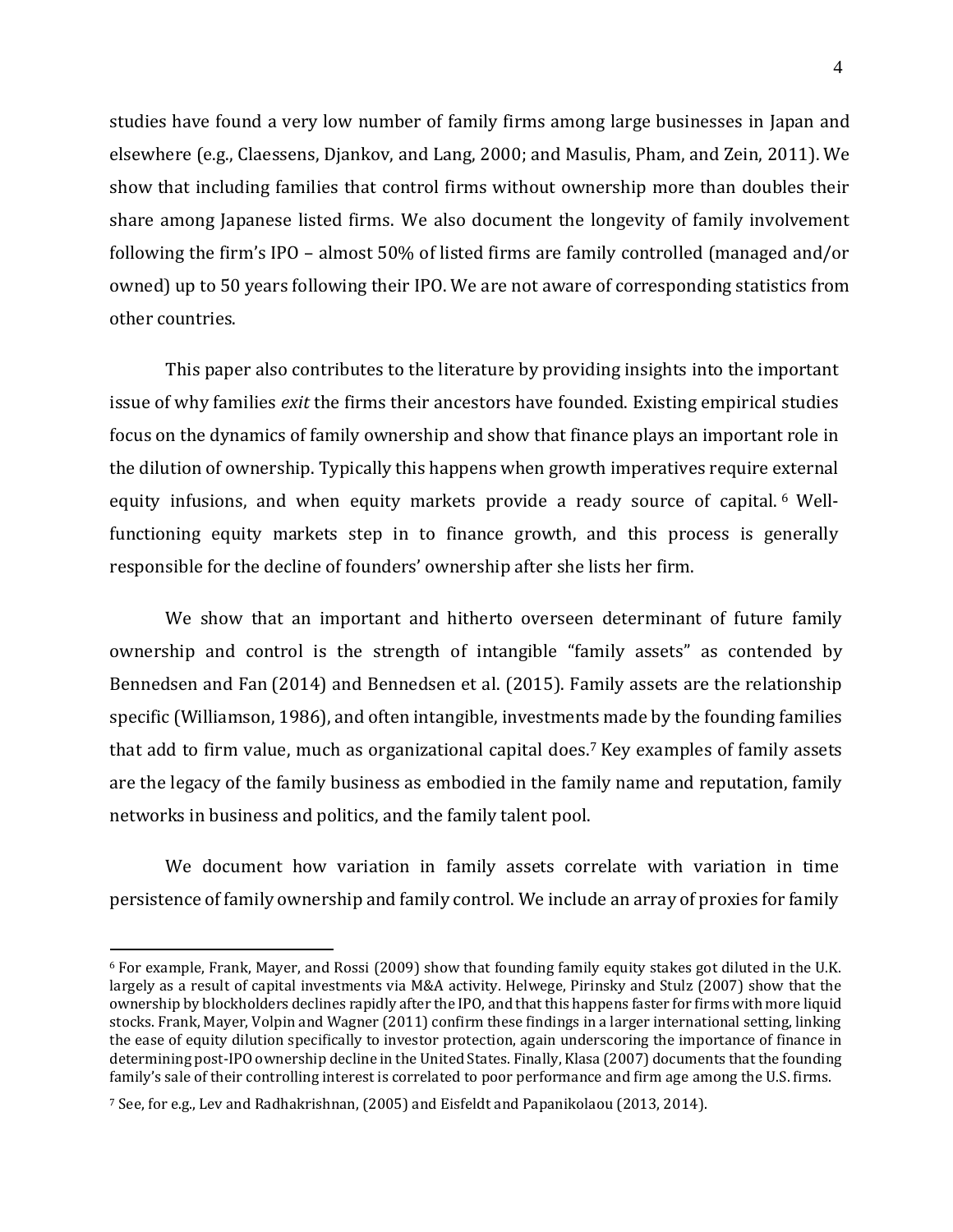assets and finance variables in exploring the determinants of the decay in the founding family's control over time. Our main results are that more profitable firms, and those managed by younger CEOs, are less likely to transition to lower levels of family control, whereas firms that need external capital are more likely to do so. We show that family control is more likely to be maintained in firms that bear the founding family name, have capable heirs<sup>8</sup> and trusted employees. Families also sustain control through establishing a close partnership with investors. In short, our evidence underscores the *joint* importance of financial and family factors in the evolution of ownership and management control.

The rest of the paper is organized as follows. Section 2 presents three cases of Casio, Toyota and Suzuki to illustrate how families organize control of their companies when ownership is diluted. Section 3 presents our data measuring the evolution of ownership and control of public traded firms in Japan. Section 4 divides firms into four categories depending on families being dominant owners and/or in control of management. We then describe the evolution of family ownership and family control over management. Section 5 analyses factors that impact the transition of firms among all four categories of ownership and control composition. We conclude in Section 6.

# **2. Family control in the absence of material ownership: The Casio, Toyota Motors, and Suzuki Motors Cases**

The three well known Japanese companies, Casio, Toyota Motor, and Suzuki Motor illustrate how the founding family maintains management control in situations where they have very little ownership. The cases illustrate how families use particular and sometimes elaborate family assets and governance structures to secure and maintain control of their firms even when they do not have significant ownership stakes.

We describe the ownership evolution as well as management transitions in these three firms over a forty-year period spanning 1960-2000 in Figure 1. In all cases, ownership

<sup>&</sup>lt;sup>8</sup> Mehrotra, Morck, Shim and Wiwattanakantang (2013) describes how the practice of adult adoptions, where founders, faced with either non-existent or inadequate blood heirs, frequently adopt outsiders into the family and appoint him as a successor, has been a common governance feature in Japanese business families.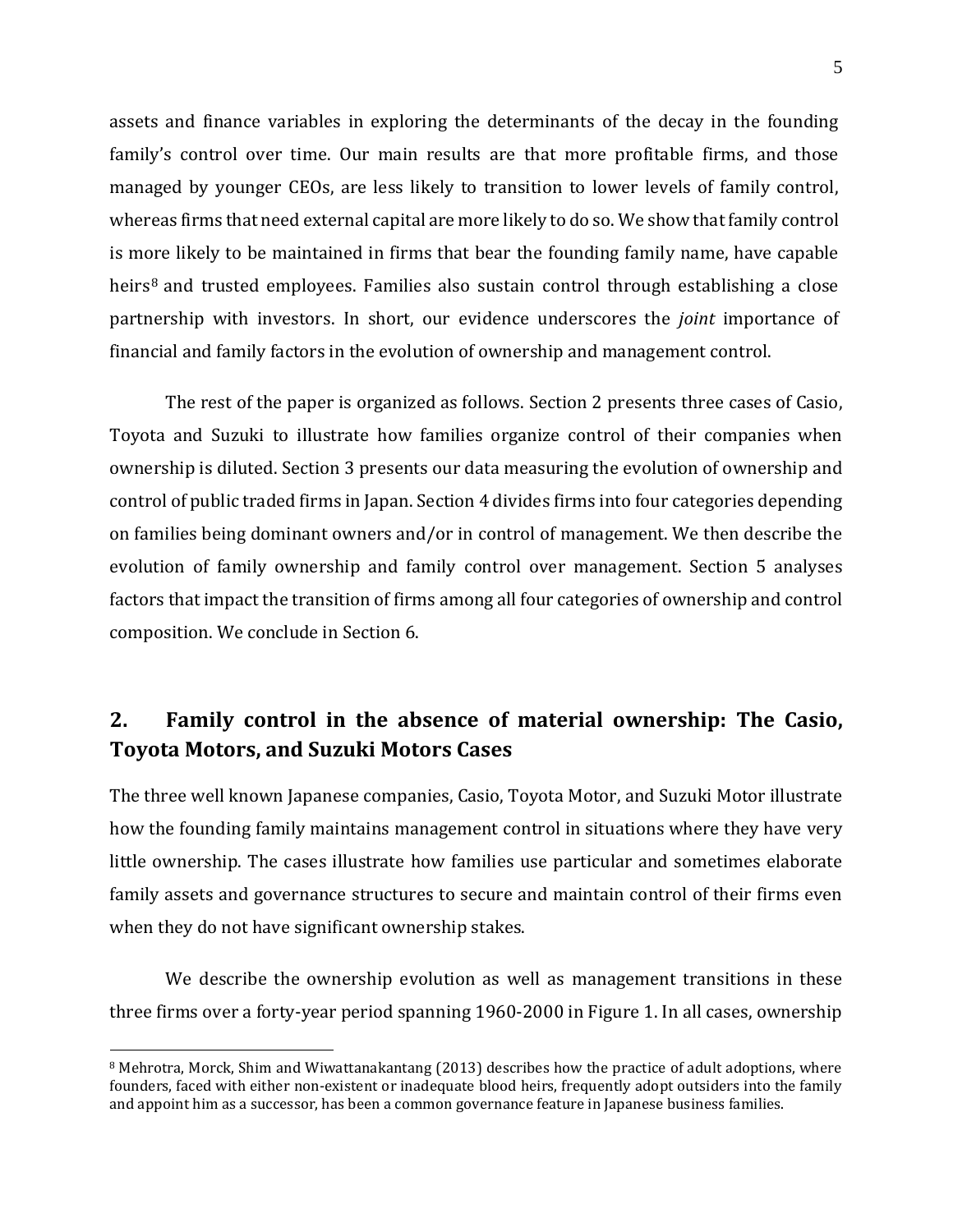stakes of the founding families are reduced to insignificant levels by the end of the sampling period (and in one case were never significant) and yet, as we describe below, scions of the founding family continue to hold sway over management in important ways. These three firms reflect different ways that families retain management control even when their ownership is very small: First, Casio illustrates how, even while growth and financial needs dilute family ownership, the founding family keeps control through a line of very talented family managers. Second, Toyota Motor Company illustrates how management control can persist via complex cross ownership and management of companies within the Toyota group of firms by the extended family of the founder.<sup>9</sup> We note that such a structure of intercorporate control by the extended Toyoda clan is distinct from the well-known *keiretsu* structure, which represents a group of firms tied by cross-shareholdings but loosely linked in terms of management. <sup>10</sup> Third, Suzuki Motor Company, where the family never had significant ownership, illustrates how the practice of adult adoptions can broaden the talent pool for succession purposes and provide able and competent heirs (Mehrotra et al, 2013).

#### *2.1 Casio Computer Co.: Ownership dilution through global expansion.*

We start with Casio, the iconic calculator and electronic watch company, and show how high growth, financed via equity, dilutes founding family ownership over time. We submit that family talent nevertheless has kept the founding family in control to this day.

Casio was founded in 1946 as *Kashio Seisakujo* by a team of founders, father and four sons from the Kashio family. The Kashio men worked together to develop the world's first electronic calculator which was launched in 1957. To finance expansion, Casio went public in 1970 on the Tokyo Stock Exchange, with the family retaining 61% of shares. Three years later, Casio also listed on the Amsterdam Stock Exchange, and on the Frankfurt Stock Exchange in 1979. The net impact of these public offerings was a steep decline in the founding family's relative share ownership. Indeed, the family's direct shareholdings in Casio declined dramatically to 8% in 1990 (see Figure 1). For comparison, we note that the average

<sup>9</sup> See Bennedsen, Henry and Wiwattanakantang (2016).

<sup>10</sup> See, among others, Nakatani (1984), Prowse (1992), Flath (1993) and Weinstein and Yafeh (1995).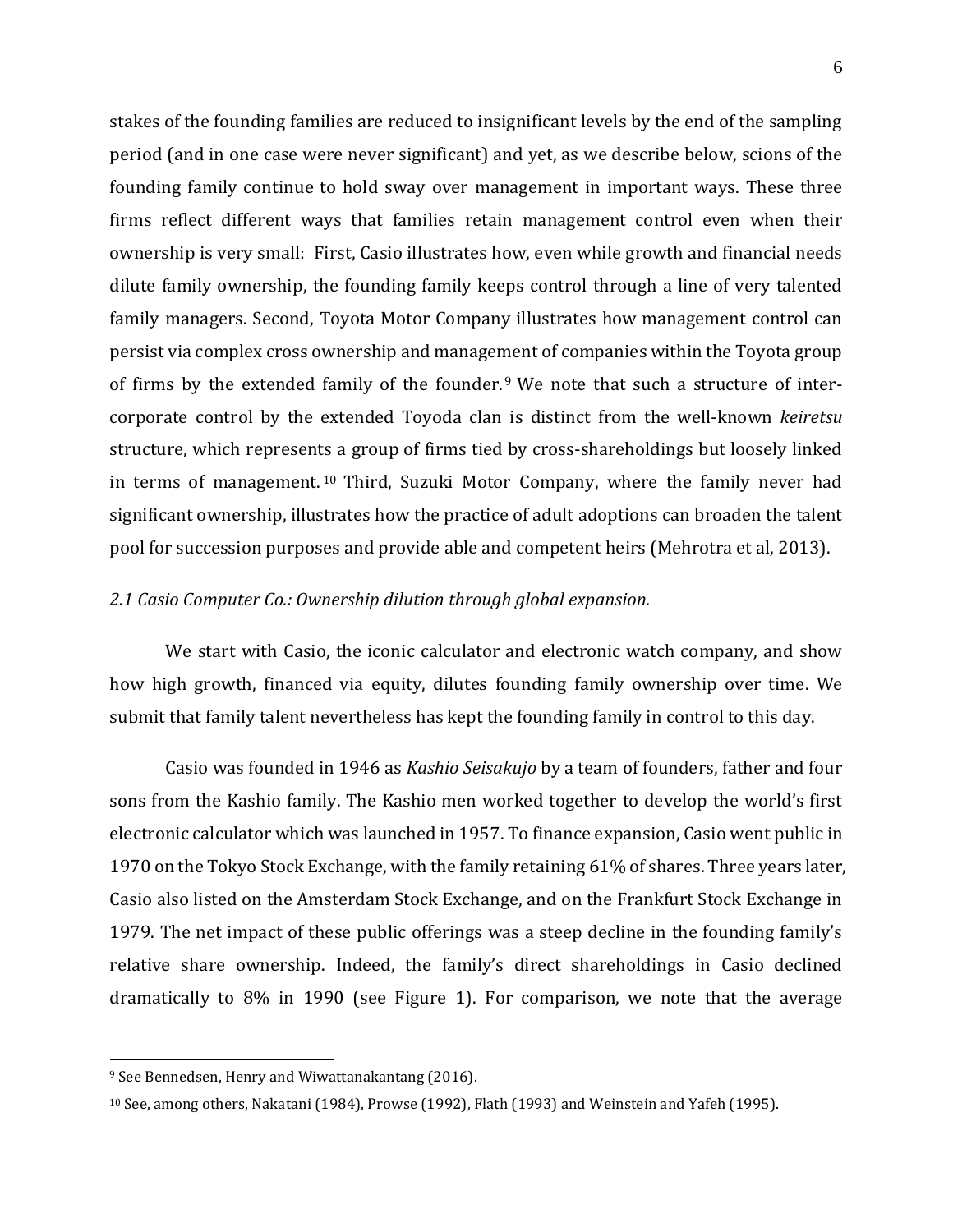ownership by the least and most restrictive definitions of family firms in Villalonga and Amit (2009) is 16% and 28%. The ownership stake of the Kashio family continued to decline further, dipping under 6% in 2000 and under 4% in 2014.

In reality, however, the Kashio family has always been running Casio. The Kashio brothers took turns to hold the top management positions, namely the President and the Chairman, as well as to serve on its board<sup>11</sup>. Casio's first president was the father, and then his first son, Tadao, who succeeded him. Tadao with a reputation as a financial wizard served as president for 28 years, during which period his three younger brothers served on Casio's board. Tadao finally retired as president at the age of 71 in 1988 and remained as Casio's adviser until his death in 1993. The second brother, Toshio (born in 1925), who was the inventor of many of Casio's hit products, became Casio's Chairman from 1988 until his retirement in 2011 at the age of 86.

The third brother, Kazuo (born in 1929), with an expertise in sales and marketing, led Casio as its third President from 1988 and assumed dual positions as the both President and Chairman after Toshio's retirement in 2011. The fourth brother, Yuiko (born in 1930), was the production chief and served as vice president from 1991 until his retirement in 2014 at the age of 84.

Kazuo worked with the company well into his 80s to groom his successors which included his eldest son as well as three nephews. In June 2015 when Casio's profit hit an alltime high, Kazuo promoted his 49-year-old son, Kazuhiro as the President, while he himself served as Casio's executive Chairman. By spring 2019, Kazuo who turned 90 and has been running Casio for more than 30 years, has shown no sign of disengagement from Casio's management.<sup>12</sup>

The largest shareholder group in Casio is represented by financial institutions, followed by foreign investors. The ownership dilution of the founding family was a direct

<sup>11</sup> See Casio history at the company website, accessed on January 18, 2018, [https://www.casio.co.jp/company/history/.](https://www.casio.co.jp/company/history/)

<sup>12</sup>Changing of the Guard: Casio president set to hand reins to son, Nikkei Asian Review, May 12, 2015, accessed on January 19, 2018[, https://asia.nikkei.com/Business/Companies/Casio-president-set-to-hand-reins-to-son.](https://asia.nikkei.com/Business/Companies/Casio-president-set-to-hand-reins-to-son)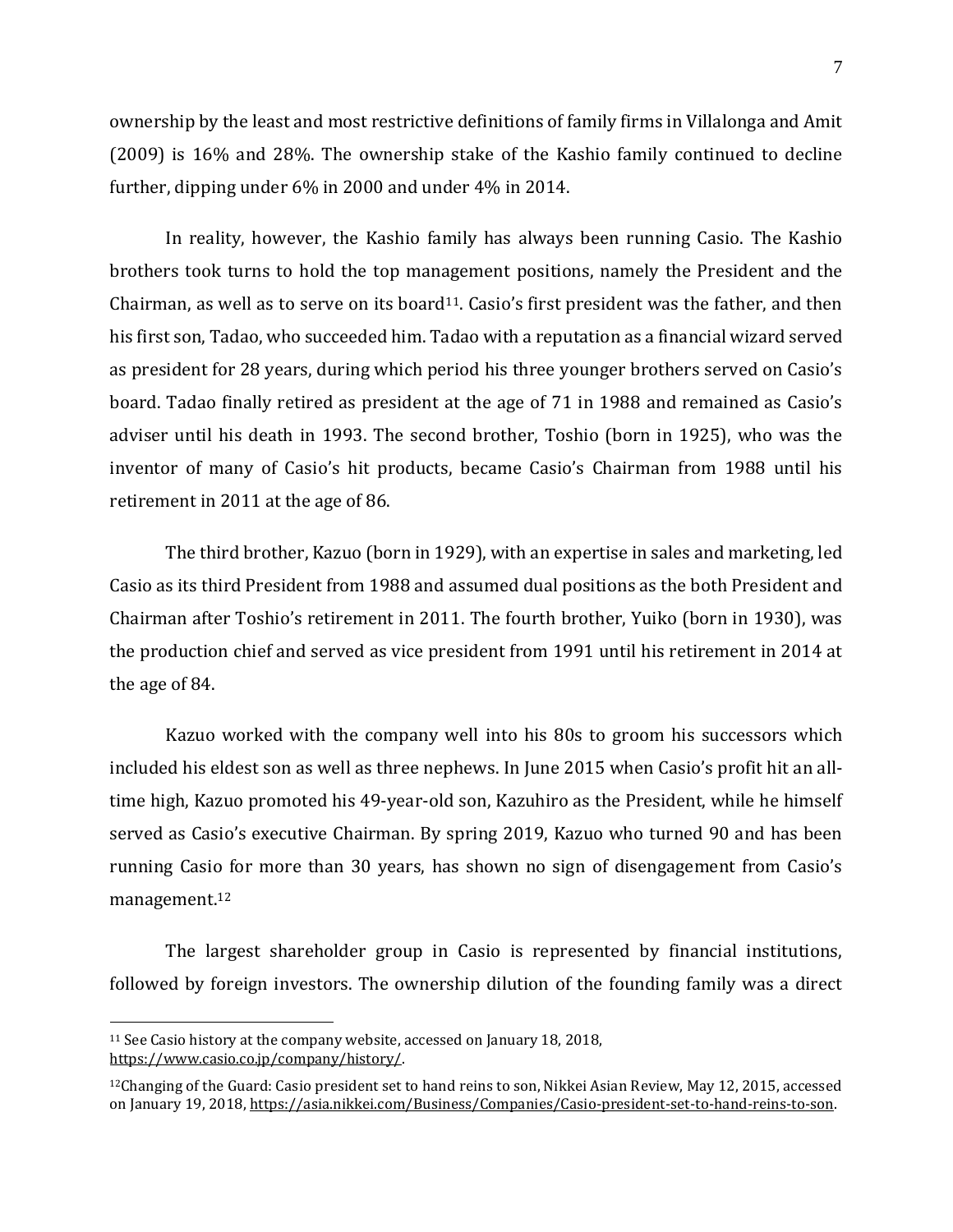consequence of Casio's rapid growth financed by equity capital. The presence of the Kashio founders and heirs in the top management cadre of Casio has not been challenged by the continued erosion of their equity ownership in the company, and points to family resources playing an important role in maintaining control.

#### *2.2 Toyota Motor Corporation: Control through group ownership and strong family assets*

Toyota Motor is one of the world's largest automobile manufacturers, with a market capitalization at its peak of USD 220 billion in fiscal year 2015. The Toyota case illustrates how complex ownership and management structures over a group of firms can empower the family - even when direct family ownership stakes are insignificant. Specifically, Toyota Motor Company sat at the apex of the Toyota Group which comprised a network of companies connected to each other via cross-shareholdings and shared top executives from the extended Toyoda clan.

Given its size and status as a multinational corporation, as well as extremely low direct ownership stakes of the founding family, Toyota does not fit into the conventional definition of family firms. Based on widely accepted ownership thresholds (for e.g., 10% of voting rights), Toyota would be defined as a widely held firm. Table 1 shows Toyota's ten largest shareholders at six points in time in the last 50 years. Almost none of its 10 largest shareholders held more than 5% of outstanding shares from 1950 to 2000. Toyota's large shareholders were mostly financial institutions that held their shares for several decades. Among the top shareholders is Toyota Industries Corporation, which held a stake of 5.3% in 2000 and 6.6% in 2015. Setting aside the ownership in Toyota Motor by Toyota Industries, the family's direct ownership stake in Toyota Motors was and remains insignificant.

The group name, Toyota, was derived from the founding family name, Toyoda.<sup>13</sup> The founder was Sakichi Toyoda (1867 – 1930) who established Toyota Industries as a successful loom maker. The second-generation patriarchy was handed to his adopted son-in-law, Risaburo (born 1884), whose biological son, Kiichiro (born 1894), went on to start Toyota Motor Company to manufacture cars in 1937. Toyota Motor went through financial difficulty

<sup>13</sup>Toyota history, Toyota's website: http://www.toyotaglobal.com/showroom/emblem/history/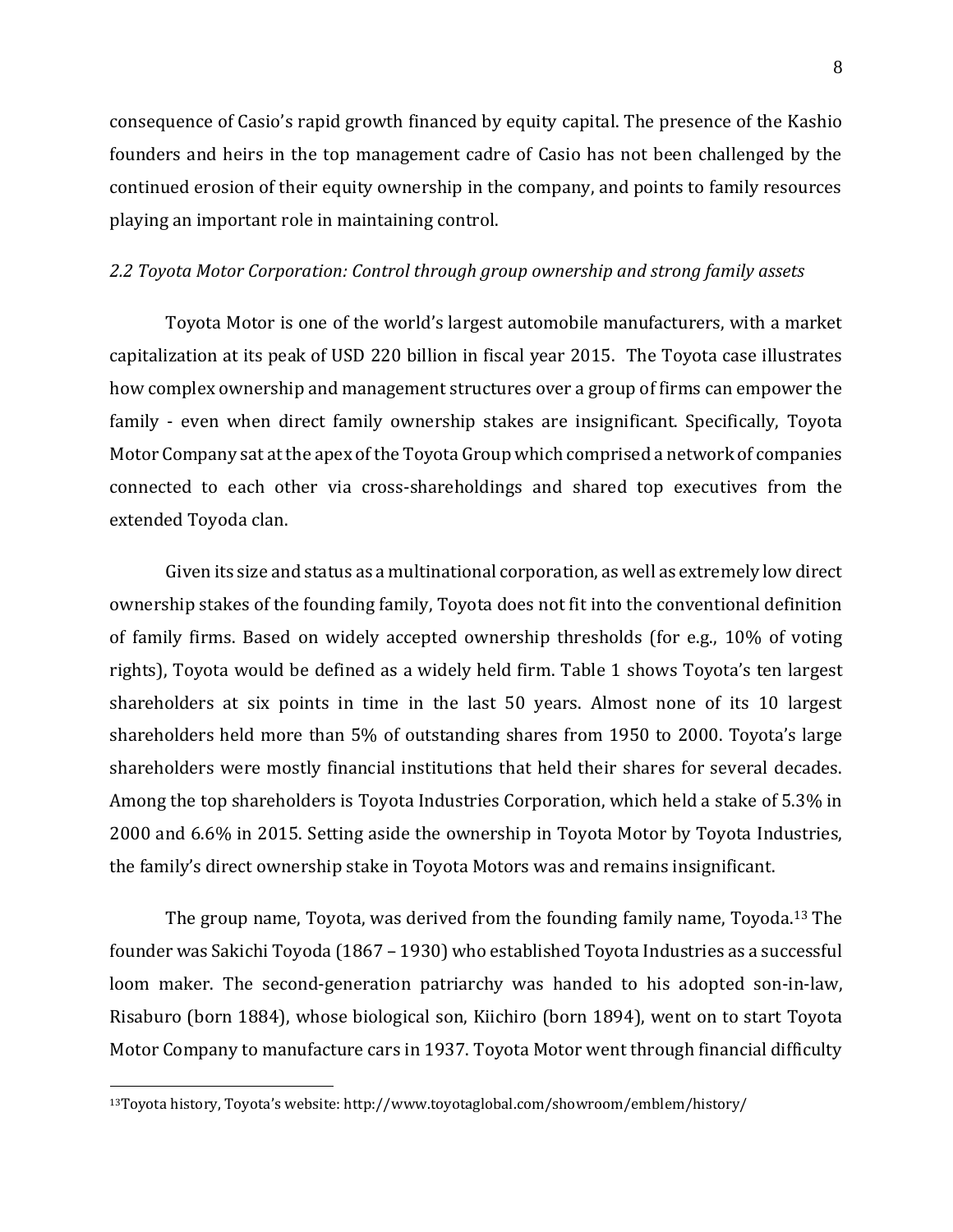in the 1940s and eventually was on the brink of bankruptcy in 1949. The main house, Toyota Industries, sent its president, Taizo Ishida, to rescue Toyota Motor. <sup>14</sup> Ishida, who had inherited the founder spirit, acted as the family's caretaker (Hino, 2005). Following the death of the two Toyoda brothers in the same year in 1952, Ishida continued running Toyota until 1961, while grooming young Eiji Toyoda, the founder's nephew, as the next successor.

Eiji was named as Toyota's 5th President in 1967. He led Toyota as the chairman and honorary advisor until his death in 2013 at the age of 100. During his helm, Eiji was instrumental in transforming Toyota into the world's top automobile company and developed what became known as the "Toyota Production System".

Toyota's 6th president was Shoichiro Toyoda, who was the first son of Kiichiro and therefore a designated heir by birth. As the clan's patriarch, he groomed his younger brother, Tatsuro, who was promoted to the presidency in 1991. Shoichiro remained as Toyota's executive chairman during 1991-1999, and then as honorary chairman and a board member until 2009. Shoichiro also supervised other Toyota group firms, serving as Aisin's auditor and Denso's board until 2015 when he turned 90 years old.

Tatsuro, however, ended his term shortly in 1995 due to health problems. Toyota's next three presidents were loyal employees (or *sararimen*) namely Hiroshi Okuda (1995- 1999), Katsuaki Watanabe (1999-2005), and Fujio Cho (2005-2009). During this high growth decade, Toyota looked as if it had absolutely transformed itself to become a non-family firm run by professional managers. The two Toyoda seniors (Eiji and Shoichiro), however, had continued providing advice on corporate policies, in particular installing Toyoda scions in senior management positions. <sup>15</sup> In fact, by this time, two of the Toyoda family descendents were promoted as Toyota Motor's board members.

Akio Toyoda, the only son of Shoichiro, was told by his mother since he was little that

<sup>14</sup> Toyota history at the company website.

<sup>15</sup> Family tensions and succession manoeuvring darken Toyota's top ranks, *Sentaku,* D*ecember 2016,*  accessed on January 18, 2018, https://www.sentaku.co.jp/articles/view/16445.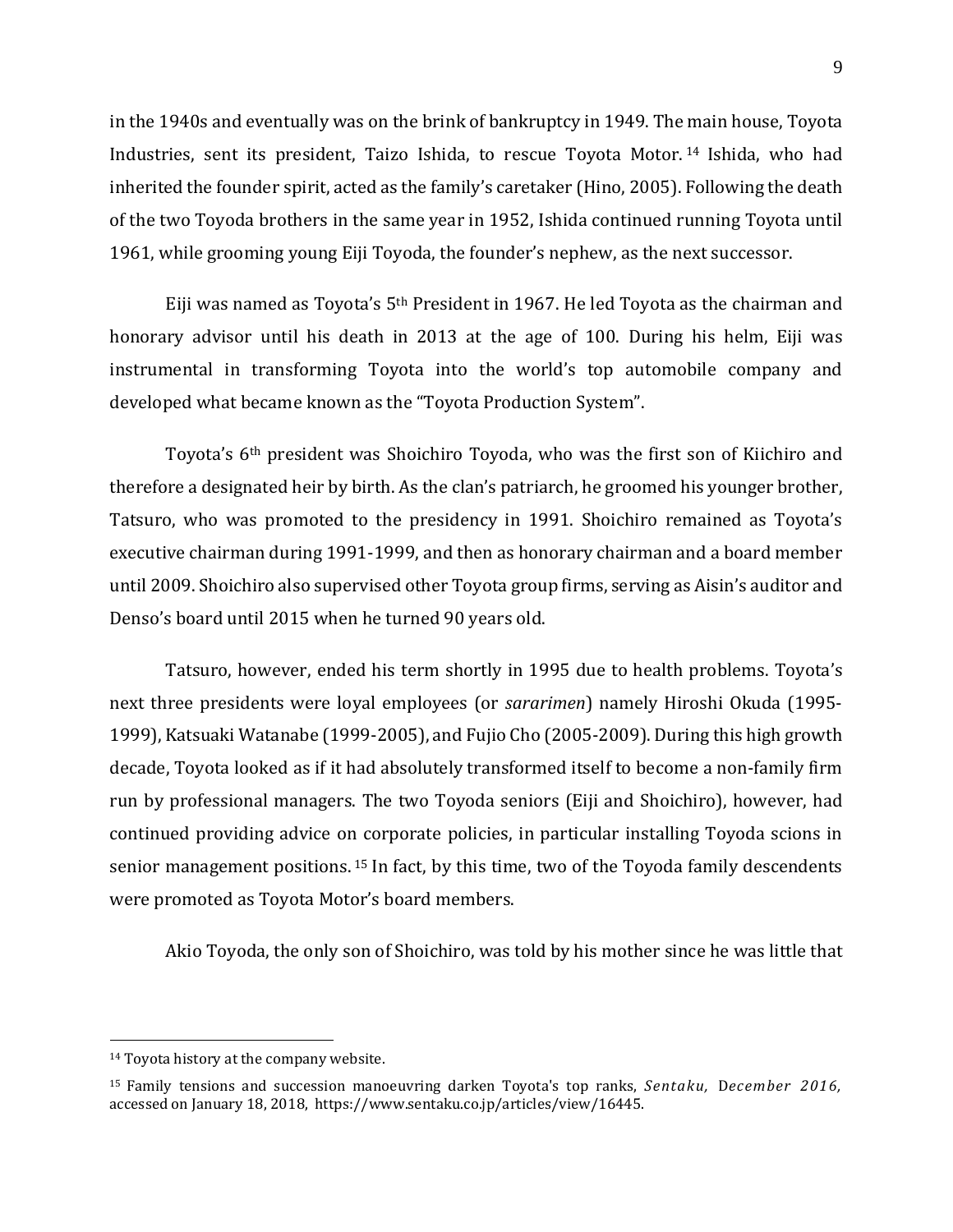*"One day you'll be president."*<sup>16</sup> The family dream came true in June 2009 when 49-years old Akio was named as Toyota Motor's 11th President. His appointment came on top of the largest recall scandal, Toyota's worst crisis in a century. Perhaps the company needed the Toyoda name to signal that it was returning to its roots and would restore the values, quality and reputation upon which the business was founded.

Top executives bearing the extended Toyoda name – uncles, nephews, and cousins from the three family branchesRisaburo, Eiji, and Kiichiro – have also served at key Toyota group companies. Three sons from the Eiji brnach have run other group firms as president and chairman for decades. Kanshiro headed Aisin, while Tetsuro has been in charge of Toyota Industries since 2005. The youngest brother, Shuhei, took the leadership at automotive component manufacturer and group member firm Toyota Boshoku Corporation (Bennedsen, Henry, and Wiwattanakantang, 2016), serving as its Chairman since 2015.

The Toyota group illustrates that the founding family's corporate control can be much more than the size of the family ownership stake alone would warrant. Backed by the ownership stakes of the member firms belonging to the Toyota group, management control by the Toyoda clan continues unimpeded to present day. Furthermore, the case also illustrates that time gaps between capable family leaders are often filled out by long serving employees that are loyal to the family.

#### *2.3 Suzuki Motor Corporation: Control through adult adoptions*

 $\overline{a}$ 

Suzuki Motor offers an interesting case that challenges the conventional wisdom of family control. Ever since it went public in in 1949, the founding family has *never been* listed among the top ten shareholders. Suzuki's largest shareholders have been banks and insurance companies that have held its shares for decades.

Suzuki Motor, a major global manufacturer of small cars, was established by Michio Suzuki in 1909. Osamu Suzuki, the current patriarch of the Suzuki family, assumed the

<sup>&</sup>lt;sup>16</sup> Jason Clenfield and Yuki, Doubting Toyota Prince Defeats Crisis to Prove Self Wrong: Cars, Bloomberg, November 21, 2013, accessed on January 18, 2018, [http://www.bloomberg.com/news/2013-11-20/doubting](http://www.bloomberg.com/news/2013-11-20/doubting-toyota-prince-defeats-crisis-to-prove-self-wrong-cars.html)[toyota-prince-defeats-crisis-to-prove-self-wrong-cars.html.](http://www.bloomberg.com/news/2013-11-20/doubting-toyota-prince-defeats-crisis-to-prove-self-wrong-cars.html)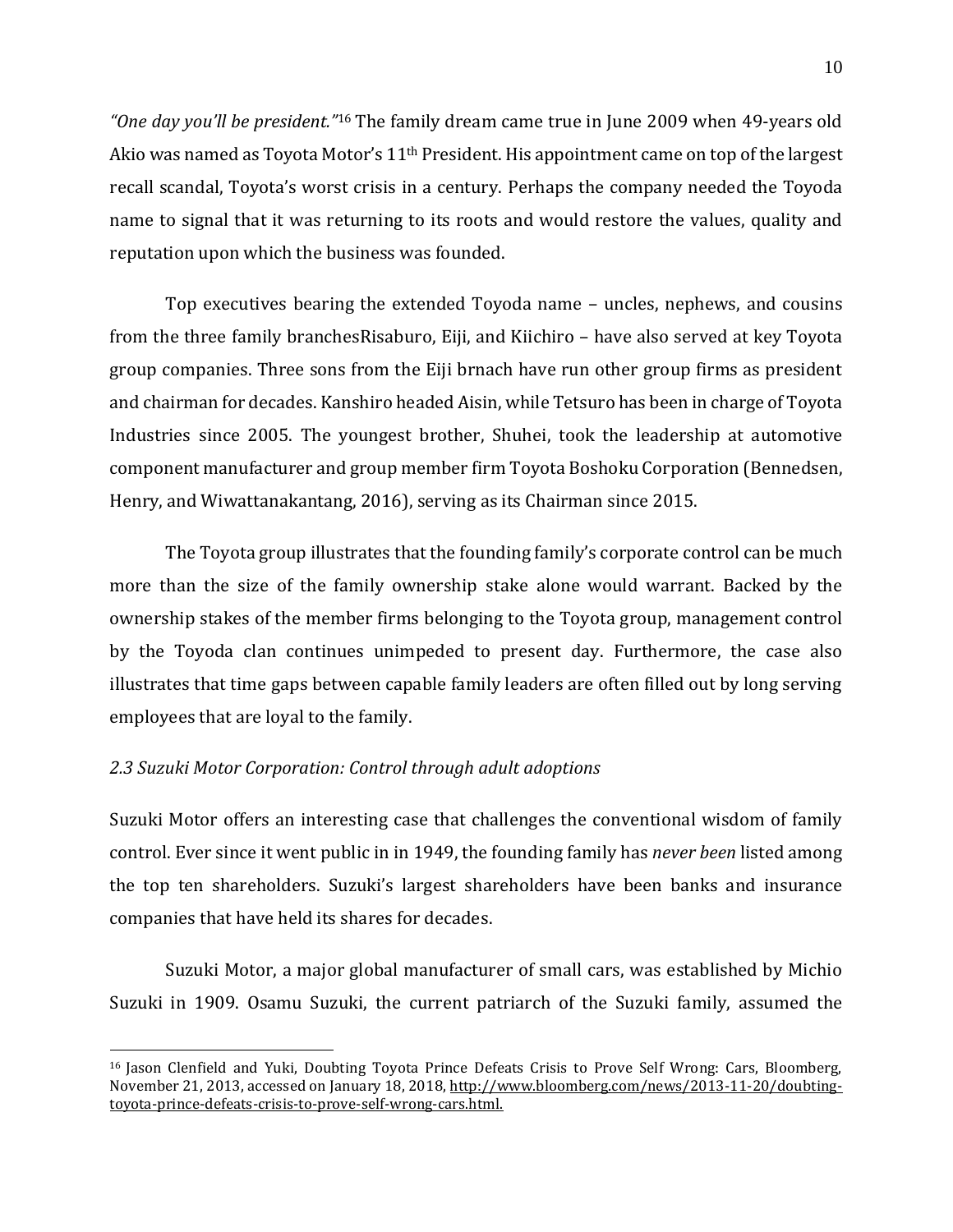leadership position in 1978. Osamu's entry into the Suzuki family came about courtesy of his marriage to the eldest daughter of Suzuki's 2nd President, Shunzo Suzuki. Osamu adopted the Suzuki surname and began working at Suzuki in 1958 and rose through the ranks to senior management positions. In 1978 when Chairman Shunzo passed away and Suzuki's 3rd President, Jitsujiro Suzuki, had health problems, Osamu was promoted as the President at the age of 48. Like Osamu, his two predecessors, Shunzo and Jitsujiro, were also the founder's adopted sons-in-law who took on the Suzuki name after marriage.

Osamu followed his family tradition when planning for succession by grooming his son-in-law (Hirotaka Ono) for President but unfortunately, Ono died of cancer in 2007 at the young age of 52. <sup>17</sup> In 2008, partly to cope with the financial crisis, Osamu, aged 78 at the time, assumed the firm's top positions as combined President/CEO/Chairman. In 2015, his 55 years old eldest son, Toshihiro Suzuki, was appointed as the President, while Osamu continued serving as chairman and has showed no signs of retiring even as he turned 88 years old in 2018.

To sum, the three cases described above illustrate some common themes: First, Japanese families often retain control over corporations founded by them even without material ownership stakes. Second, the head of the firm often serves in the joint consolidated positions of chairman of the board and the CEO or presidency. Third, control is sustained over time through cross ownership and the use of specific governance mechanisms such as trusted *sarariman* as CEOs during times when there are no suitable family members, or adoptee candidates, to run the firm. These cases motivate our focus on separating ownership and control in the following analysis and in understanding the role of financial constraints and family assets in determining the temporal variations in family ownership and control.

<sup>17</sup> Reuters, "Suzuki Motor Exec, CEO's son-in-law Dies at 52," December 13, 2007, accessed on January 29, 2018, https://www.reuters.com/article/suzuki-obit/suzuki-motor-exec-ceos-son-in-law-dies-at-52 idUST4050820071213.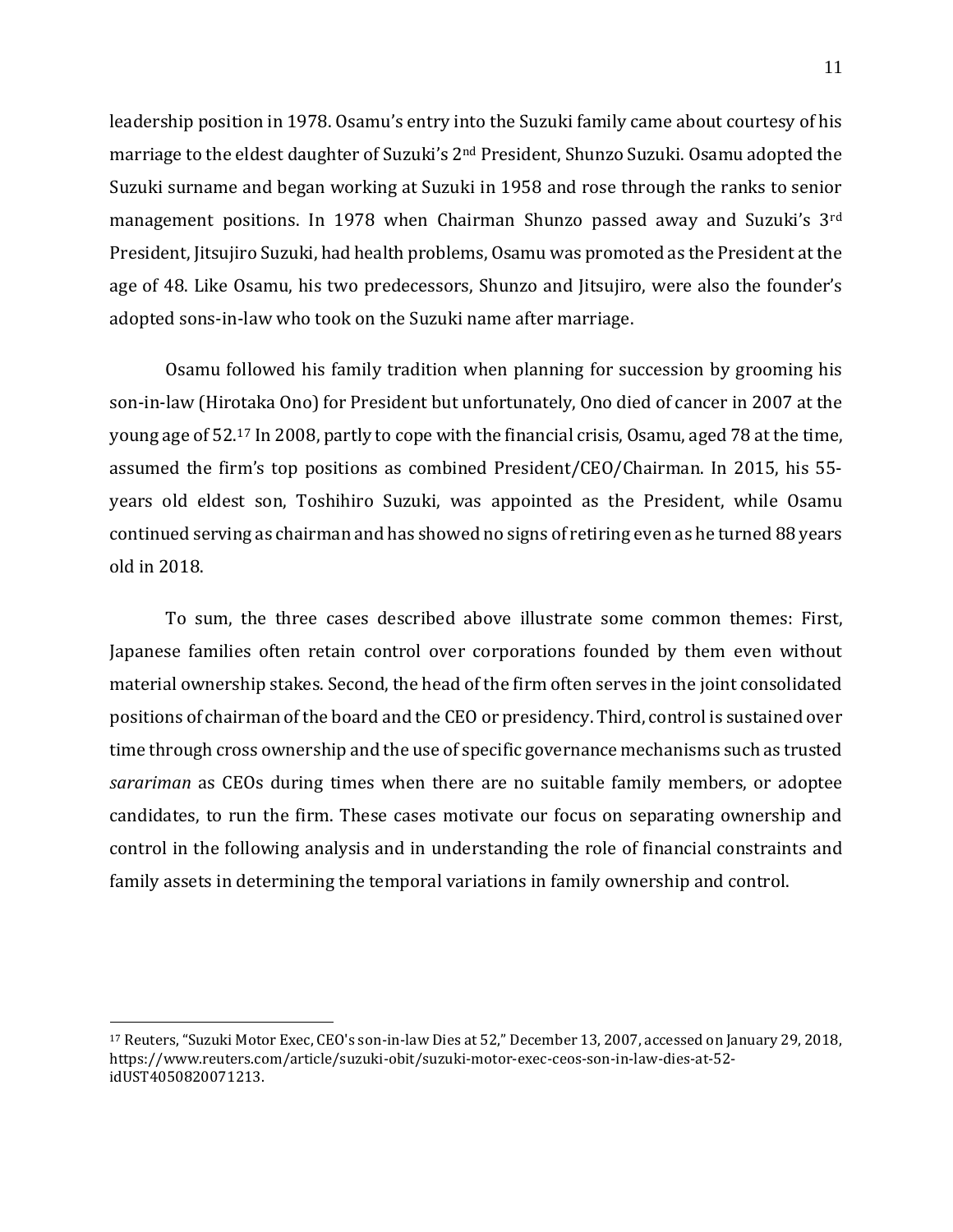## **3. Data Sources and Descriptive Statistics**

We start our dataset construction by including all companies that went public in the 1949- 2000 period. We exclude a small number of the firms where financial or ownership data are missing. The final sample covers almost the entire universe of public listed firms in post-war Japan.

To identify family firms, we follow the procedure and the dataset used by Mehrotra et al (2013). We extend their sample as theirs only includes firms that went IPO prior to 1970. Our extension covers IPOs through 2000. Ownership data are from the Development Bank of Japan database for 1981 through 2000, as are our accounting data from 1962 through 2000. The Toyo Keizai database provides information on stock prices and board composition from 1989 through 2000. For prior years and missing data, Mehrotra et al (2013) constructed the data by hand-collecting ownership, board structure and financial data from hardcopy annual reports available at the Institute of Innovation Research of Hitotsubashi University.

Ownership data disclosed in annual reports include: (1) the stake of each of the top ten shareholders, (2) the combined stake of all banks and other financial sector firms, and (3) the combined stake of all other firms. Board data include detailed information on each director's education (alma mater, major and graduation year), birth date, year initially hired, year appointed to the board, year made president (*shacho*) or Chairman (*kaicho*), and prior work experience.

We identify each firm's founder by consulting the following sources: (1) commemorative volumes (*shashi*) celebrating company anniversaries, (2) Toyokeizai Shimposha (1995), (3) Nihon Keizai Shimbun (2004) and (4) company websites. To identify relationships within the founding family, we use various Japanese language sources: (1) Tokiwa Shoin (1977) provides the family trees of 1002 business leaders, (2) a series of books published by Zaikai Kenkyusho (1979, 1981, 1982, 1983, 1985) provides the names of family members of the boards of listed firms, and (3) a set of thirty-eight Nihon Keizai Shimbun (2004) volumes provides the biographies of 243 prominent post-war business leaders.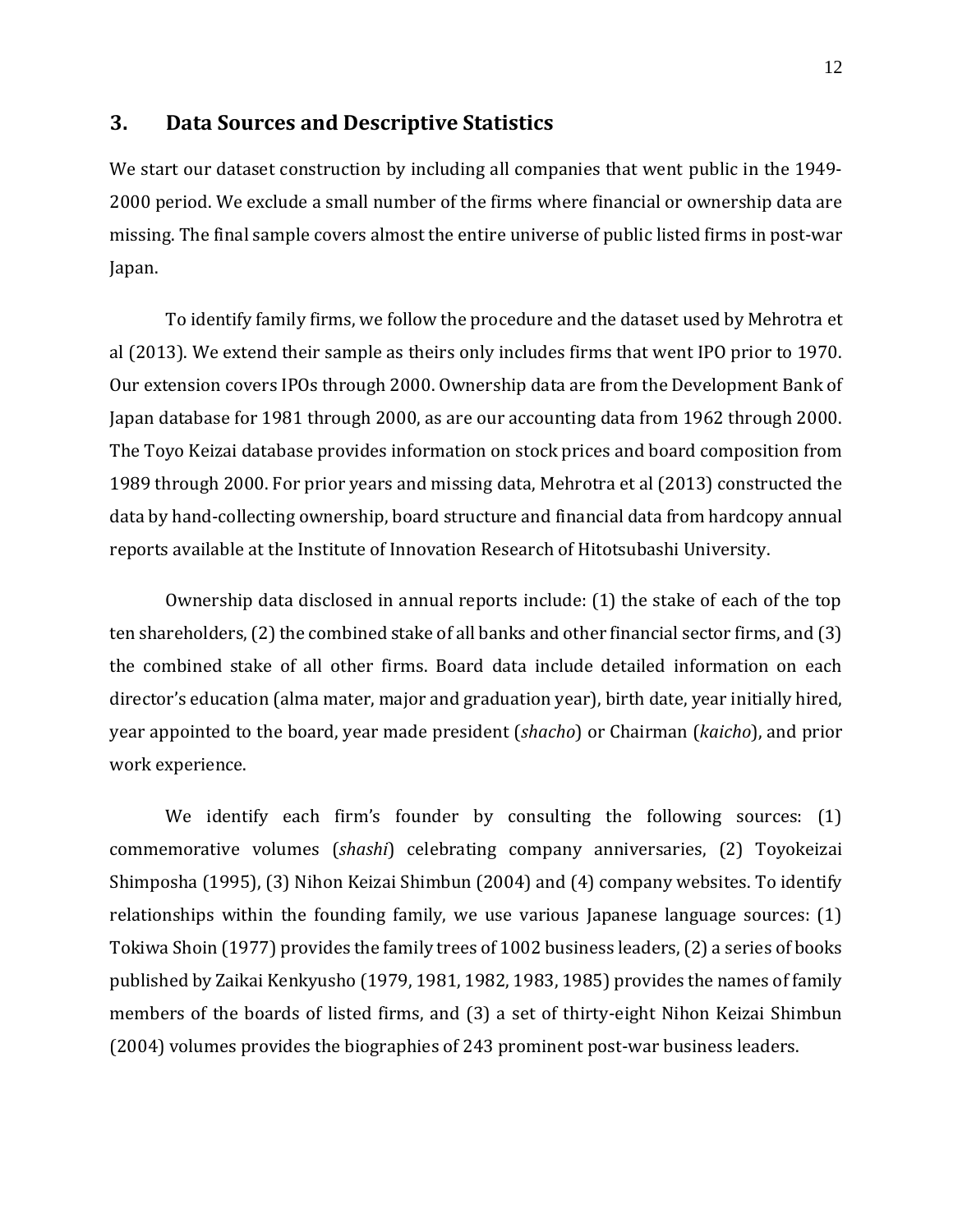Additional information on family relationships is obtained from the following sources: Japanese equivalents of Who's Who published by Jinjikoshinjo, the Nikkei Telecom 21 database of corporate news items published from 1975 onwards in the Nikkei group of newspapers (Nihon Keizai Shimbun, the Nikkei Business Daily, the Nikkei Financial Daily and the Nikkei Marketing Journal), company archives, Koyano (2007) and website searches. Using all this information, we annotate family trees with the names and business roles of all members of each firm's founding family. This information lets us identify each firm's founder(s) and ultimate owners, and ascertain each CEO/Chairman's relationship, if any, to the founding family by blood, marriage, or adoption.

We define family firms using both ownership and management information. On the ownership side we will in most of our analyses define a family firm as one where the aggregated family ownership is at least 5%. Family ownership is measured as both direct ownership by family members and indirect ownership through family foundations and companies controlled by the family. Our ownership data contains the largest ten shareholders for each firm in each year. It is therefore theoretically possible that we underestimate family ownership in situation where there are family owners that are not among the largest ten shareholders. In almost all cases, the number  $10<sup>th</sup>$  largest shareholder owns less than 2% of the shares, well below our threshold of 5%. Thus we believe that the potential error in our categorization is small.

Figure 2 shows the listing of new firms on all four major Japanese exchanges (the Tokyo, Nagoya, Fukuoka and Osaka stock exchanges) in the post-war period, spanning 1949- 2000. We notice a spike in 1949 when the Tokyo Stock Exchange (TSE) and the Osaka Stock Exchange (OSE) reopened after the war, and then again in 1961-62, when the second tier of the TSE was opened. We also see a spate of new family firms listings in the late 1990s, coinciding with signs of renewed, though ultimately brief, life in the Nikkei Index. We divide the firms into those that were listed by individuals or families (family firms) and those that were listed by other entities such as corporations (non-family firms). In most of the following analysis we will focus on the former group and examine how ownership and management evolve over time.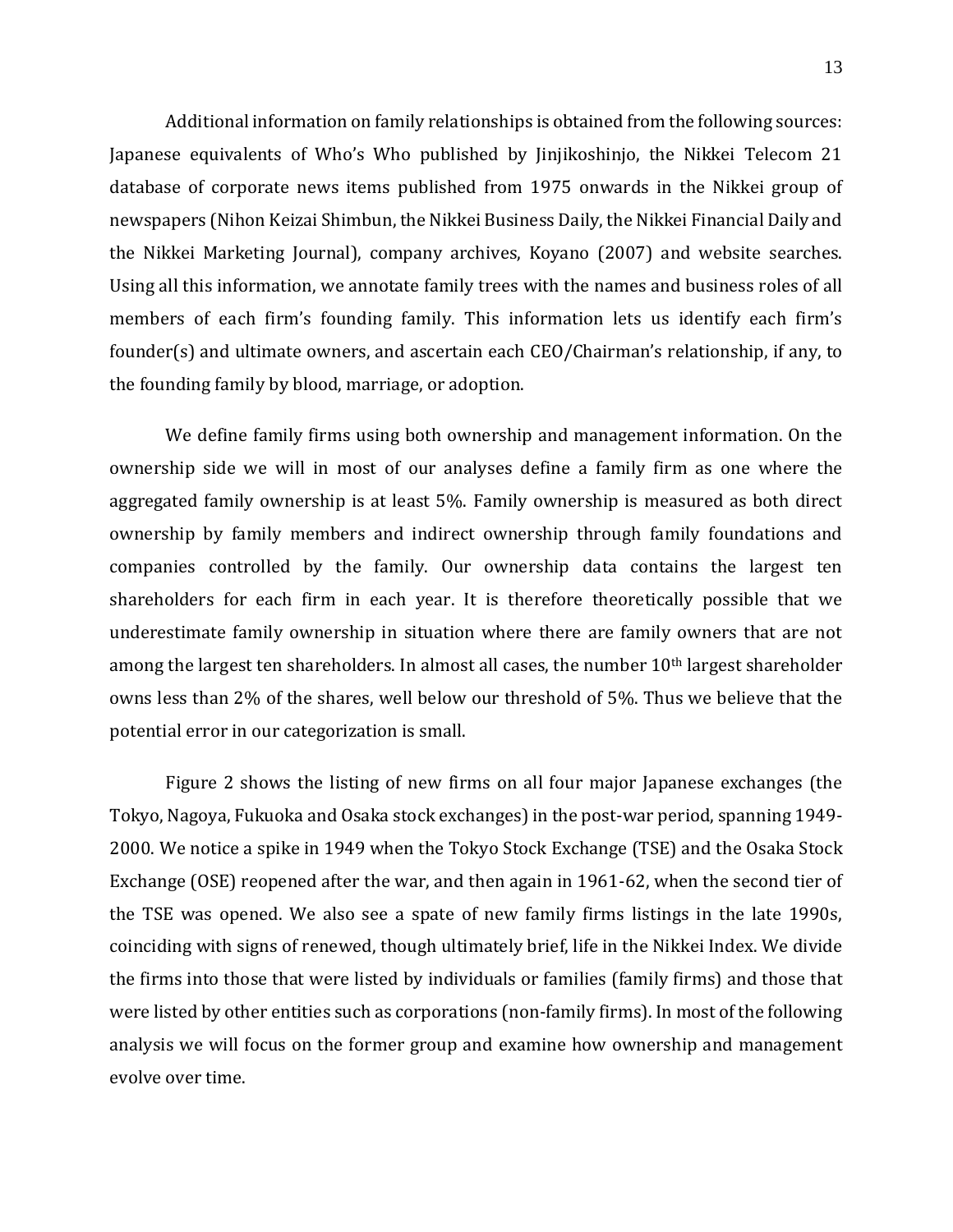Table 2 provides descriptive statistic for the firms in our sample. It reports the mean, standard deviation, minimum and maximum for all 30,138 firm-year observations. We have grouped the variables into the three categories that we focus on in the following analysis: Finance Variables, Family Variables and Control Variables. Finance variables include those that are related to the need for capital and thus provide tests of the extent to which finance can explain the evolution of ownership and control. We find that average ROA is 4.75%, similar to the value of 4.64% documented in Mehrotra et al (2013) and comparable to the figure of 3.1% documented for a more recent period (1986-2000) in Delios and Beamish (2005) based on Japanese multinational firms. The mean Tobin's Q ratio is 1.5, similar to the value documented in Mehrotra et al (2013) – the corresponding Q-ratio for the 1986-2000 is 1.30 in Delios and Beamish (2005). The mean volatility of industry sales is 20.7. The mean firm size in natural log is 17.345 and equals  $\frac{1}{2}$  34 billion. The mean leverage (based on the long-term debt to assets ratio) is 0.20. Equity issuance happens on average in 17.4% of the firm years, corresponding to a frequency of approximately once every six years. The mean foreign ownership is 1.02% of outstanding shares, lower than the more recent figure of 11.8% by Foreign Institutional Investors reported in Miyajima and Hoda (2015).

The family variables are our proxies for intangible family assets. To measure family legacy we employ an indicator variable that captures if the firm name is related to the family name, which occurs in roughly one-third of the sample (see Belenzon, Chatterji and Daley, 2017). Our proxies for family resources are the presence of family members on the board of the company, as well as the presence of family members with elite education on the board<sup>18</sup>. A little more than 28% of firms have a family member on their board, while 24% of firms have a member with Elite education on the board, indicating that most family members that serve on the firm's boards have Elite education.

The next variable in this set is stable ownership, defined as the percentage of shareholdings by the top 10 shareholders who have held the firm's shares for at least five consecutive years. We submit that stable ownership indicates the presence of friendly block-

 $18$  We follow Mehrotra et al (2013) in defining Elite education as a degree from one of Top 5 national universities in Japan.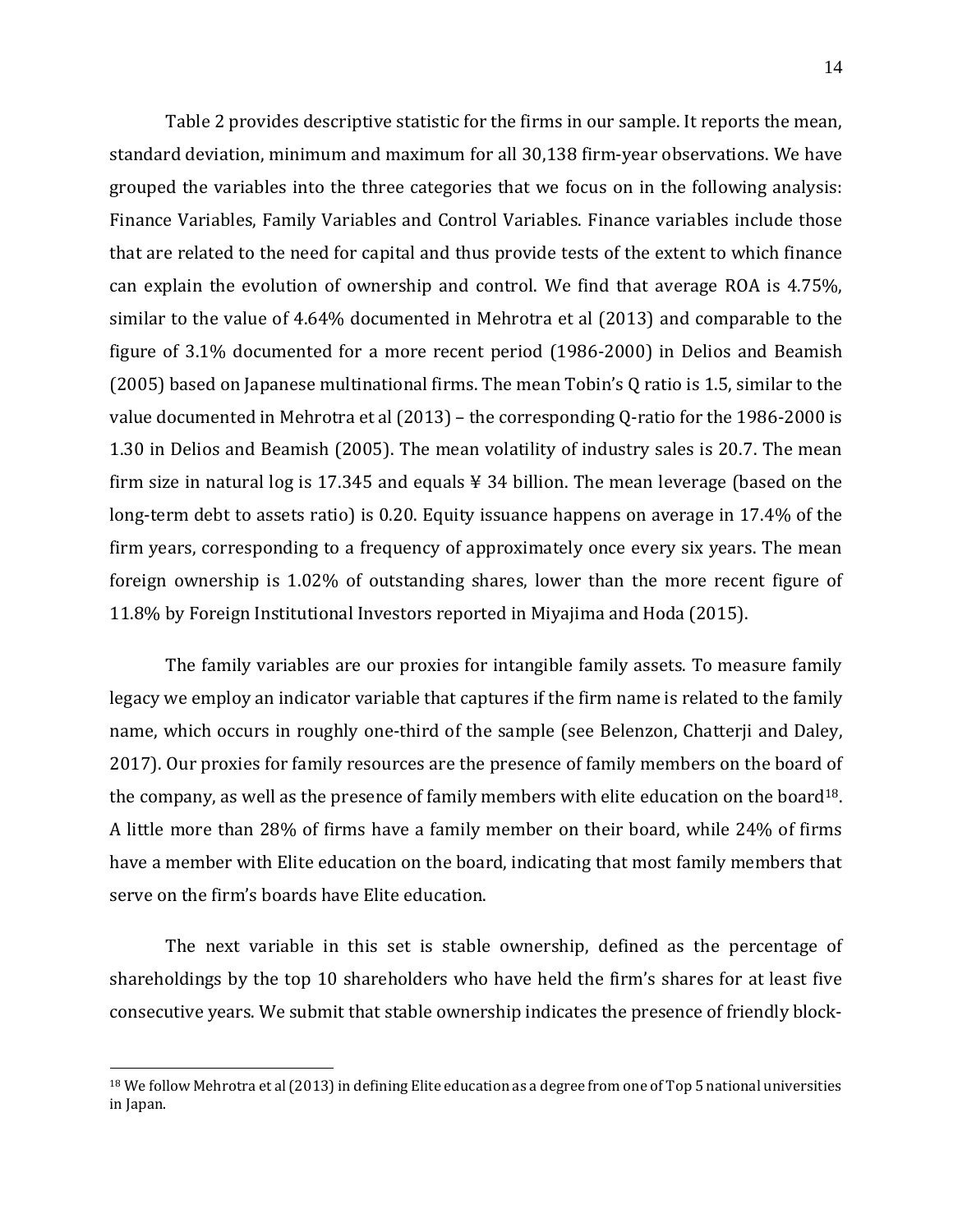holders. The average share of stable ownership is 24%, which is around 10% more than the average family ownership. We note that stable ownership may also proxy for entrenchment, and recognize that as such, its effect on firm value may be ambiguous.

Finally, we have a group of control variables that are hypothesized to influence ownership and control but do not identify clearly as Finance or Family Assets – these are left as Control variables. The average CEO age is close to 60 years. On average CEOs have been in their position for 12 years and 23% of them have an education from an elite Japanese university. We find that the mean family ownership is 14%. When there are many elite nonfamily members on the board, we conjecture that there is an impending transition away from the family. The average number of elite non-family members on the board of directors is 0.8.

# **4. Evolution of family control and family ownership**

 $\overline{a}$ 

In this section we categorize family firms based on ownership thresholds and management control and describe the evolution of each over time. We then explore factors that affect families' attrition of ownership and loss of management control – these factors include both Finance and Family variables as discussed above in section 3.

#### *4.1 Categorising family firms according to ownership thresholds and management control*

We begin the analysis by categorising publicly traded Japanese firms into four groups according to the size of family ownership and the presence of the founding family in top management. On the ownership side it is common to use particular ownership threholds to define family firms. As discussed above, common cut-off levels in the literature are 5%, 10% and 20% ownership. <sup>19</sup> We go with the lowest cut-off, and repeat all our tests with higher thresholds as robustness checks.20 With respect to management we define family control based on whether the CEO position (the President position in most Japanese firms in our

 $19$  In Japan this corresponds exactly with voting rights share as well since dual voting shares are not permitted, and vertical pyramidal ownership structures are rare.

<sup>&</sup>lt;sup>20</sup> Since the results do not change qualitatively we only present tables using the 5% threshold. Results using higher ownership thresholds are available from the authors upon request.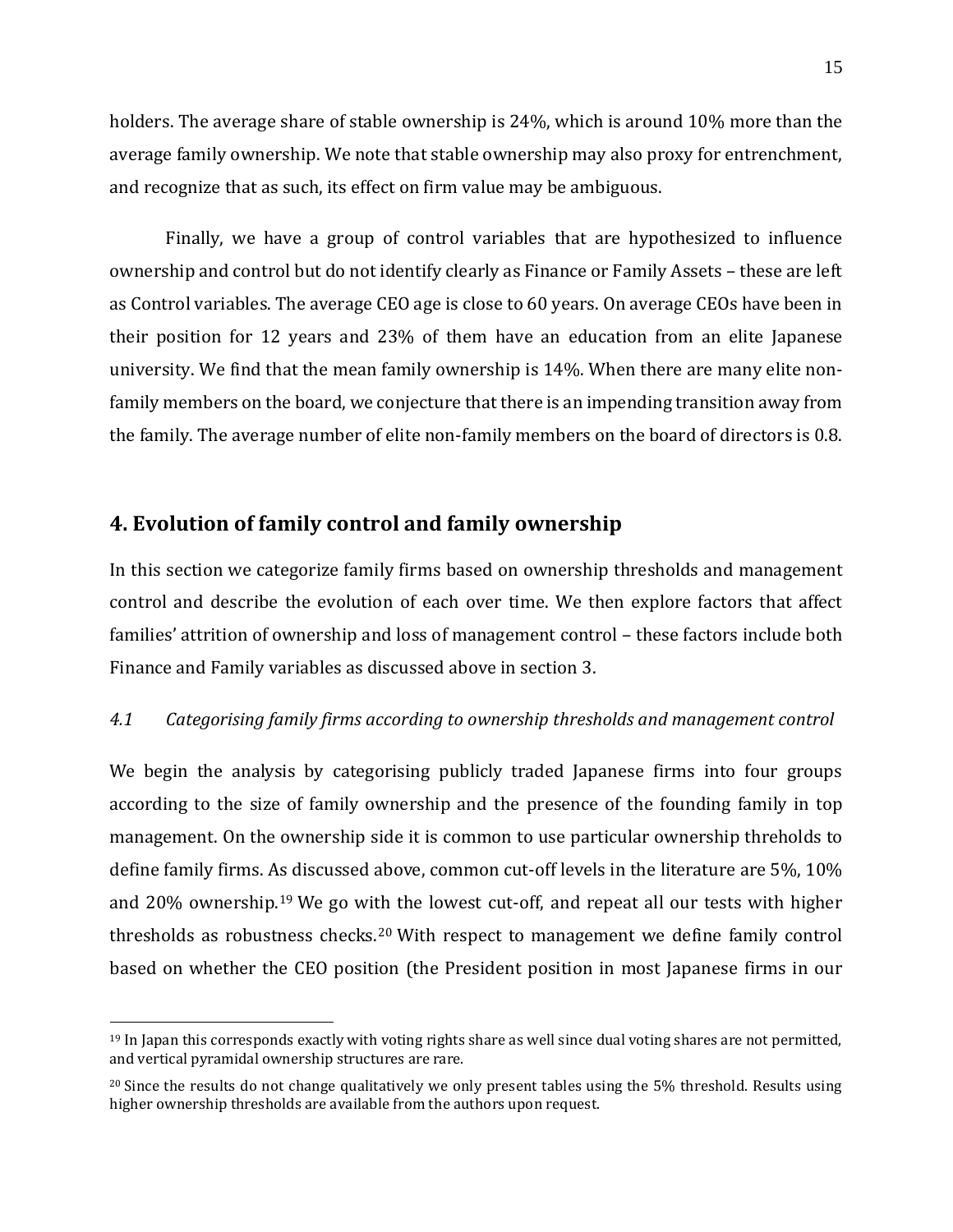sample) is occupied by a member of the founding family. Based on the above dual screens, we define the four types of firms as follows.

*Type 1* firms are the classical closely-controlled family firms where the family's ownership stake is above the cut-off level and a founding family member serves as the CEO of the firm. *Type 2* firms are those where the family ownership is below the cut-off level, but a family member nonetheless serves as the CEO. In section 2 we saw that this was indeed the case for the families behind Toyota, Casio and Suzuki. *Type 3* firms are those where the family's ownership stake is above the cut-off level, but the CEO position is occupied by a *sarariman* CEO*. <sup>21</sup> Type 4* categorizes ex-family firms, where the family ownership is below the cut-off level and the family no longer holds the top management position. It is important to note that *Type 4* firms were family firms at the IPO date in our sample.

#### *4.2 Evolution of family ownership and family control*

 $\overline{a}$ 

Panel A in Figure 3 describes the distribution of firms across the four types in IPO time. At the end of the IPO year, more than 85% of the newly listed firms are categorized as Type 1 where the family controls top management and has significant ownership. It takes almost 20 years after the IPO to reduce Type 1 firms to less than 50% of all listed firms. It is remarkable that the share of Type 2 firms with family management and no significant ownership increases in IPO time. At the IPO time Type 2 firms are rare, but 10 years after the IPO, Type 2 firms account for more than 10% of all firms, and after 20 years they represent almost one out of five listed firms – this fraction is maintained for the remainder of the 50-year post-IPO period. Type 3 firms (significant family ownership with non-family CEO) show the most stability following IPO, varying between 10% and 15% of all firms over the 50 years following the firm's IPO. It takes more than 10 years for Type 4 firms (ex-family firms) to reach a level of 10% of all listings. Twenty-five after the IPO, almost one in four listed firms is classified as Type 4 firms.

<sup>21</sup> *Sarariman*, a Japanese term, connotes a company employee who works for salary – we use the term to denote professional managers unrelated to the founding family.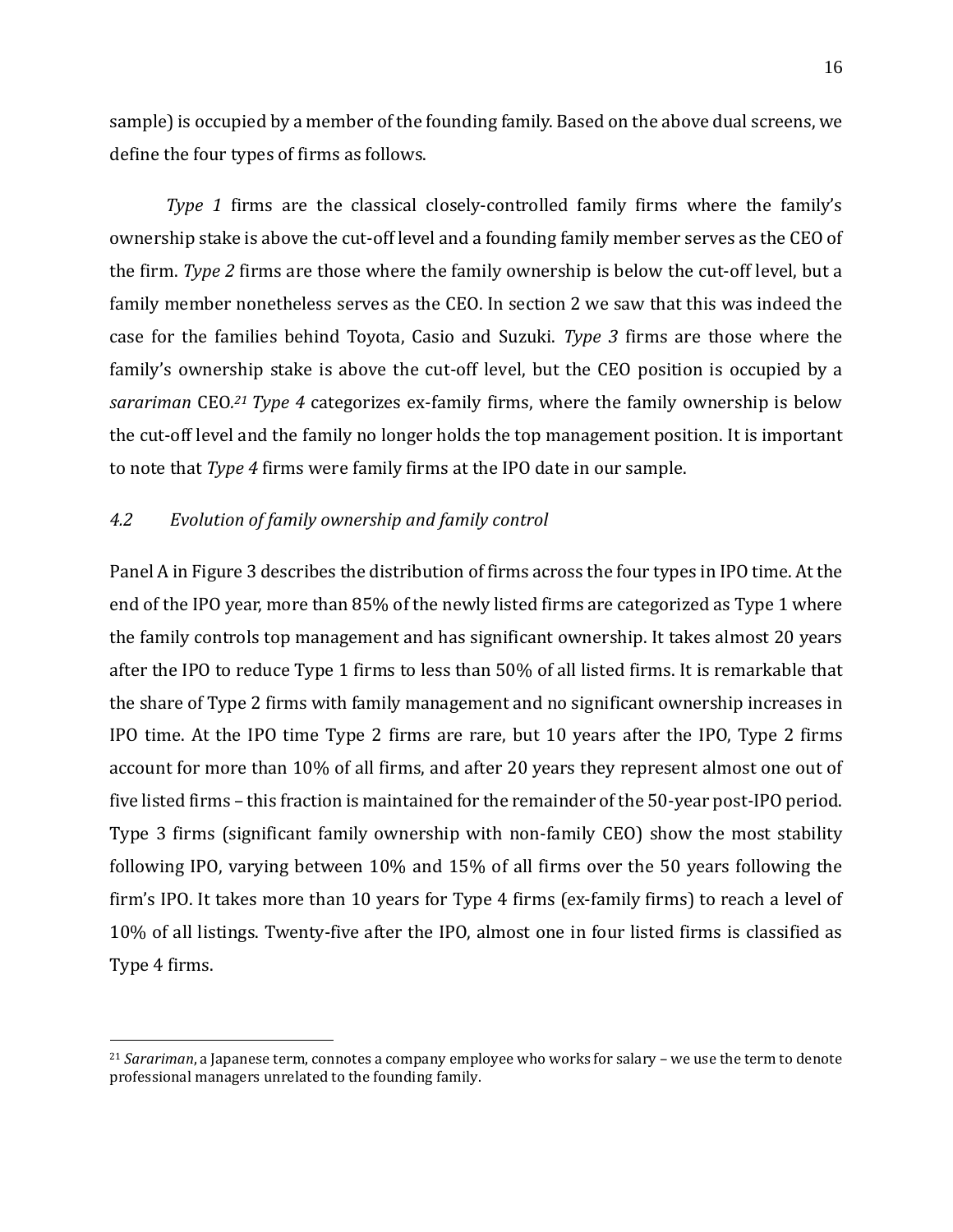As we argued earlier, when family firms are defined based on ownership alone, all Type 2 firms risk being mis-categorised as non-family firms. Panel A showed that Type 2 represents a large group of firms even when we use an ownership threshold of 5%. The miscategorization is obviously even larger when a higher ownership cut-off is applied. We show this in Panel B where we apply a 20% ownership cut-off. Not surprisingly, the share of Type 1 firms declines relatively faster vis-à-vis Panel A. After 10 years, Type 1 firms represent 33% of all listings, almost half as big as their share under the 5% ownership threshold. After 25 years Type 1 firms represent only 1 in 10 of the sample, vs. 40% in Panel A. On the other hand, as expected with the higher threshold, Type 2 firms are more common in all years following the IPO. After 12 years the share of Type 2 firms among listed firms is close to 50%.

We have already noted that if ownership alone is used to identify family control, a significant under-reporting bias against family firms results. An additional source of potential bias in counting family control among listed firms comes from ignoring new listings and delistings from the exchange. To address this bias, we expand the sample to all listed firms, including those that were not family firms at the time of the IPO. We call them *never* family firms to distinguish them from Type 4 (ex-family) firms. We re-plot figure 3 in calendar time with the new data, first using a 5% ownership cut-off level and present the plot in figure 4.

We find that, first, the share of never-family firms among listed firms declines over time. In the 1950s, it was more than 70%, in the 60s and 70s it was more than 50% and in the late 90s it fell to less than 40%. A significant jump in the fraction of family-controlled firms occurs in the early 1960s, with the opening of the second tier of the Tokyo Stock Exchange when the share of Type 1 firms almost doubles to 30% of all listed firms (and stays at this level through the end of 2000). The share of Type 2 firms has been stable around 10% over most of the last 50 years with a slight decline in the late 90s. By comparison, the share of family owned, but professionally managed, firms (Type 3 firms) has been increasing over time and represents around 15% of all listed firms in the year 2000 – this marks the extent of the Chandler transformation among Japanese listed firms. Finally, and not surprisingly, the share of former family firms (Type 4 firms) has also increased over time as firms age and families sell out.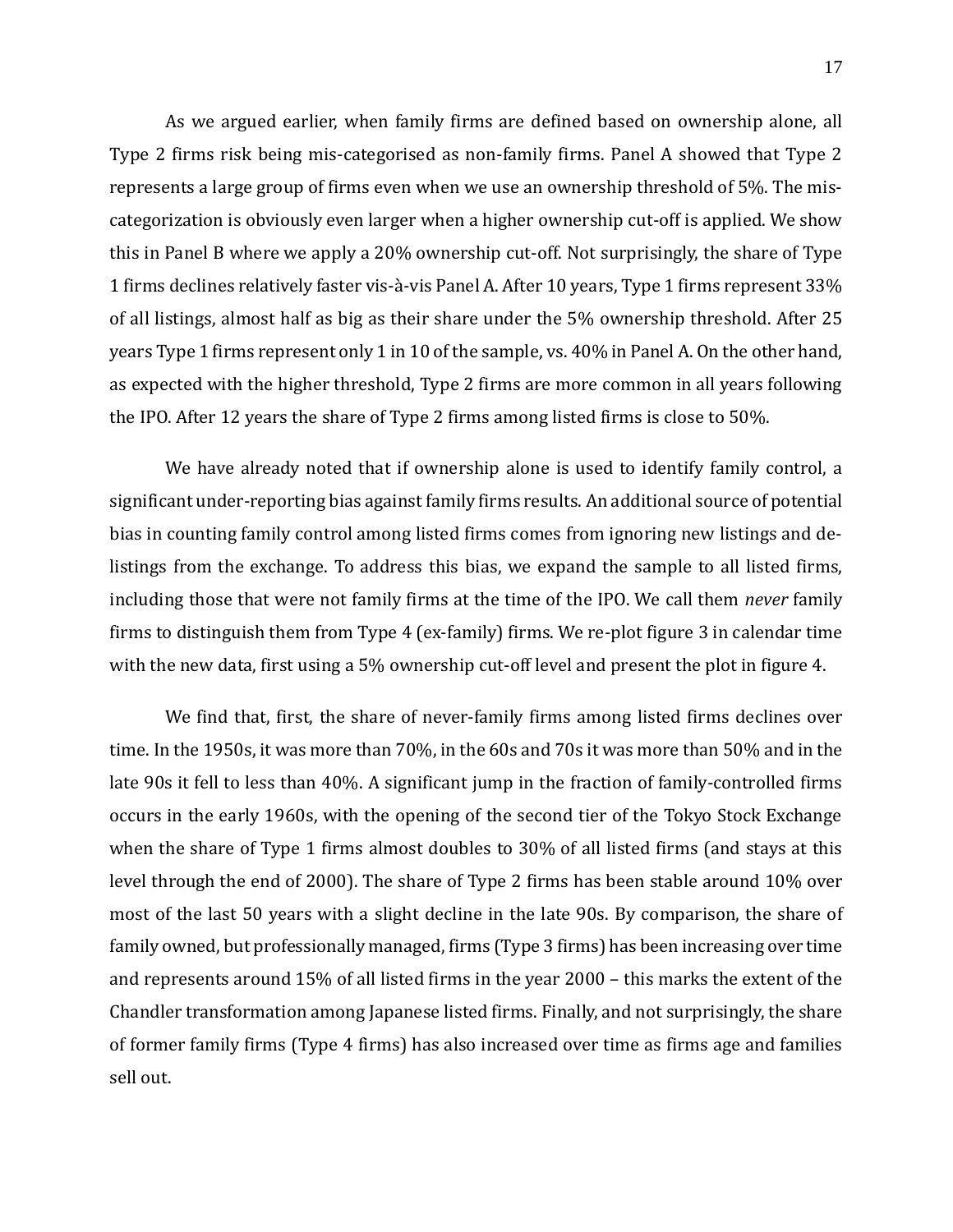In Figure 4 Panel B we repeat the exercise using a 20% ownership cut-off. Whereas the share of firms that were *never* family firms is by definition unchanged, we see a few interesting variations across the other types: The share of Type 1 firms drops to 20% in the late 90s while the share of Type 2 firms is much larger – note that these are the firms most likely to be mis-classified as non-family firms under the ownership threshold criterion. Not surprisingly, there are also fewer Type 3 firms and more Type 4 firms. This exercise shows the twin dangers of using higher ownership cut-offs as well as ignoring family management when defining family firms. This mis-categorization is material. If a 20% ownership cut-off level is used, more than 20% of all listed firms in the last fifty years are categorized as nonfamily firms even when a family member serves as the CEO. Counting Type 1, 2 and 3 firms as family firms, we find that approximately four out of ten listed firms in Japan qualify as family firms. This number has been relative stable since the 1960s. We conclude that families control a significant fraction of public traded Japanese firms, either through ownership, and/or via top management.

#### *4.3 Transition across family firm types*

As we have seen in Figure 3, in the years after their IPO, a large share of family firms either loosen their control over ownership, or their control over management. Whereas the figure provides a general picture of transition, it is not a complete picture of the path towards exit from control. To complement the figure, Table 3 provides the transition matrix of how family firms move between different categories. We find considerable movement across the four firm types in our dataset. We define such events as exits when they are associated with either a loss of executive position by a family member with the incoming CEO being unrelated to the founding family, or involve the family ownership declining to insignificant levels, or both. For e.g., when a family relinquishes ownership, but retains control in an executive office, we have a transition going from Type 1 to Type 2. Retaining ownership but hiring a professional CEO results in a transition from Type 1 to Type 3 firm. Selling out completely with no management role results in a transition to Type 4.

Table 3, Panel A describes firms originating as Type 1 firms, Panel B describes firms originating as Type 2 firms, and Panel C describes firms originating as Type 3 firms. Panel A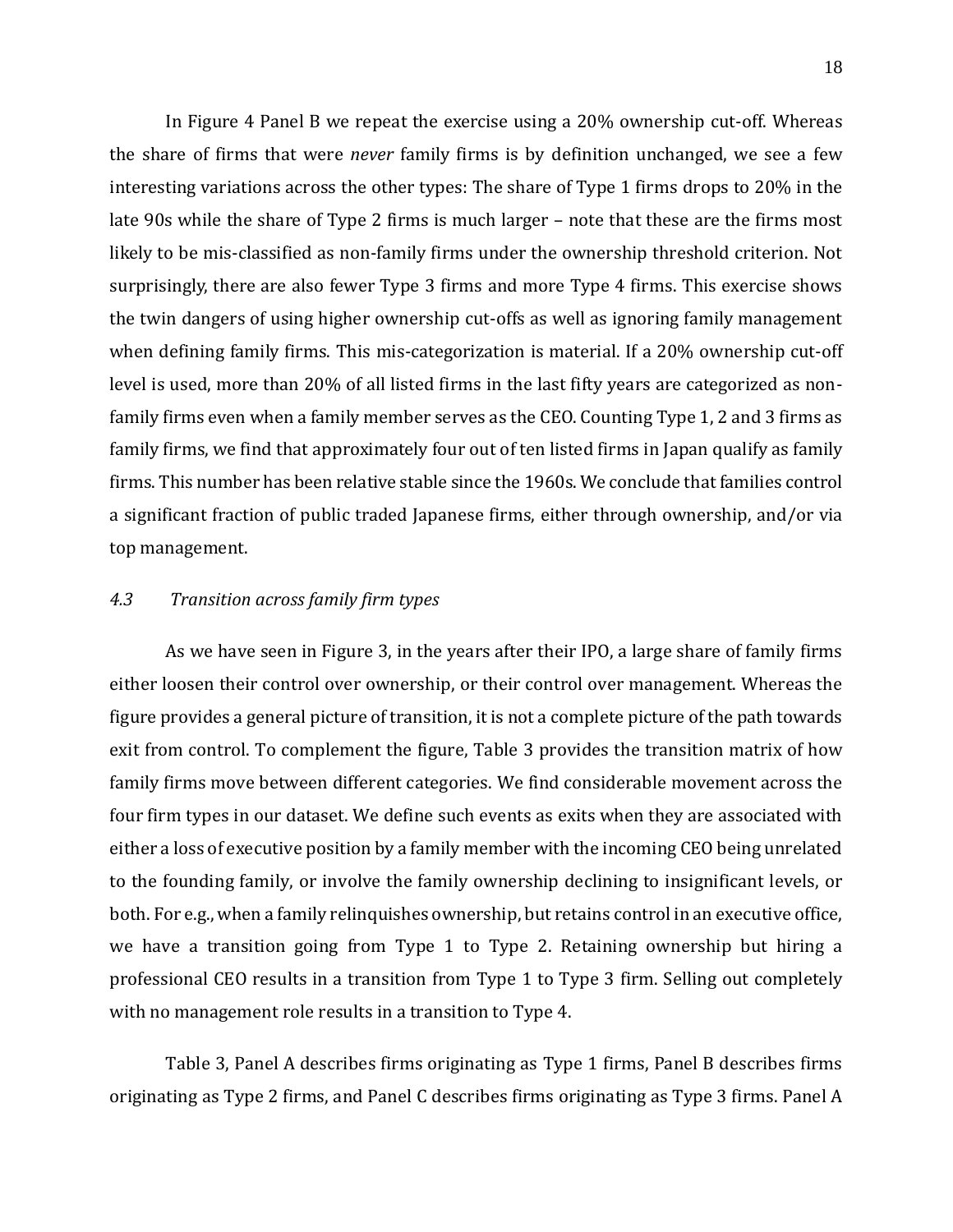shows that the most common exit for Type 1 family firms is from management; this marks a transition where a family CEO is replaced with a *sarariman* CEO (or non-family CEO). These transitions account for a little over six out of ten exits for Type 1 firms. More than three out of ten exits (36%) involve the family's ownership shrinking below the 5% threshold while retaining management (exit from Type 1 to Type 2 firms). Interestingly only 3% of exits from Type 1 firms are to Type 4 firms, underscoring the limitation of relying on a loss of ownership and management as the defining feature of exits by family firms.

Panel B describes the exit path for Type 2 firms. Not surprisingly, 100% of exits are to Type 4 firm, essentially noting that for family managed (but not owned) firms, exit involves the loss of management but no gain of ownership. Similarly, panel C describes the transition path for Type 3 firms. We notice that that there are two types of transitions here. First there is the transition where firms replace the professional manager with a family member and thus go from Type 3 back to Type 1. These transitions suggest that families sometimes use professional managers as placeholders before ready and capable heirs re-position themselves in management roles. Second, and slightly more frequently, the family gives up the ownership of the firm and moves to Type 4.

## **5. Determinants of the evolution of ownership and management**

In this section we analyse factors that influence the evolution of family ownership and management. The aim is to understand why some families end up with management control without ownership (Type 2 firms in our classification); some families retain ownership and either keep management control (Type 1 firms) or professionalize management (Type 3 firms); while others exit both on the ownership and the management side (Type 4 firms). The existing literature has focused on financial needs and constraints as key determinants for ownership dilution that would be relevant in transitions from Type 1 to Type 2, Type 1 to Type 4, and Type 3 to Type 4 transitions that involve a loss of material ownership

We show that in addition to financial constraints, relation-specific family assets are equally important factors in explaining the evolution of family ownership and control. In the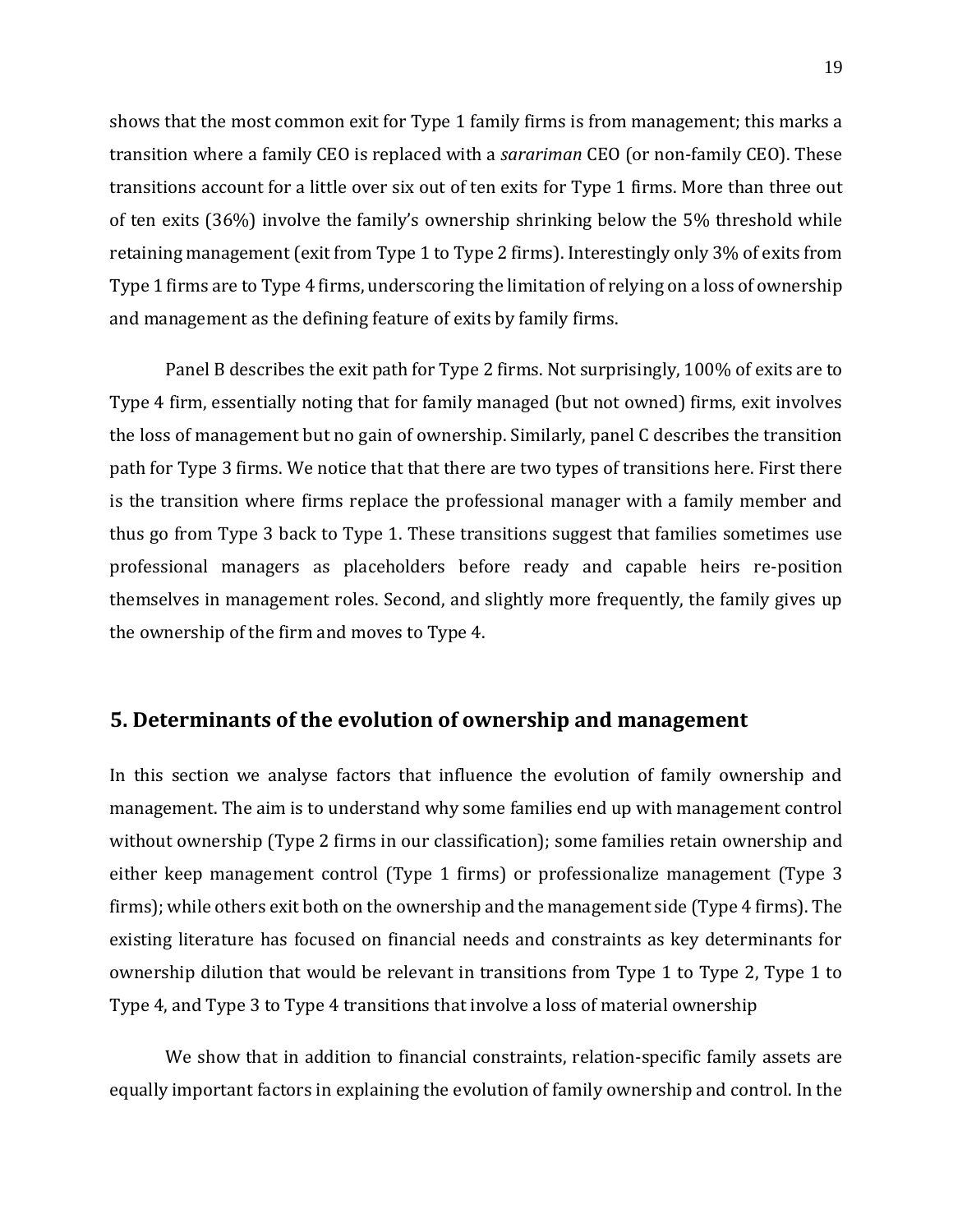following subsections we first analyse ownership dilution alone since the literature has focused on this variable. We provide a cross-sectional analysis of the determinants of ownership dilution in IPO time, and repeat the exercise with a novel measure of ownership dilution based on the concept of half-lives denoting the time for ownership to decay to half its level. We then investigate the twin questions of why firms relinquish management to outsiders (the Chandlerian professionalization of management), and how families retain control over management despite having little share ownership. We end this section by analysing determinants of family exits from both ownership and management.

#### *5.1 Univariate differences across family firm types*

Table 4 provides firm year mean statistic for the four types of firms. We group our variables into three categories: Financial variables, family variables and control variables. We have 30,138 firm years which include 14,697 Type 1 firm years, 4,606 Type 2 firm years, and 3,821 Type 3 firm years (the rest are Type 4 firm years). The table begins by providing the mean of all variables for the various firm types and follows this by providing mean differences across pair types. For e.g., the column titled Type 3-4 (read as *Type 3 minus 4*) is the mean difference for the variable between Type 3 and Type 4 firms.

We begin by comparing mean statistics for the financial variables. Looking at the relationship between family control and operating performance we find that family ownership on average is correlated with higher accounting performance measured as operating return over assets (ROA). ROA for Type 1 firms is the highest at 5.3%, vs. 3.4% for Type 4 firms. Type 2 and Type 3 firms are in the middle with ROAs of 4.2% and 4.7%. The pairwise differences across each category are statistically significant. However, valuations, based on Q-ratios, are not statistically distinguishable across the firm types. Likewise, there is little variation among the four groups when we look at the volatility of industry sales. In general, family owned firms (Type 1 and Type 3) are smaller than Type 2 and Type 4 firms. That is only natural since family ownership dilution is correlated with asset growth. We also notice that in firms where families retain both management as well as ownership, financial leverage is lower vis-a -vis firms where the family has lower ownership and/or no executive positions. Lower family ownership is correlated positively with firm age – Type 4 and Type 2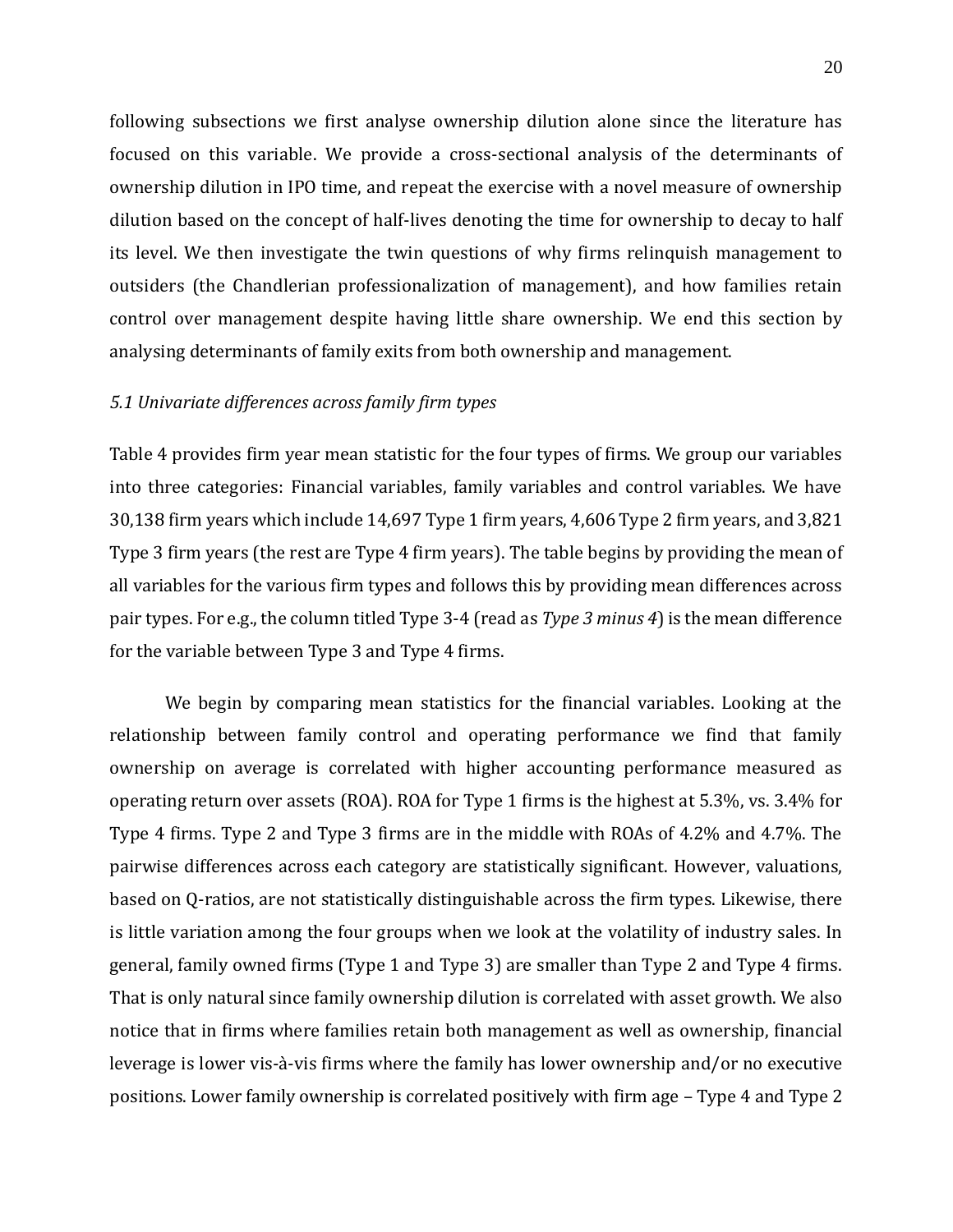firms tend to be older than Type 1 and Type 3 firms. Foreign ownership tends to be low across all types of firms. Shares held by foreigners are the highest for Type 4 firms, but even there mean ownership by foreigners is less than 2%. Comparisons with other studies are muddied by the fact that we do not look at non-family firms in our study, which may attract disproportionate investment from foreigners.

Next, we focus on variables we will use as proxies for family assets. By construction, the share of family ownership is significantly higher for Type 1 and Type 3 firms than for the other two types. More interestingly, family ownership and involvement are higher in Legacy firms that share their names with the founding family. Type 1 firms are more likely to be Legacy firms compared to Type 2 and Type 4 firms, indicating a reluctance of legacy heirs to disengage from their firms. For the same reason, both Type 2 and Type 3 firms are more likely to be Legacy firms compared to Type 4 firms. Type 2 and Type 3 firms are more likely to have a family member on their board vis-à-vis Type 4 firms; they are also more likely to be graduates of Elite universities in Japan. These two results point to the unique resources families bring to the board – when these are not in evidence, the family's departure is hastened. It is worth noticing that Type 2 firms are more likely to have elite family members on their boards than Type 1 and Type 3 firms. This is consistent with the idea that stronger family assets empower families to control firms even when their ownership stakes are small.

Finally, we focus on the set of control variables. Type 1 firms have the youngest albeit longest-serving CEOs, while CEOs of Type 4 firms have the shortest tenures and tend to be the oldest. Type 2 and Type 3 firms are situated in the middle. We note that ownership bestows executive roles at an early age and tends to be associated with long tenures when the CEO is an heir of the founding family. Where the CEO is a *sarariman*, tenures are shorter, and such a position comes at a more advanced age. It is also clear that family CEOs (Type 1 and 2) are less likely to have education from elite universities relative to non-family CEOs (Type 3 and 4).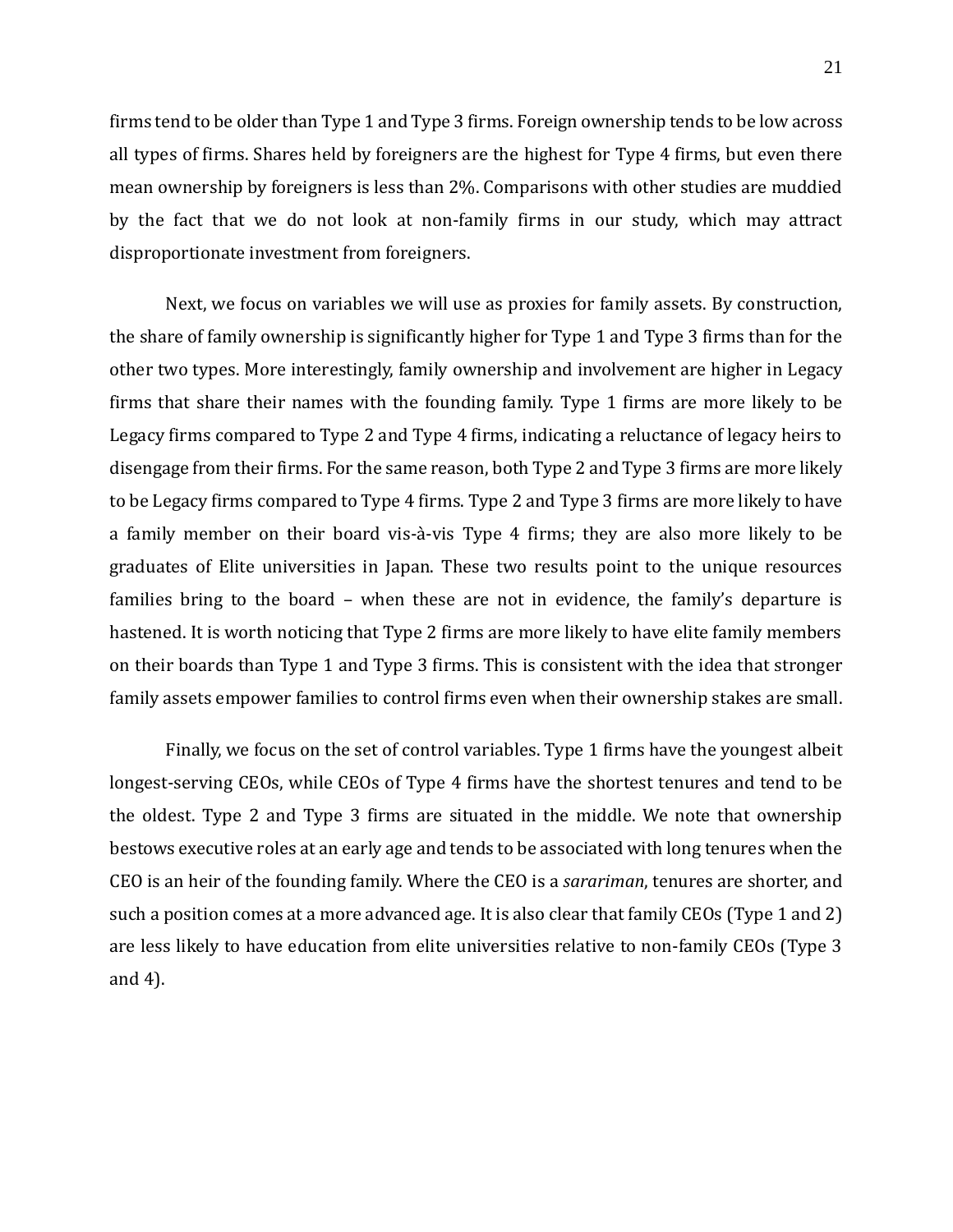#### *5.2 Determinants of ownership dilution*

We start by graphing mean and median family ownership following the exchange listing in Figure 5. At the end of the listing year, family ownership averages about 35%. While direct comparison with other countries are muddied by measurement issues, we note that the ownership of shares by family in the sample of sell-outs studied by Klasa (2007) is 36%, and ownership by CEOs (officers and board members) in the year of the IPO is 16% (44%). By year 5, mean ownership declines to 26.6%, and by year 10, it is 19.6%. Twenty years after IPO, average ownership declines further to 12.4%, and after thirty years, it is 8.9%. Median ownership is significantly smaller in all years indicating that there is a group of firms that keep a relatively high family ownership for a longer time after IPO.

The model we use to study the determinants of post-IPO ownership decay is given in equation (1).  $o_{i,t}$  is the family ownership in firm *i* and at time  $t$ ,  $x$ 's are explanatory variables such as ROA, Q-ratio, Family legacy, Stable ownership, *z*'s are control variables such as firm age, CEO age, CEO tenure and CEO eliteness. *a*'s and *b*'s are coefficient estimates, *c1*'s are fixed year effects, and *e*'s represent error terms. We cluster standard errors at the firm level, and include fixed year effects in all regression specifications.

$$
o_{i,t} = \sum_{n} a_n x_{n,i,t} + \sum_{m} b_m z_{m,i,t} + c_1 \delta_t + e_{i,t}
$$
 Eq. [1]

In Table 5 Panel A we present the first results on ownership decay. In Column 1 we test the Finance explanations for ownership decay. First, we expect more profitable firms to retain family ownership for a longer period, while firms that need external finance face faster ownership decay. We find that ROA and Tobin's Q are both highly positively correlated with family ownership, confirming that families tend to maintain control over more profitable firms. Firms in industries with higher volatility of sales have smaller family ownership stakes. Letting industry volatility of sales be a measure of competition, this is consistent with competitive industries hastening the exit of family ownership. Larger firms and firms with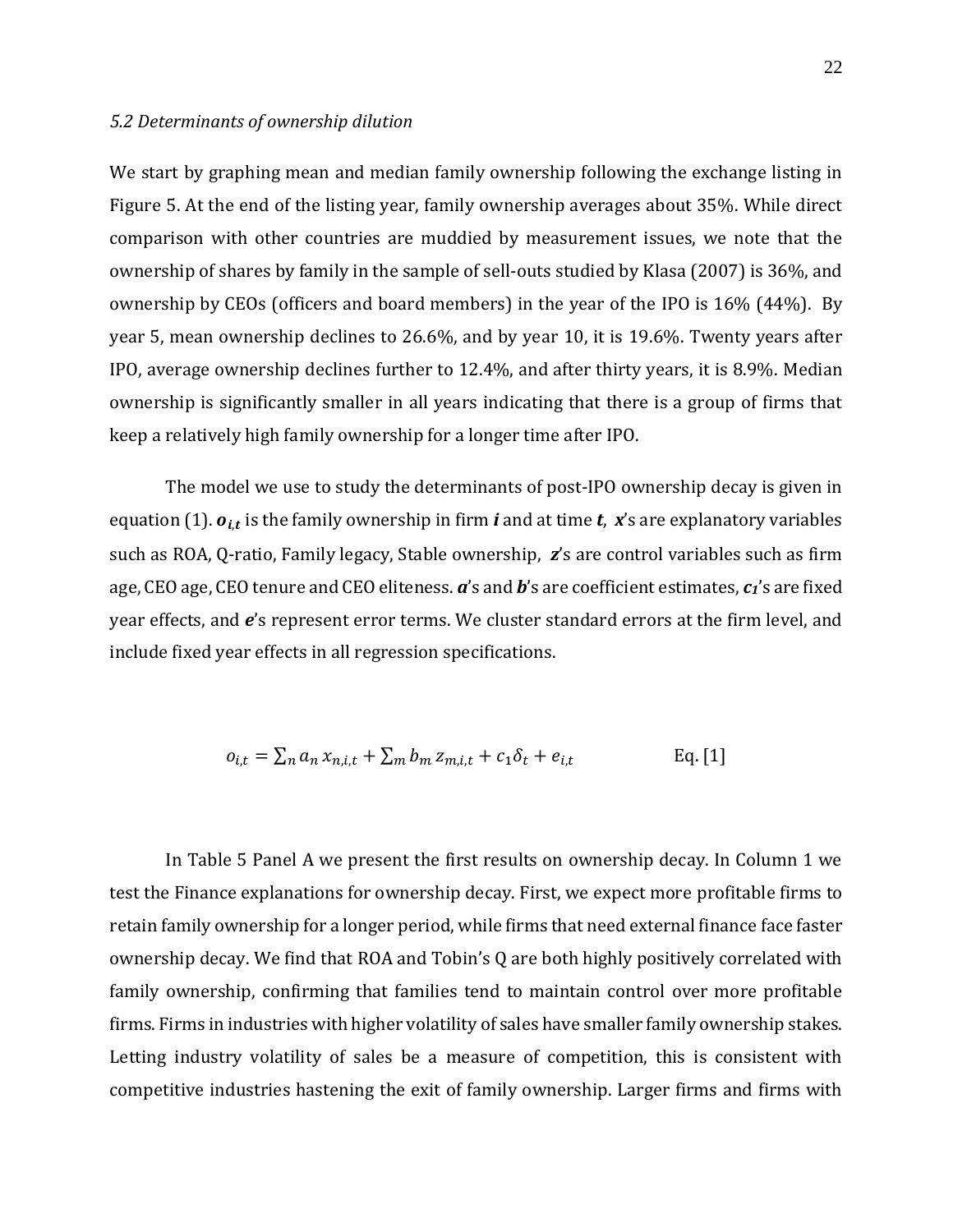higher levels of leverage have lower levels of family ownership. This is consistent with the idea that firms with higher leverage and greater past growth (resulting in current larger size) have lower family ownership. Similarly, firms that have issued equity in the prior two years are associated with faster ownership decay due to the dilutive effects of the equity offering. Overall our results confirm the importance of Finance in explaining the dynamics of ownership in the post-IPO period, and are consistent with the narrative and results in Rajan and Zingales (1996).

In all regressions we control for firm age, the age and tenure of the CEO, and the eliteness of the CEO, measured as an indicator variable if the CEO has a degree from an elite university. In all Tables we find that firm age, CEO age and having elite CEOs are correlated with lower levels of family ownership while CEO tenure is positively correlated. The latter can be explained by the fact that family CEOs in general have longer tenure than non-family CEOs and that having a family CEO is correlated with larger family ownership.

Column 2 analyses the importance of family assets in explaining ownership decay. First, we affirm the importance of family legacy – firms eponymous with the founding family tend to have higher family ownership. Second, the presence of family members on the firm's board is associated with higher family ownership, as is the presence of family members from Elite Universities. By contrast, the presence of Elite non-family members on the firm's board is associated with a lower level of family ownership. Stable ownership, which we define as shares held by group firms that have not changed hands in the last five years, is associated with higher family ownership. All these results are strongly significant in statistical terms.

The split between finance and family variables in Column 1 and 2 makes it possible to do a horse race between the two explanations. We do this by comparing the variation in family ownership that each of the two models can explain as measured by the pseudo  $R^2$ statistic. It is interesting to note that the explanatory power of the family model in Column 2 is higher (Pseudo  $R^2 = 34.1$ ) than for the finance model (Pseudo  $R^2 = 20.7$ ).

Column 3 estimates the decay in ownership adding both financial and family variables in the same model. This only has a marginal impact on the coefficients. For the financial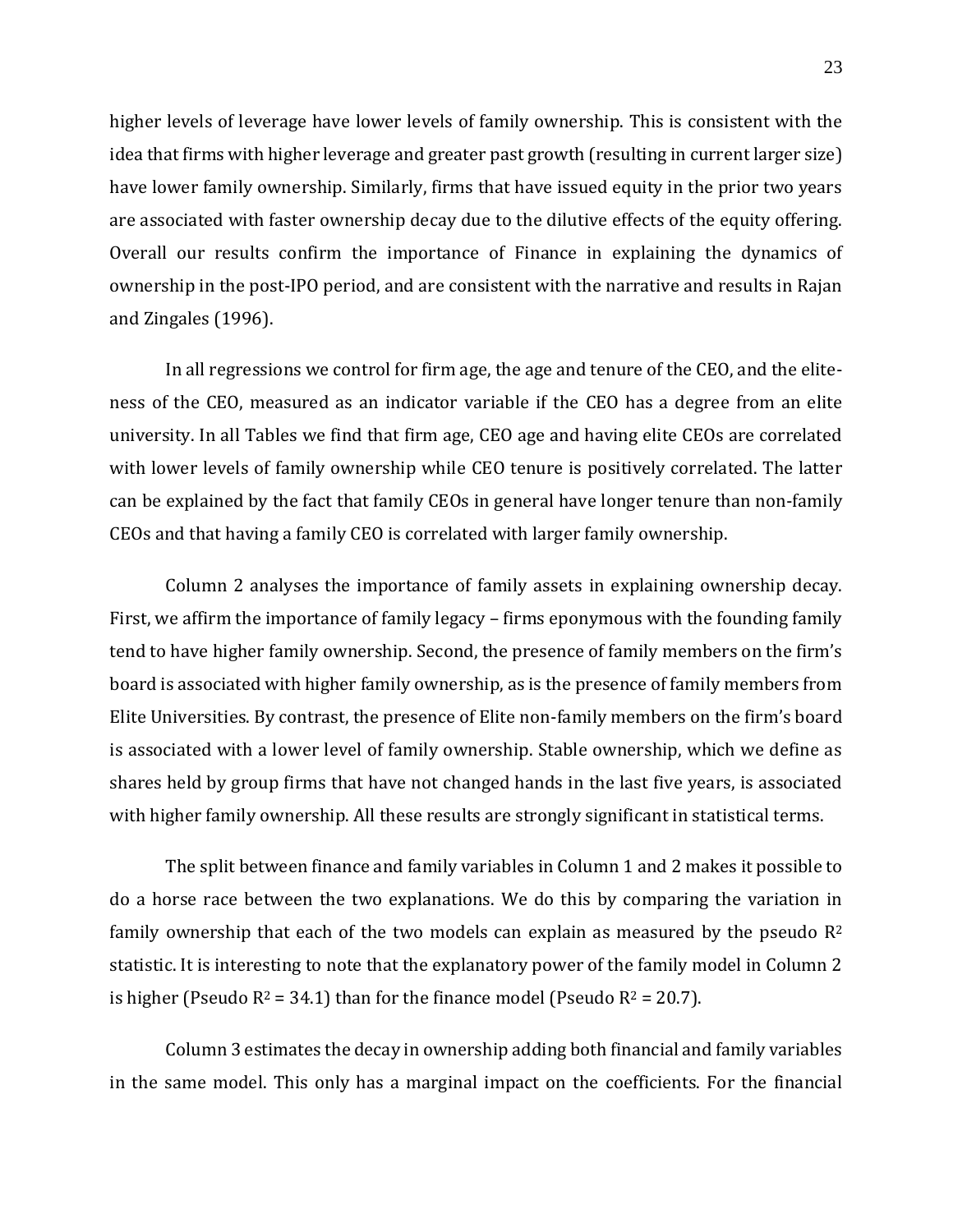constraints we notice that the results are almost identical to when we run the financial model without the family variable. For the family variables, we also notice that all variables are significant in statistically terms and have the same sign as in Column 2.

Overall, we find support for both family as well finance variables in explaining the cross-sectional variation in family ownership. While the role of finance has been explicitly noted in the literature, our results point to the hitherto overlooked importance of family assets in determining the dynamic nature of family ownership.

In Panel B, we repeat the regressions using ownership half-lives as the dependent variable. We define ownership half-life as the time in which family ownership declines to half its value at that point in time (measured in post-IPO years).

Let ownership at any time **t** be  $W_t$ , with initial ownership =  $W_0$ 

Assuming a decaying ownership function, the half-life,  $\tau$ , at time  $\dot{\tau}$  is calculated as follows:

$$
\tau = t_{1/2} = t \cdot \log(2) / \log(W_0/W_t) \qquad \qquad Eq. [2]
$$

To test the variation in half-life across time we replace the actual ownership level with the half-life measure defined above in Equation (1). Results are provided in Table 5 Panel B. They are in general very similar to the results in Table 5 Part A. Column 1 shows that financial constraints matter. First, ROA is associated with longer half-lives for ownership, indicating that a loss of profitability is an important driver of ownership dilution. However, Tobin's Q is not significantly related to ownership decay; neither is the volatility of the firm's industry sales. Second, both firm size and leverage are correlated with shorter half times, confirming that the need for finance (to support growth) is a key factor for ownership dilution. Third, foreign ownership is negatively correlated with ownership half-lives, indicating that foreigners tend to be associated with faster decay of family ownership. Equity issuance has no impact on the half-life of ownership decay – note that this is a key Finance variable since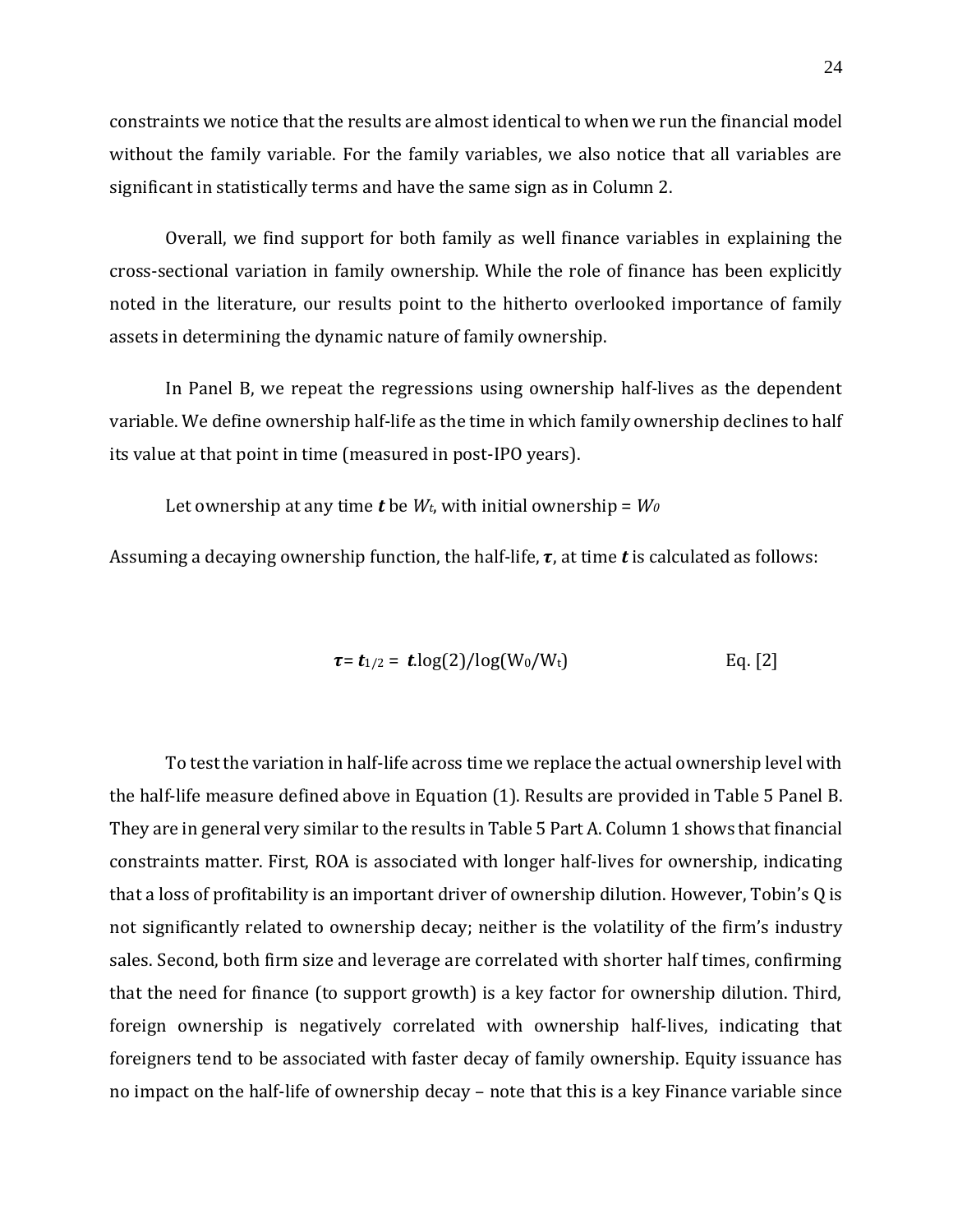it implies that ownership dilution is hastened via sale of equity to outsiders. The half-life results do not support such a role for Finance.

Column 2 presents a model based on proxies for family assets. Family legacy (measured as eponymous firms and families) is strongly positively correlated with longer half-lives, affirming our conjecture that family legacy tends to prolong family control. Family and Elite Family members on the board and business networks (measured by stable ownership) are also positively correlated with longer half-lives. Finally having elite nonfamily members of the board is negatively correlated with half-lives. These results portray the following picture – ownership decay is hastened by the presence of smart non-family members on the firm's board and retarded by the presence of smart family members on the firm's board and by the importance families place on legacy. All family assets variables are statistically significant at conventional levels.

Column 3 presents the results of including both financial and family variables in the same model. The results are similar to the partial analysis in Column 1 and 2. For the financial variables we notice that the coefficients have very similar size and statistical significance. For the family variables, we note that Elite Non-family members on the board loses significance both in economic and statistical terms. For the other variables we notice a marginal increase in the strength of the coefficients. In all three columns we notice that older firms, older CEOs and CEO Eliteness increase the speed of ownership decay.

To sum, Table 5 shows that family ownership decay over time is related to both financial needs and the strength of family assets. Relative to existing literature we have documented that intangible family assets are important factors in understanding how and when families exit their ownership stakes.

#### *5.3 Determinants of professionalization*

In Table 6, we analyse the determinants of families exiting from management of the firm while retaining ownership – the so-called professionalization of management talked about by Chandler (1977). Strong family assets leverage the value of family management (Bennedsen et al 2014). Thus, the loss of family assets in business families should predict that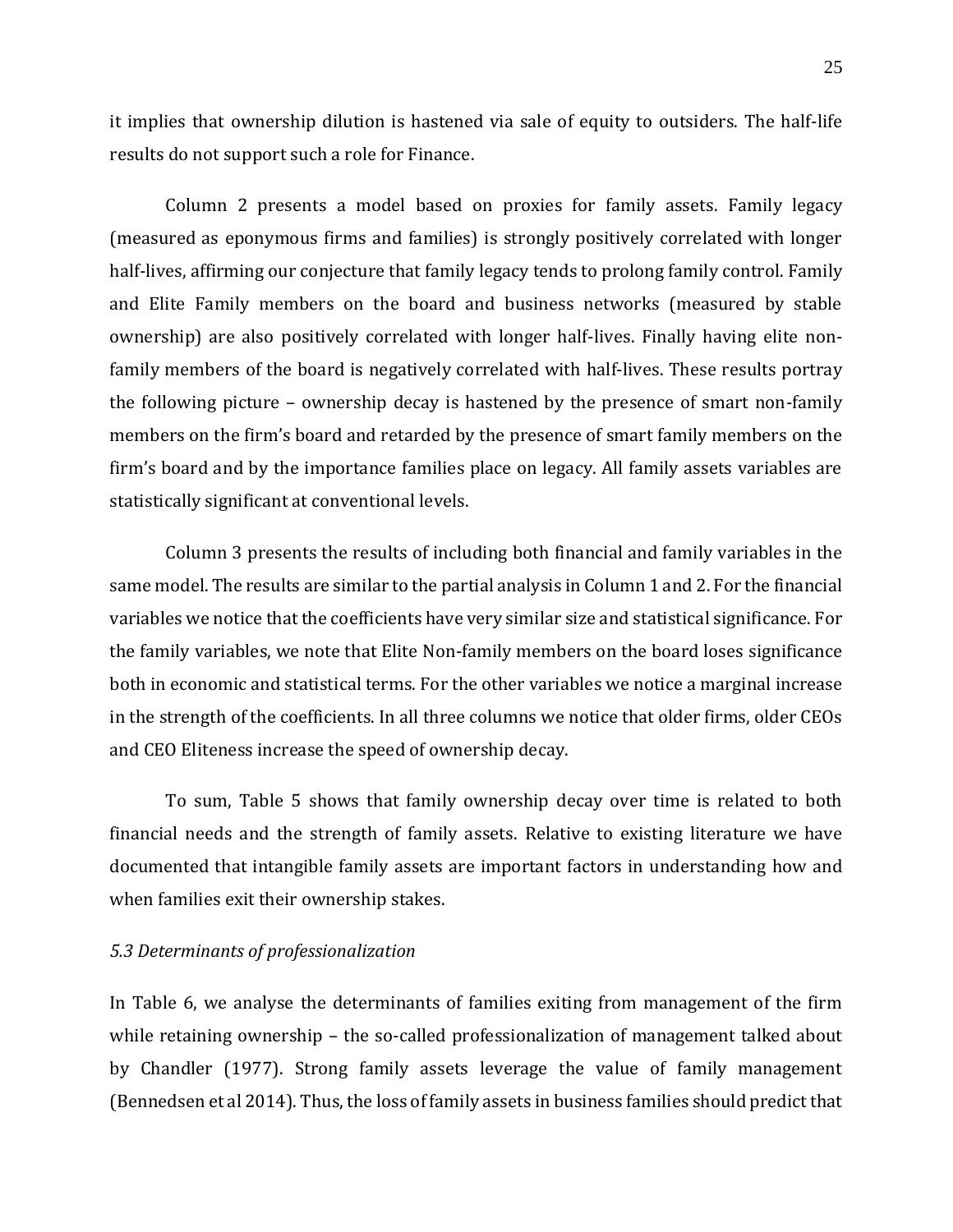families are more likely to professionalize the family firm. By contrast, in the transition from Type 1 to Type 3, ownership remains unchanged. Hence, we predict that family assets proxies are more important than financial variables in understanding the transition from Type 1 to Type 3.

This is to a large extent confirmed in Table 6, Model 1, with two exceptions. First accounting performance is negatively correlated with professionalization. This is consistent with the idea that a crisis is often the trigger for implementing professionalization. When profits are strong, it is easier to postpone the decision to give up the private benefits associated with running the firm. However, when deficits accumulate, the pressure to bring in professional managers increases. Second, we also note that more valuable firms are correlated with transition to professional management.

In Model 2 we again focus on family variables. First, we notice that strong family ownership makes professionalization more likely. This is consistent with the idea that the families retain sufficient power via ownership to delegate management decisions without the fear of losing control. We also note the significant influence of family members on the board of the firm. Thus, when the family is able to control professional managers through their board presence, it is also easier to embark on a professionalization path. Finally, stable ownership is negatively correlated with professionalization. This is consistent with the view that new owners and changes in the distribution of ownership may increase the pressure on family to give up the management position, while stable ownership preserves the status quo.

With respect to the control variables we notice that both CEO age and CEO tenure (which are correlated) are positively correlated with professionalization. Thus, older CEOs are more likely to retire, and this may be the timing for which the family decides to put a newnon family CEO.

In Model 3 we add both financial and family variables in the same model. The results are similar but emphasize the importance of family variables for understanding the professionalization process. We notice that firm age is not statistically significant any more. It appears that only ROA and firm value from the set of finance variables correlate with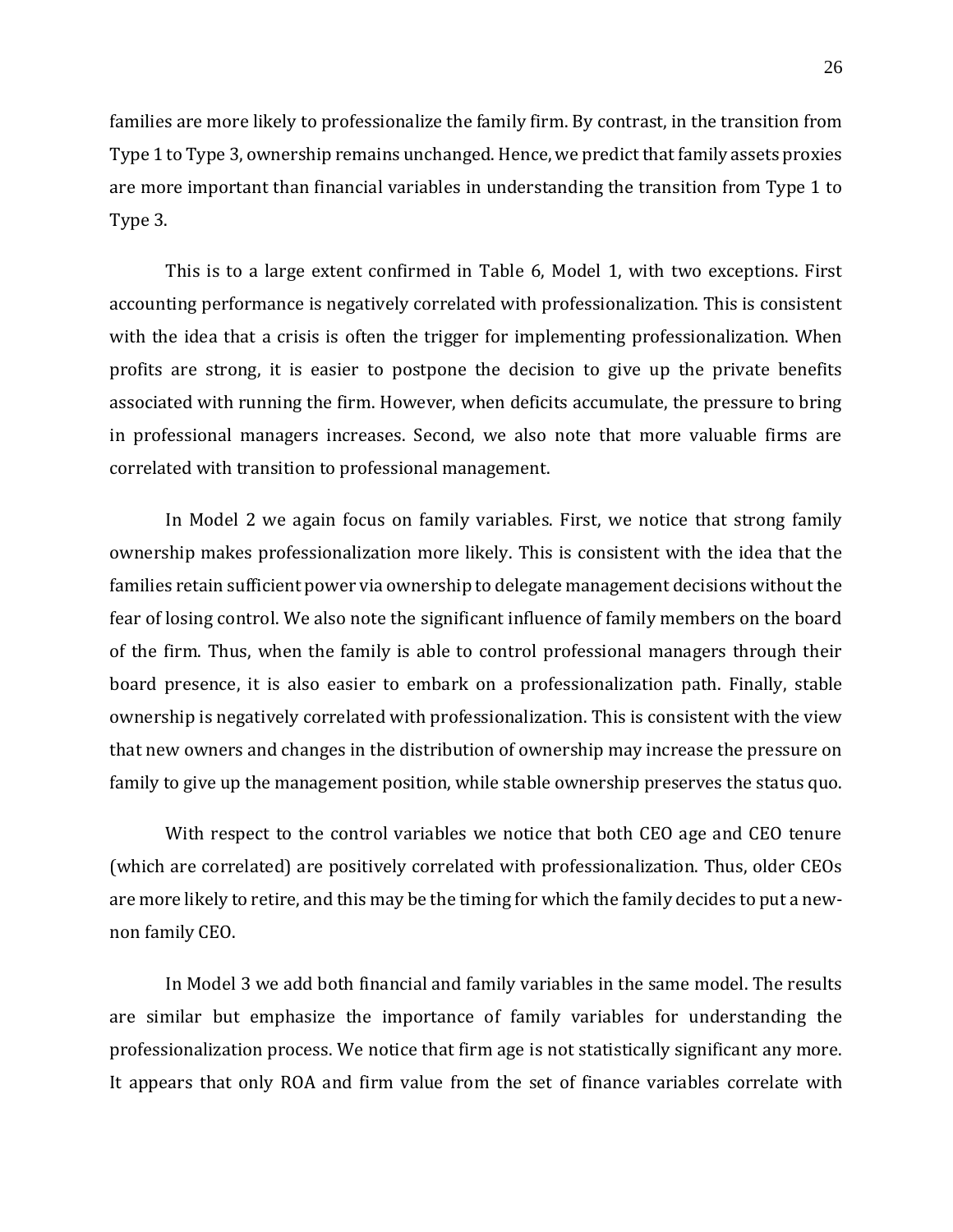professionalization. On the other hand, we find that having elite non-family members on the board increases the odds of replacing the family CEO with an outsider. Overall, the results affirm the importance of family assets in addition to the role played by finance in determining the odds of professionalization of the family firm.

#### *5.4 Determinants of control without ownership*

Perhaps the most puzzling finding in this study is the large fraction of firms where families retain the top management job even when their ownership stake becomes insignificant. In Table 7 we explore the determinants of such Type 1 to Type 2 transitions. We follow the same analytical path as in Table 6 by presenting two partial analyses and one that combines both financial and family variables. By definition, this transition is about loss of ownership. As we saw in our three cases the dilution of ownership has much to do with the imperative of financing growth. Thus, a priori, we expect the finance variables to be important for this transition.

As Model 1 shows, several finance variables do matter. As in Table 5, we find a positive correlation between firm size and the odds of transitioning from Type 1 to Type 2. This is consistent with larger firms needing more capital for their investments. Leverage is also positively correlated with ownership transition, underscoring a rising need for external capital for firms with tighter balance sheets. Finally, equity issuance is also seen as hastening the exit from Type 1 to Type 2 firms. Contrasting this with the insignificant coefficient on Equity Issuance in Table 6, we conclude that equity issuance is related to the loss of family ownership, but not to the loss of family managerial control.

Under the assumption that family resources create value through active management, and since Type 1 to Type 2 transitions preserve family management, we do not expect them to be directly relevant in these transitions. Nevertheless, family resources may be important in allowing families to retain control without ownership in Type 2 firms, and hence may indirectly be relevant in the likelihood of these transitions. We let the data tell the story.

Indeed, Model 2 in Table 7 shows that the only family variables that are significant are family ownership and stable ownership. Unsurprisingly, when family ownership is small it is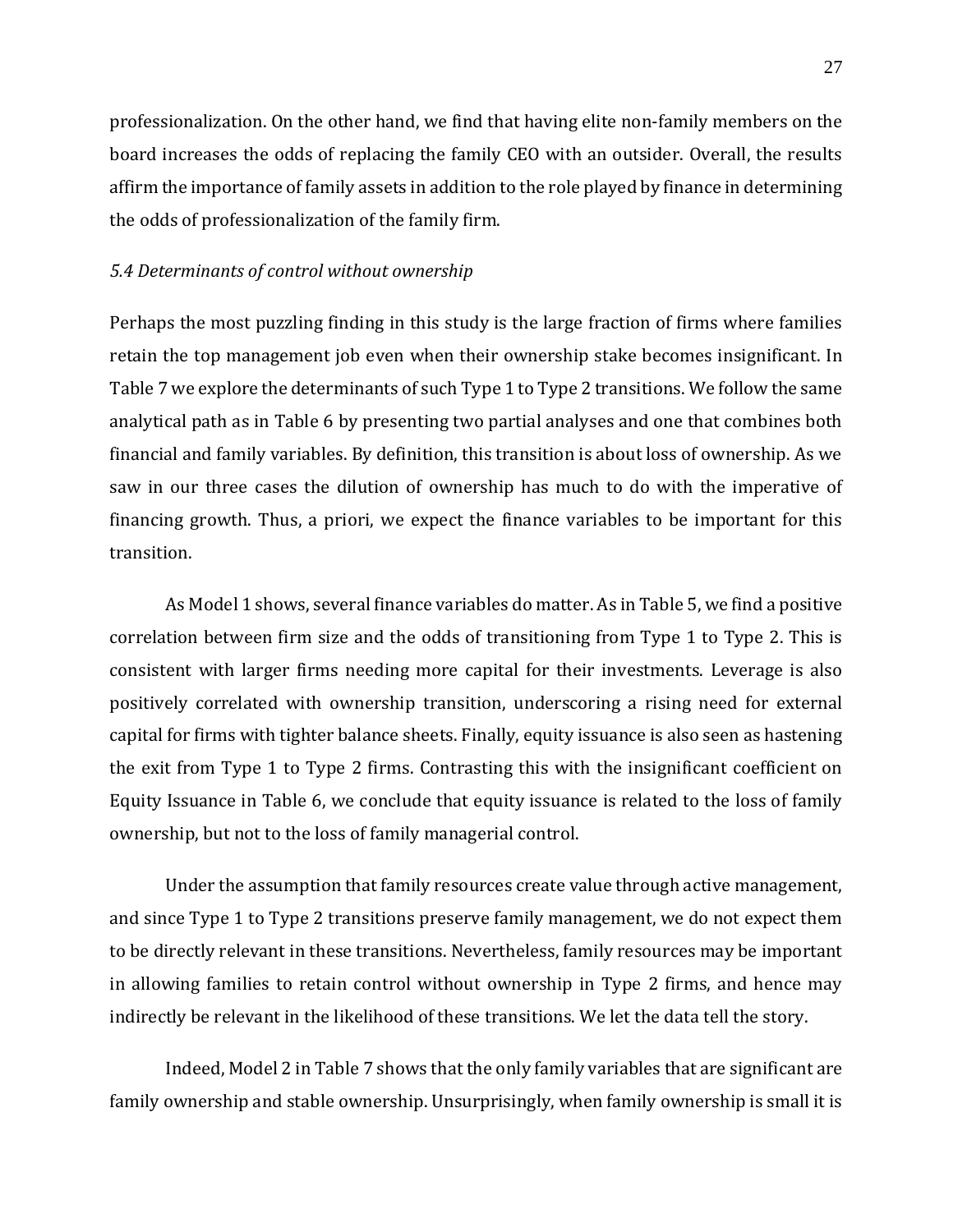more likely that a given reduction pushes the family under the 5% threshold, which triggers the transition to Type 2. However, networks do matter. It is interesting to observe that when the family has a strong network as measured by the stability of ownership, they are also less likely to dilute the ownership. Looking at the control variables, we notice that younger CEOs are more likely to be asked to stay on as CEOs even as ownership declines into insignificance. On the other hand, CEO tenure is positively correlated with the transition – for a given CEO age, tenure on the job increases the odds of being retained as the CEO. Puzzlingly, CEOs from Elite universities are less likely to be associated with these transitions. We would have thought that such CEOs are more likely to be retained as ownership levels became insignificant. Perhaps more talented CEOs find opportunities elsewhere as their ownership stake is reduced to zero. In Model 3 we add both financial and family variables in the same Model. The results are robust. We notice that now firm age is negatively correlated with ownership dilution and that elite family members on the board are marginally correlated with ownership dilution. Else the results are very similar to the two partial models.

#### *5.5 Determinants of exit paths.*

Table 8 explores the transfer to total exit (to Type 4) regardless of whether the firm is Type 1, Type 2 or Type 3. Most of these exits originate in Type 2 and Type 3 firms, very few firms are sold when the family controls both ownership and management, as we documented in Table 3.

Model 1 focuses on financial variables. Consistent with the existing literature, we find that profitable firms are less likely to exit. It may be that profitable firms are able to both raise outside capital for investments, as well as finance investments via retained earnings. Larger firms are more likely to be sold. This is consistent with the notion that larger firms have more interested buyers and have capital needs that exceed that of families' private wealth. We also notice that firms with higher leverage are more likely to be sold. Leverage puts pressure on the family to find new capital and one way to do that is through sale of equity. Foreign ownership appears to expedite exits as well – we cannot distinguish if this is because of a selection bias where foreign investors shun firms with family ownership, or if foreign owners somehow actively advocate for an exit. All of these effects are both economically relevant and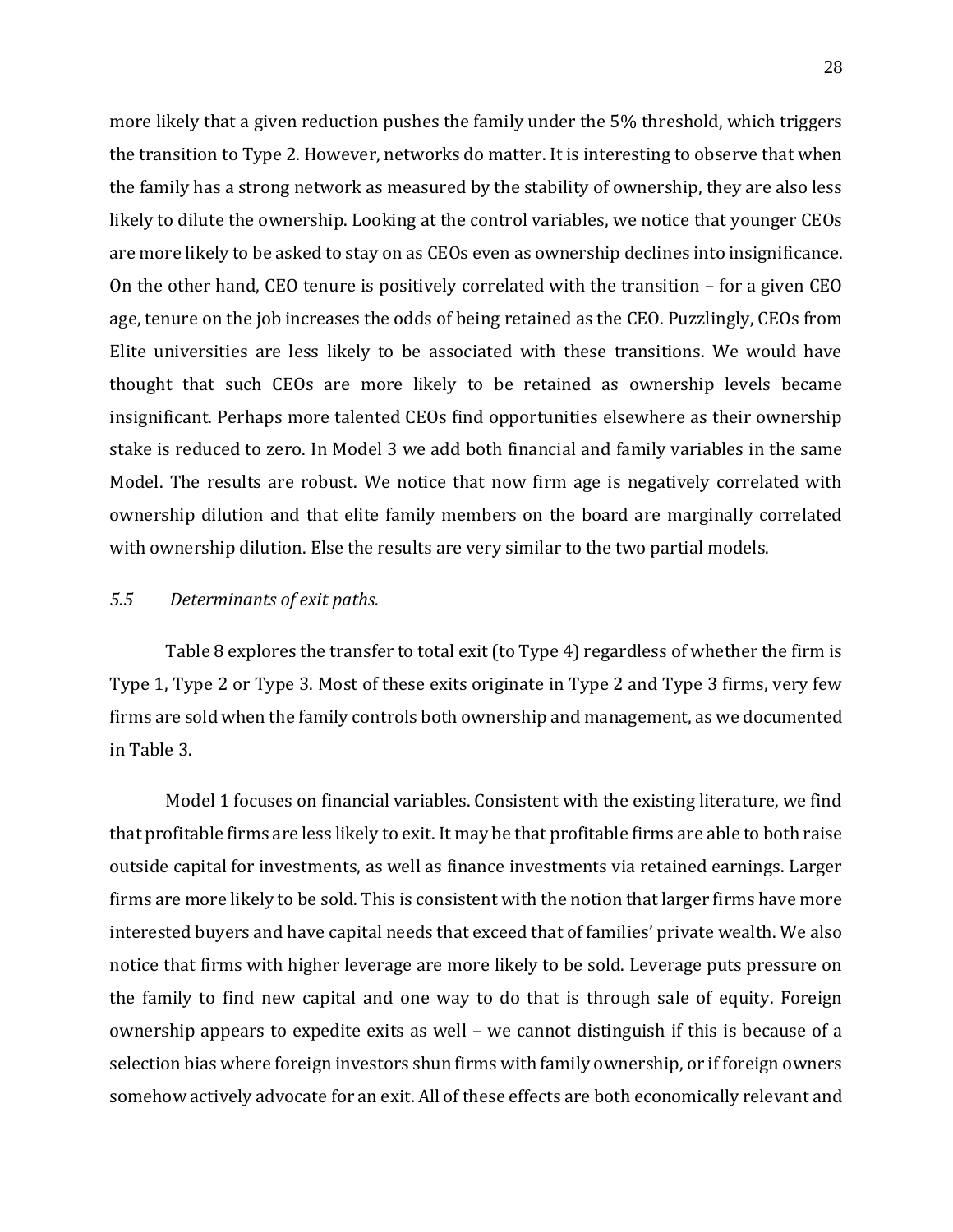statistically significant at a one percent level. Interestingly, the equity issuance dummy is not significant. This is contrary to the extant literature that has argued that equity issuance is related to the dilution of ownership by founders (see for example Helwege, Pirinsky and Stulz, 2007, who show that both equity issuance as well as sales of shares by insiders explain the decline in post-IPO founder ownership).

Model 2 explains exit using the set of variables that proxy for family assets. Not surprisingly, we find that family ownership lowers the odds of an exit for a couple of reasons. First, higher family ownership may represent a younger earlier stage of these firms when exit is less likely, as in Klasa (2010). Second, to the extent insider stakes face dilution from equity issuance, smaller stakes are more likely to risk falling below our 5% threshold following equity issues than larger stakes.

Perhaps more interestingly, we find that our proxy for family legacy – eponymous firms – is significantly associated with a lower likelihood of exit. This is consistent with the view that the presence and visibility of the family creates value in firms where family legacy is an active part of the business history and the business branding Belenzon, Chatterji, and Daley (2017). Alternately, it could be also true that founders who name the firm after themselves place a higher value on control.

We employ two measures to gauge the intensity of family resources associated with the firm. The first variable is an indicator variable to check whether one or more family members serve as board members. The second proxy is an indicator variable that measures whether the family board appointee has a degree from an elite Japanese university – this variable has been used as a proxy for talent in Perez-Gonzales (2006) and Mehrotra et al (2013). We find that in general having family members on the board reduces the likelihood of exit, and, furthermore, the interaction of board presence with elite education, is also negative. This indicates that both monitoring and talent are important family resources that have the effect of delaying exits. We believe that while monitoring considerations have been addressed in the literature, the idea that talent as a family resource plays a role in control is a novel one.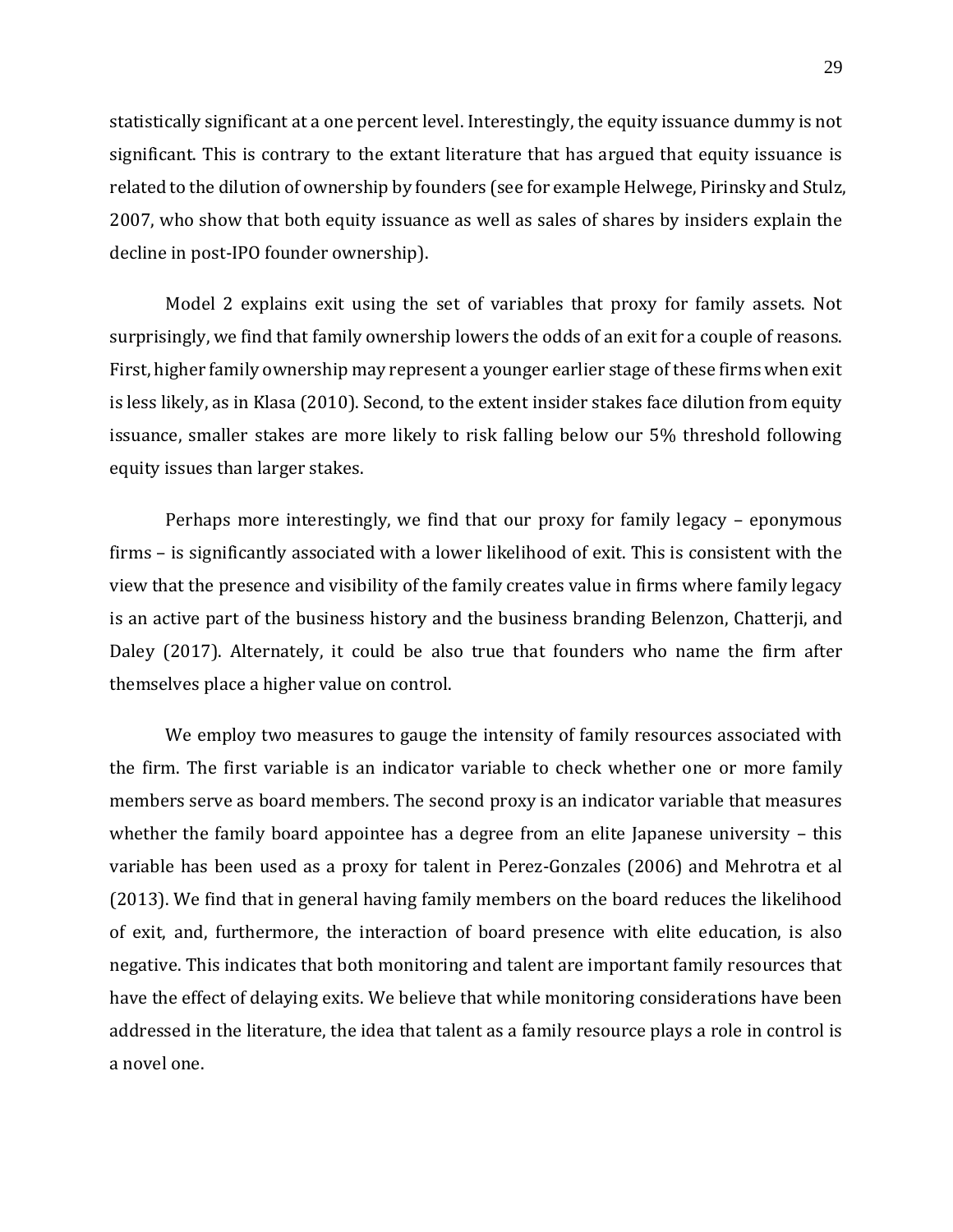Finally, we investigate whether stable ownership retards the likelihood of exits. We base this on the assertion that strong family networks engender stable blockholders that can preserve the status quo for a longer time. The results in Table 8 do not support such an assertion – in fact, we find that stable ownership is associated with a higher likelihood of exit. We do not investigate further the reasons behind this - perhaps it is possible that stable blockholders facilitate sale of equity by insiders or allow families to retain management positions despite ownership loss.

In all regression specifications, we notice that succession concerns loom large – the presence of older CEOs increases the odds of an exit. This has been noted in the literature (see Klasa, 2010) and indeed, succession is often seen as the Achilles' heel of family firm longevity. Similarly, CEO tenure is seen as inversely related to exits – this is not surprising since a longer tenure has the natural effect of postponing exits. The last of the control variables is the educational attainment of the outgoing CEO. We find that CEOs with elite university pedigrees seems to face higher odds of exits. This is perplexing since we were expecting that smarter CEOs (those with elite degrees) would be associated with a lower likelihood of exits. As noted above, perhaps elite CEOs find superior career options elsewhere and are not beholden to the firms founded by their ancestors.

It is interesting to notice that when we compare the Finance and Family models, they have very similar R-squares – this is noteworthy since the literature has largely focused on Finance as a propeller of exits. Our results show that Family is equally important (indeed, Model 2 has a marginally higher pseudo R2 than Model 1) in explaining exits. The literature's focus on Finance has the effect of missing out on a set of family factors that are statistically similar in their ability to jointly explain the exit probabilities. In principle, omitting the family variables could also bias the observed coefficients on the Finance variables. We include both sets of variables in the third specification presented in Model 3.

Barring a few differences, the results are very similar to the partial analysis in Model 1 and 2. However, firm size is no longer significant in explaining exit likelihood. This may be due to firm size and family ownership being correlated and omitting either variable has the potential to introduce bias in the estimated coefficients. Similarly, we also notice that firm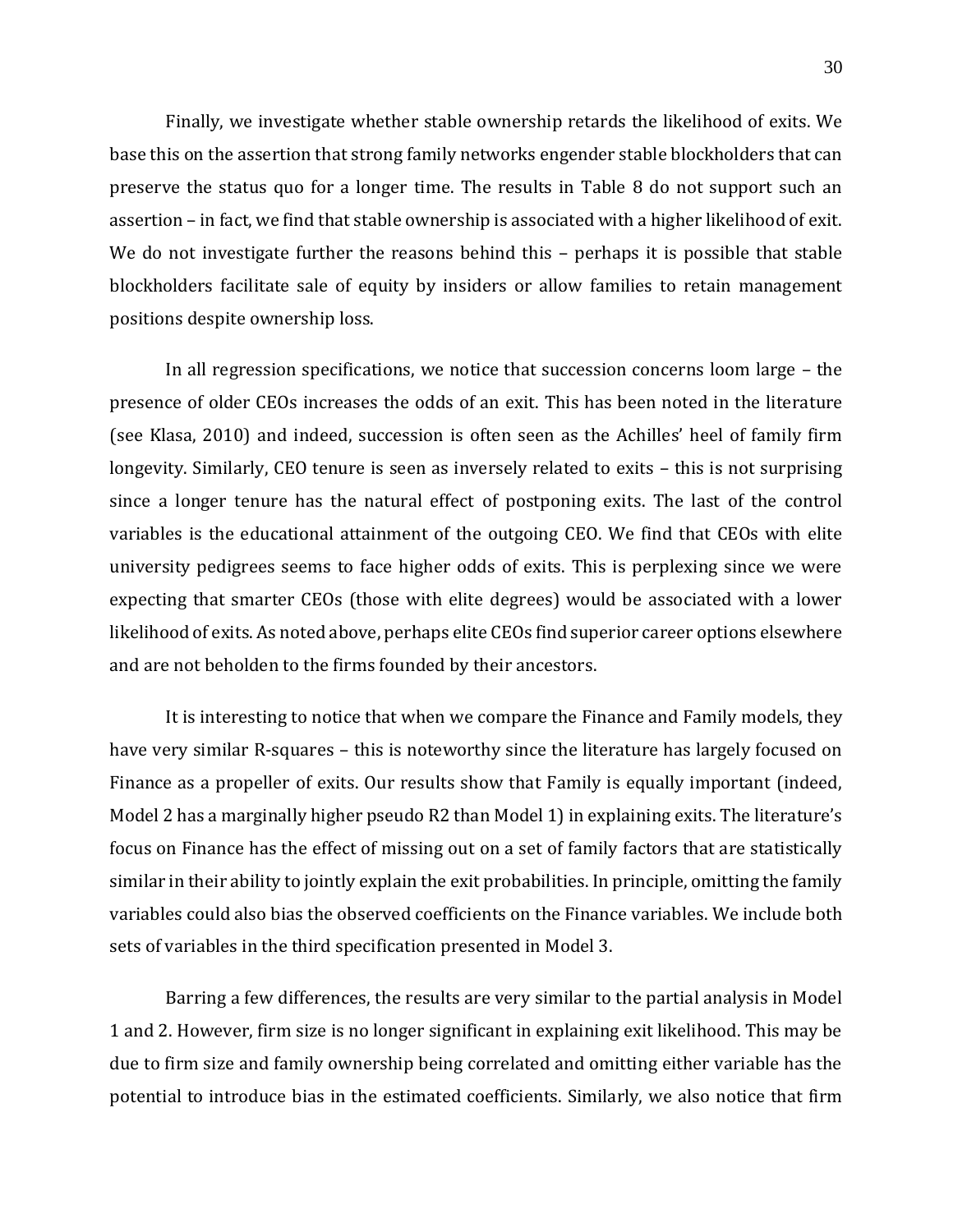age is now significant, such that older family firms are seen as less likely to exit, controlling for the set of Finance and Family variables. This is interesting since it implies that Firm Age per se is not a handicap for family control – rather, it may be other variables that are correlated with Firm Age that are fundamentally more important in determining exits. Our measure of family legacy is no longer significant at the 5% level, though the point estimate is similar in magnitude to that in Model 1. Finally, we note that the impact of the control variables remains unchanged.

In Table 8 Panel B we split up the starting points and look independently on the transfer from Type 1 to Type 4, Type 2 to Type 4 and Type 3 to Type 4. The first model is less interesting since it is based on only 18 observations indicating that a direct exit of a familyowned and controlled company is rare in Japan. When families exit by giving up management, we notice that family legacy, and family and elite family members' presence on the board, significantly reduce the odds of exit. Similar observations can be noticed when Type 3 firms (professionalized firms) are sold.

Overall, the results in tables 5 through 8 provide new insights into why families exit their corporation. First, across all panels, we find that both family and finance variables are important in explaining the partial exit probabilities (based on comparing partial R-squares from model 1 and model 2 across the three tables). Second, we notice that financial variables seem to be relatively more important in explaining ownership dilution (the transition from Type 1 to Type 2) whereas family variables are relatively more important in the decision to professionalize the family firm (the transition from Type 1 to Type 3). This is consistent with the arguments put forward in Bennedsen and Fan (2014) who argue that family assets are key in determining the optimal management structure of firms, whereas financial roadblocks are key to understanding a firm's ownership structure.

## **6. Conclusion**

Using a novel dataset for the evolution of ownership and control of publicly traded firms in Japan we show that intangible family assets are important factors in understanding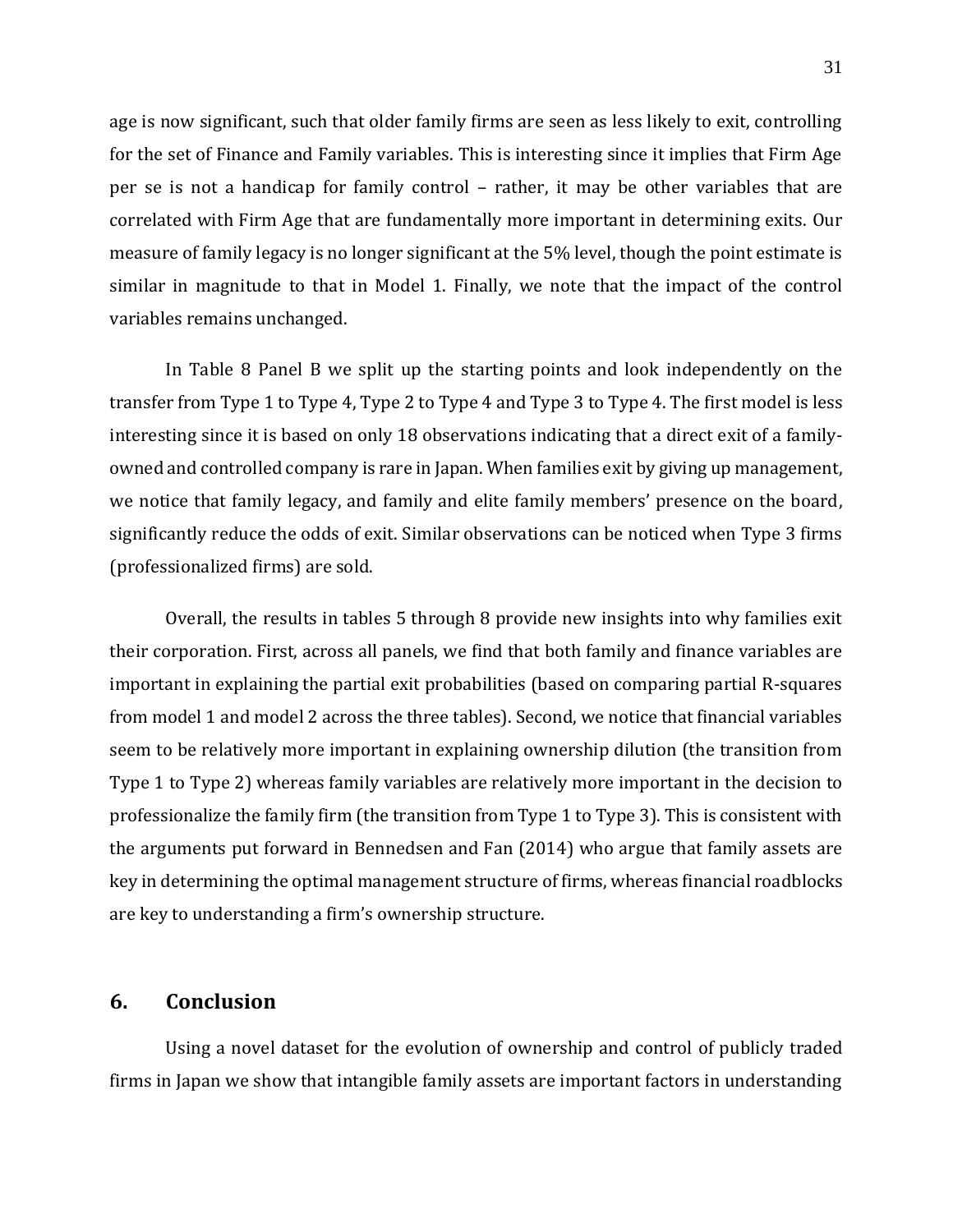the persistence of family control. In fact, we find that families exercise control over corporate assets even in the absence of material share ownership – aided in part by a nexus of friendly and stable investors around them, and in part by what are best described as soft family assets such as a family's name and reputation. The bottom line is that family control in Japan is more persistent than the very low equity ownership by founding families would indicate.

We also conclude that family and financial factors jointly determine the dilution of family ownership and loss of management control. We find suggestive evidence that financial variables are more important in explaining the dilution of ownership, whereas family assets are relatively more important in explaining the decision to delegate the top management job to outsiders.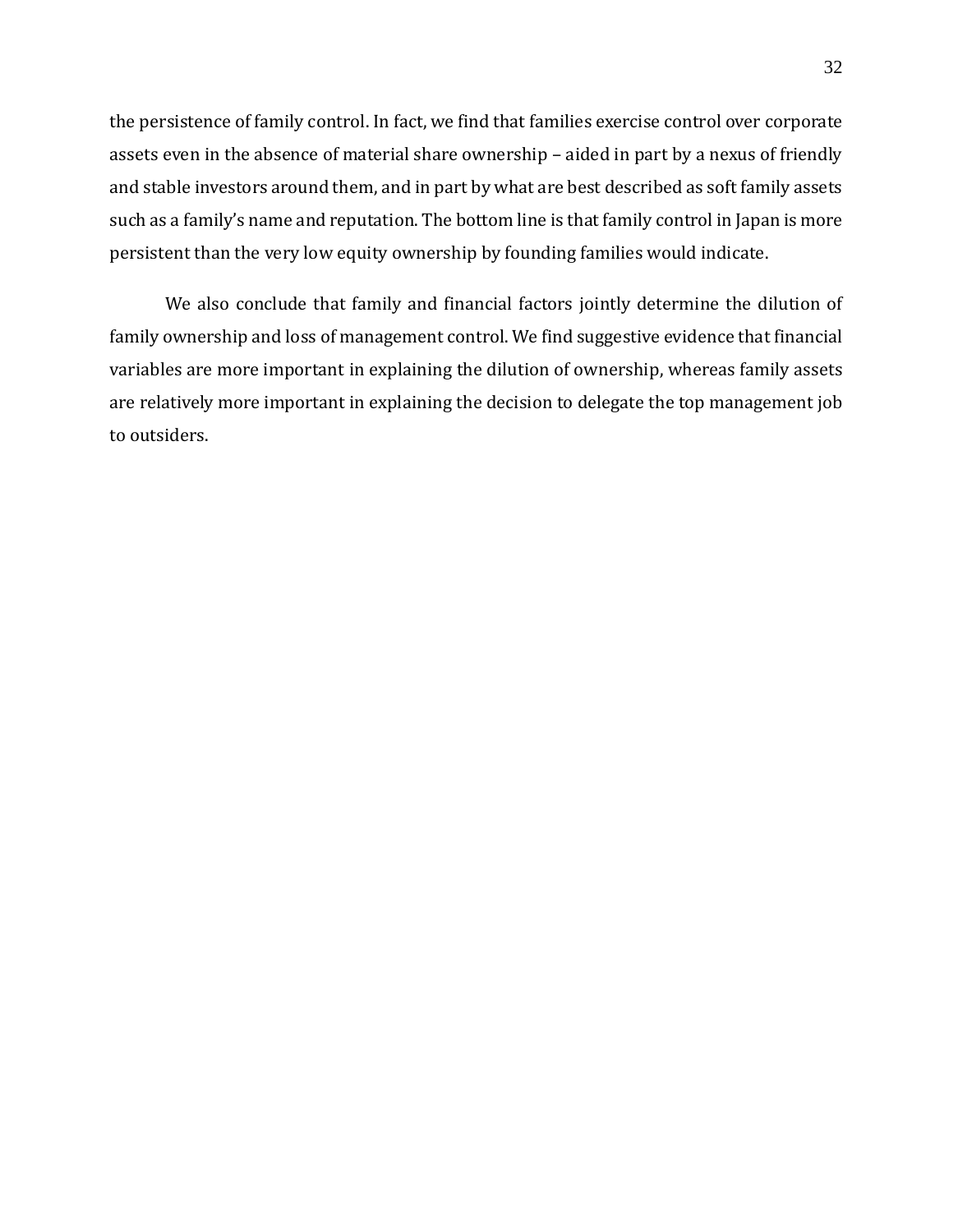### **References**

- Anderson, R.C., & Reeb, D.M., 2003, Founding family ownership and firm performance: Evidence from the S&P 500, *Journal of Finance*, 58(3), 1301-1328.
- Belenzon, Sharon, Aaron Chatterji, and Brendan Daley, 2017, *Eponymous Entrepreneurs, American Economic Review*, 107(6): 1638-55.
- Bennedsen, Morten, Kasper Meisner Nielsen, Francisco Pérez-González and Daniel Wolfenzon, 2007, Inside the Family Firm: The Role of Families in Succession Decisions and Performance, *Quarterly Journal of Economics* 122(2), 647-691.
- Bennedsen, Morten and Joseph P.H. Fan, 2014, *The Family Business Map: Family Assets and Roadblocks in Long Term Planning* (Prentice-MacMillian).
- Bennedsen, Morten, Joseph P.H. Fan, Ming Jian and Yin-Hua Yeh, 2015, The Family Business Map: Framework, Selective Survey, and Evidence from Chinese Family Firm Succession, *Journal of Corporate Finance* 33: 212-226.
- Bennedsen, Morten and Nicolai J Foss, 2015, Family-driven innovation strategies: Family assets and liabilities in the innovation process, *California Management Review*, Fall, 65-81*.*
- Bennedsen, Morten, Brian Henry, and Yupana Wiwattanakantang, 2016, Toyota: A Family Heir Steers Carmaker out of Crisis, INSEAD Case Publishing.
- Bertrand, Marianne and Antoinette Schoar, 2006, The Role of Family in Family Firms, *Journal of Economic Perspectives* 20 (2), 73-96.
- Bhide, Amar, 1993, The hidden cost of stock market liquidity, *Journal of Financial Economics* 34 (1), 31-51.
- Burkart, Mike, Fausto Panunzi, and Andrei Shleifer, 2003, Family firms, *Journal of Finance*, 58(5), 2167-2201.
- Chandler, Alfred, 1977, The Visible hand: The Managerial Revolution in American Business. (Cambridge, Mass.: Harvard University Press).
- Claessens, Stijn, Simeon Djankov, and Larry Lang, 2000, The Separation of Ownership and Control in East Asian Corporations, *Journal of Financial Econom*ics 58 (1-2), 81-112.
- Deephouse David L. and Peter Jaskiewicz, 2005, Do Family Firms Have Better Reputations Than Non-Family Firms? An Integration of Socioemotional Wealth and Social Identity Theories, *Journal of Management Studies*, 503, 337-360.
- Delios, Andrew and Paul W. Beamish, 2005, Regional and Global Strategies of Japanese Firms, *Management International Review*, 45 (1), 19-36.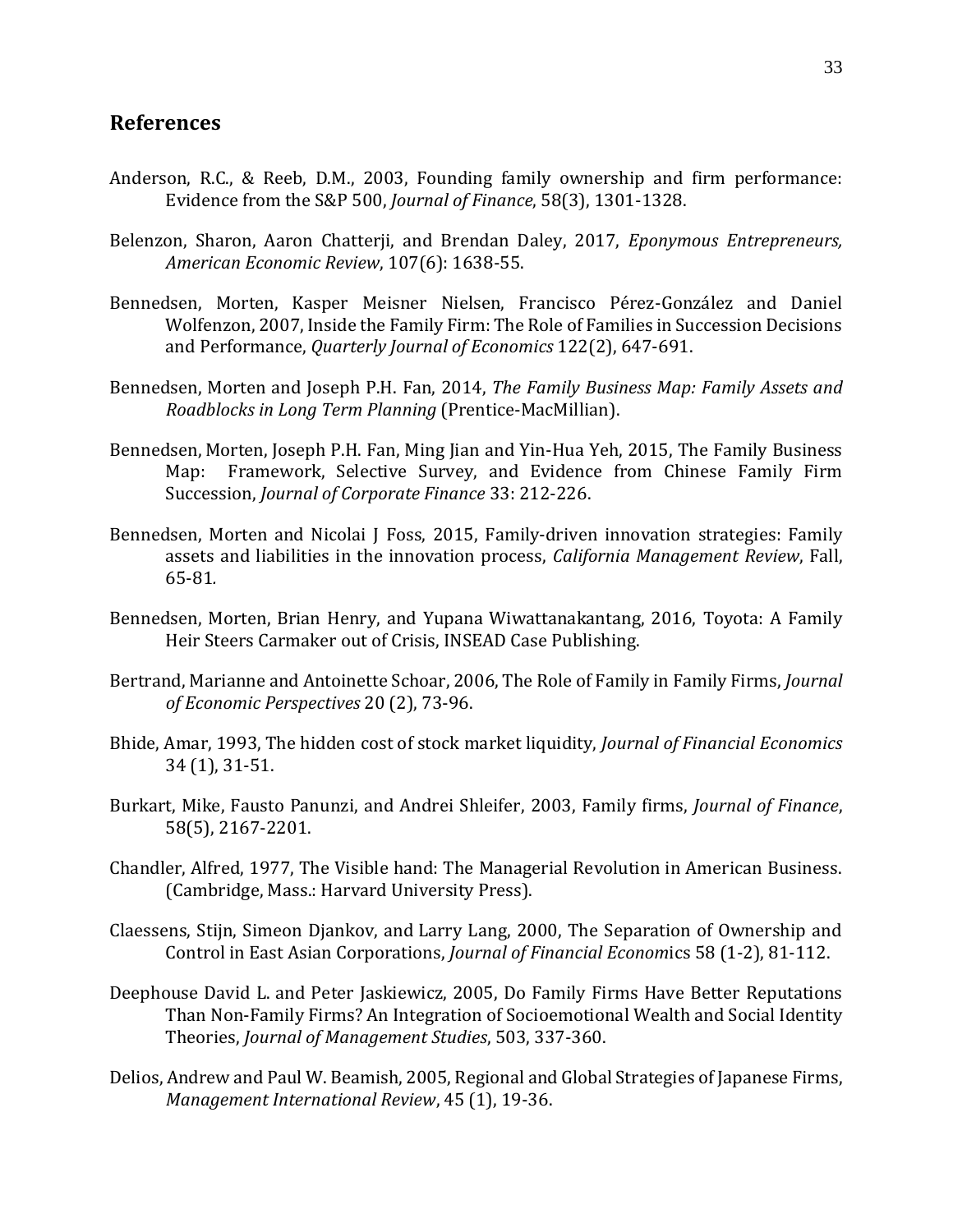- Flath, David, 1993, Shareholding in the Keiretsu, Japan's Financial Groups, *Review of Economics and Statistics*, 75(2), 249-257.
- Foley, C. Fritz, and Robin Greenwood, 2009, The Evolution of Corporate Ownership after IPO: The Impact of Investor Protection, *Review of Financial Studies* 23 (3), 1231-1260.
- Franks, Julian, Colin Mayer, and Hideaki Miyajima, 2014. The Ownership of Japanese Corporations in the 20th Century, *Review of Financial Studies* 27 (9), 2580-2626.
- Franks, Julian, Colin Mayer, and Stefano Rossi, 2005, Spending Less Time With the Family: The Decline of Family Ownership in the United Kingdom, in Randall Morck (ed.), A History of Corporate Governance around the World: Family Business Groups to Professional Managers, (Chicago and London: University of Chicago Press), 581-607.
- Franks, Julian, Colin Mayer, and Stefano Rossi, 2009, Ownership: Evolution and Regulation, *Review of Financial Studies* 22 (10), 4009-4056.
- Franks, Julian, Colin Mayer, Paolo Volpin and Hannes F. Wagner, 2011. The Life Cycle of Family Ownership: International Evidence, *Review of Financial Studies* 25 (6), 1675- 1712.
- Franks, Julian, Colin Mayer, Hideaki Miyajima, 2014. The Ownership of Japanese Corporations in the 20th Century, *Review of Financial Studies* 27 (12), 2581 – 2625.
- Helwege, Jean, Christo Pirinsky and René M. Stulz, 2007, Why Do Firms Become Widely Held? Analysis of the Dynamics of Corporate Ownership, *Journal of Finance* 62 (3), 995-1028.
- Hino, Satoshi, 2005, Inside the Mind of Toyota: Management Principles for Enduring Growth, (Tokyo: Productivity Press).
- Klasa, Sandy, 2007, Why Do Controlling Families of Public Firms Sell Their Remaining Ownership Stake?, *Journal of Financial and Quantitative Analysis*, 42, 339-368.
- La Porta, Rafael, Florencio Lopez-de-Silanes, and Andrei Shleifer, 1999, Corporate Ownership Around the World, *Journal of Finance* 54, 471-517.
- Miyajima, Hideaki and Takaaki Hoda, 2015. Ownership Structure and Corporate Governance: Has an Increase in Institutional Investors' Ownership Improved Business Performance? In Policy Research Institute, Ministry of Finance, Japan, Public Policy Review, Vol.11, No.3, July 2015.
- Masulis, Ronald W., Peter Kien Pham, and Jason Zein, 2011, Family Business Groups around the World: Financing Advantages, Control Motivations, and Organizational Choices, *Review of Financial Studies* 24 (1), 3556-3600.
- Mehrotra, Vikas, Randall Morck, Jung-Wook Shim, and Yupana Wiwattanakantang, 2013, Adoptive Expectations: Rising Sons in Japanese Family Firms, *Journal of Financial Economics* 108, 840–854.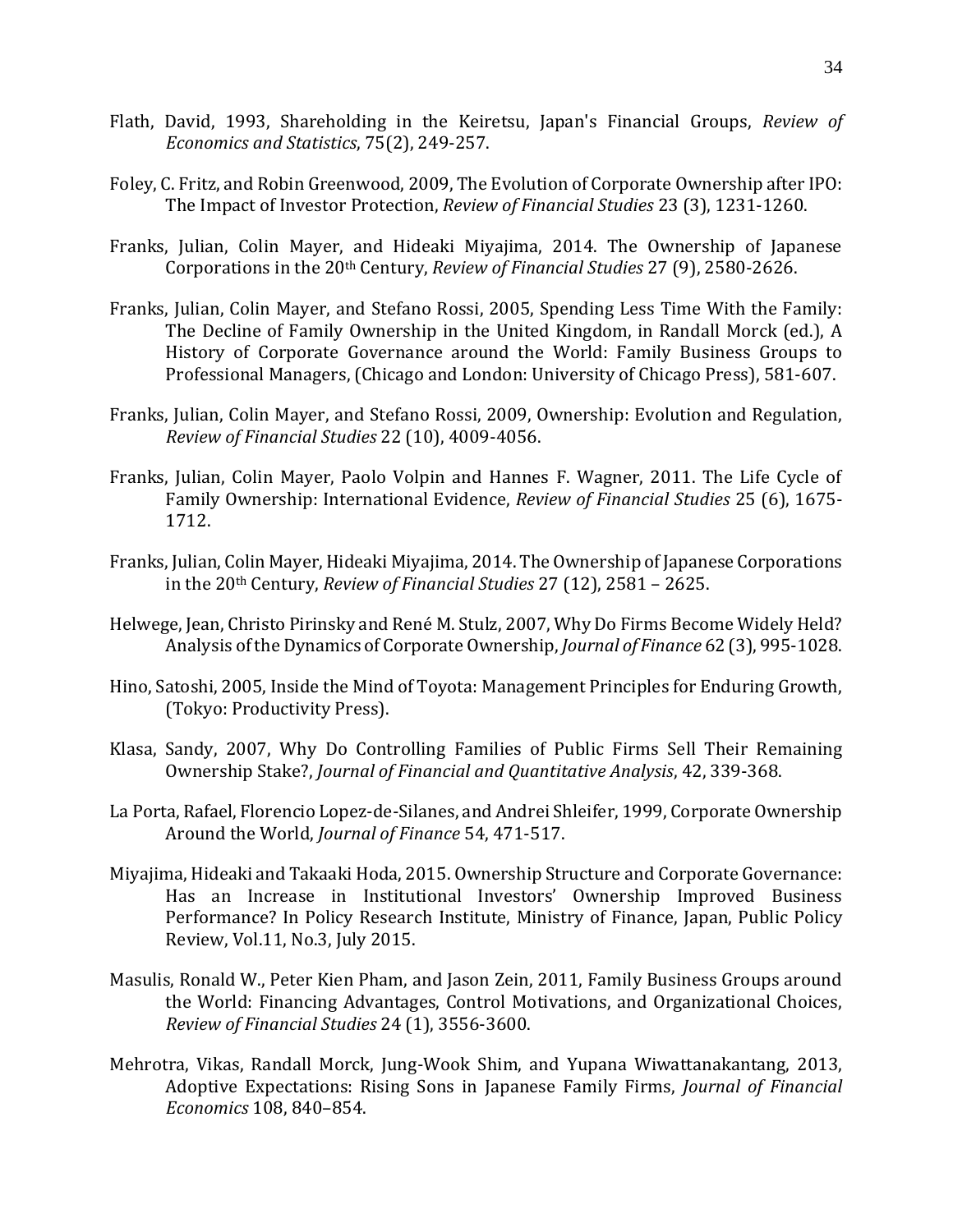- Miller Danny, and Isabelle Le Breton-Miller, 2005, *Managing for the Long-run: Lessons in Competitive Advantage from Great Family Businesses* (Boston: Harvard Business School Press).
- Miller, Danny, Isabelle Le Breton-Miller, Richard Lester and Albert Cannella, Jr., 2007, Are Family Firms Really Superior Performers? *Journal of Corporate Finance* 13, 829-858.
- Morck Randall, David Stangeland, and Bernard Yeung, 2000, Inherited wealth, corporate control, and economic growth: The Canadian Disease?, in *Concentrated Corporate Ownership,* in Randall Morck (ed.), (Chicago and London: University of Chicago Press), 319-372.
- Morck Randall, David Stangeland, and Bernard Yeung, 2005, Corporate Governance, Economic Entrenchment, and Growth. *Journal of Economic Literature* 43 (3), 655- 720.
- Nakatani, I., 1984, The economic role of corporate financial grouping, in M. Aoki, ed.: *Economic Analysis of the Japanese Firm* (Elsevier, New York).
- Perez-Gonzales, Francisco, 2006, Inherited Control and Firm Performance, *American Economic Review* 96(5), 1559-1588.
- Prowse, Stephen, 1992, The Structure of Corporate Ownership in Japan. *Journal of Finance*, 47(3), 1121-1140.
- Rajan, Raghuram G. and Luigi Zingales, 1996. Financial Dependence and Growth, *American Economic Review,* 88(3): 559-586.
- Smith, Brian F. and Ben Amoako-Adu, 2005, Management Succession and Financial Performance of Family Controlled Firms, in Robert Watson (ed.), Governance and Ownership, (Elgar: Cheltenhamfort), 314-341.
- Villalonga, Belen and Raphael Amit, 2006, How do family ownership, control, and management affect firm value? *Journal of Financial Economics*, 80(2), 385-417.
- Weinstein, David and Yishay Yafeh, 1995, Japan's Corporate Groups: Collusive or Competitive? An Empirical Investigation of Keiretsu Behavior. *Journal of Industrial Economics*, 43(4), 359-376.

Williamson Oliver E., 1985, The Economic Institution of Capitalism, (New York: Free Press)*.* 

Williamson Oliver E. 1975, Markets and Hierarchies: Analysis and Antitrust Implications, (New York: Free Press)*.*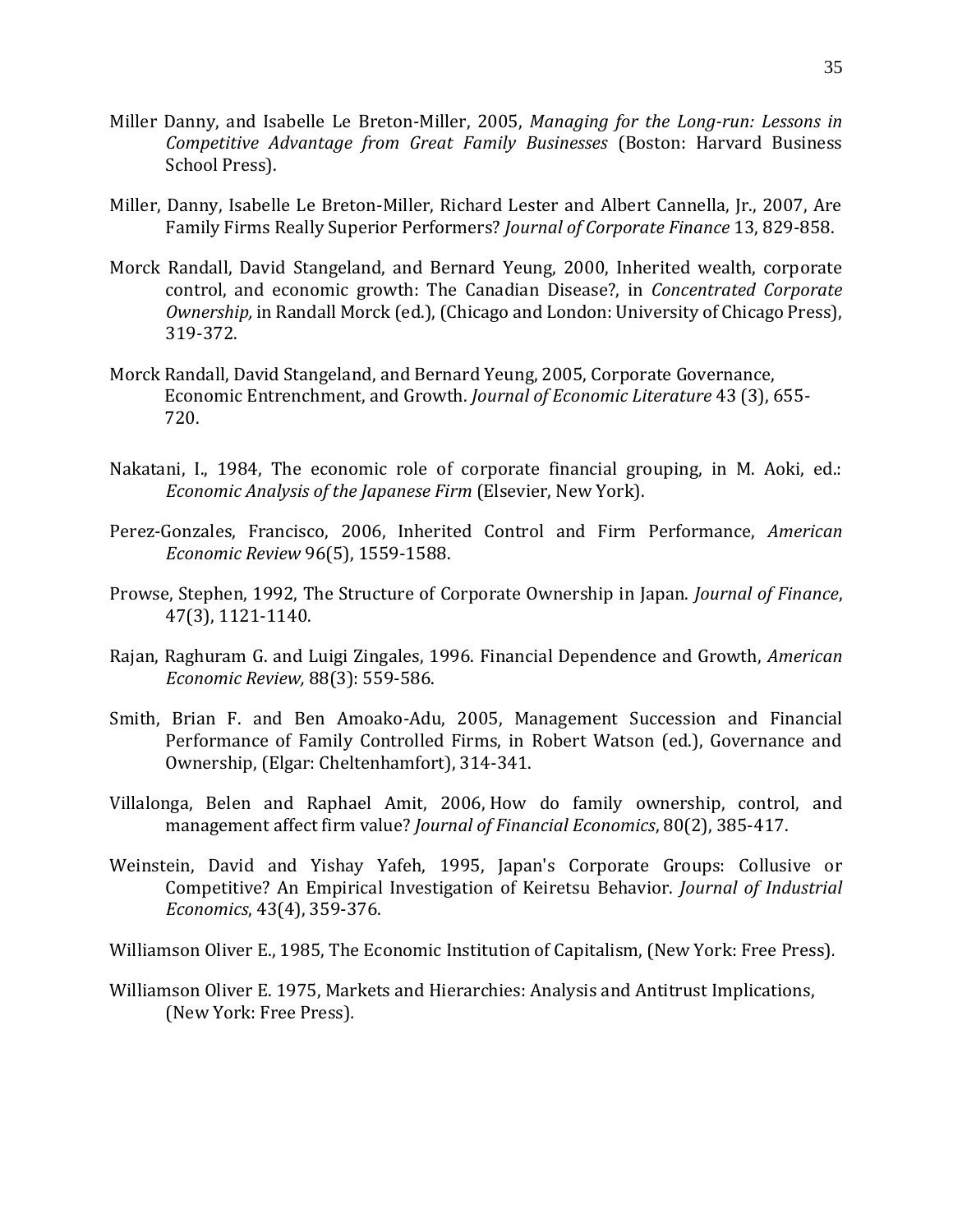#### **Figure 1 Family Ownership of Casio, Toyota Motor, Suzuki Motor (1960-2000)**

This figure presents the founding family ownership of Casio, Toyota Motor and Suzuki Motor. The percentage of family shareholdings includes the ownership by the members of the founding family as well as by group companies. Vertical axis numbers are in percent.

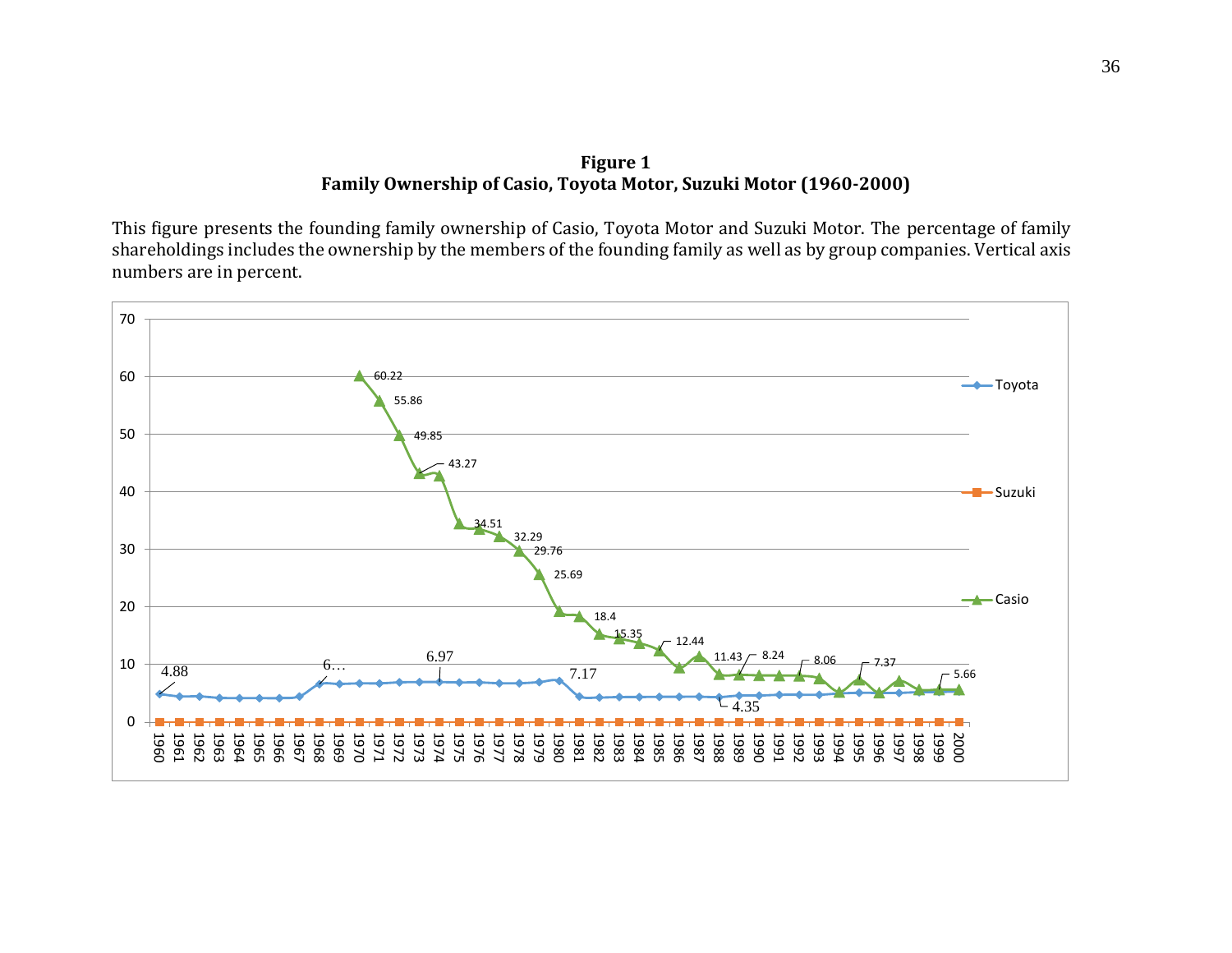#### **Figure 2 New listings on the Japanese Stock Exchanges (1949-2000)**

This figure presents IPOs on all stock exchanges in Japan during the 1949-2000 period. 1949 marks the re-opening of the Tokyo Stock Exchange after the war. 1961 marks the spurt of new listings when the second tier of the Tokyo Stock Exchange was opened. Family firms are defined as those where the founding family either has at 5% ownership or serves as the CEO. Non-family firms are the remaining ones.

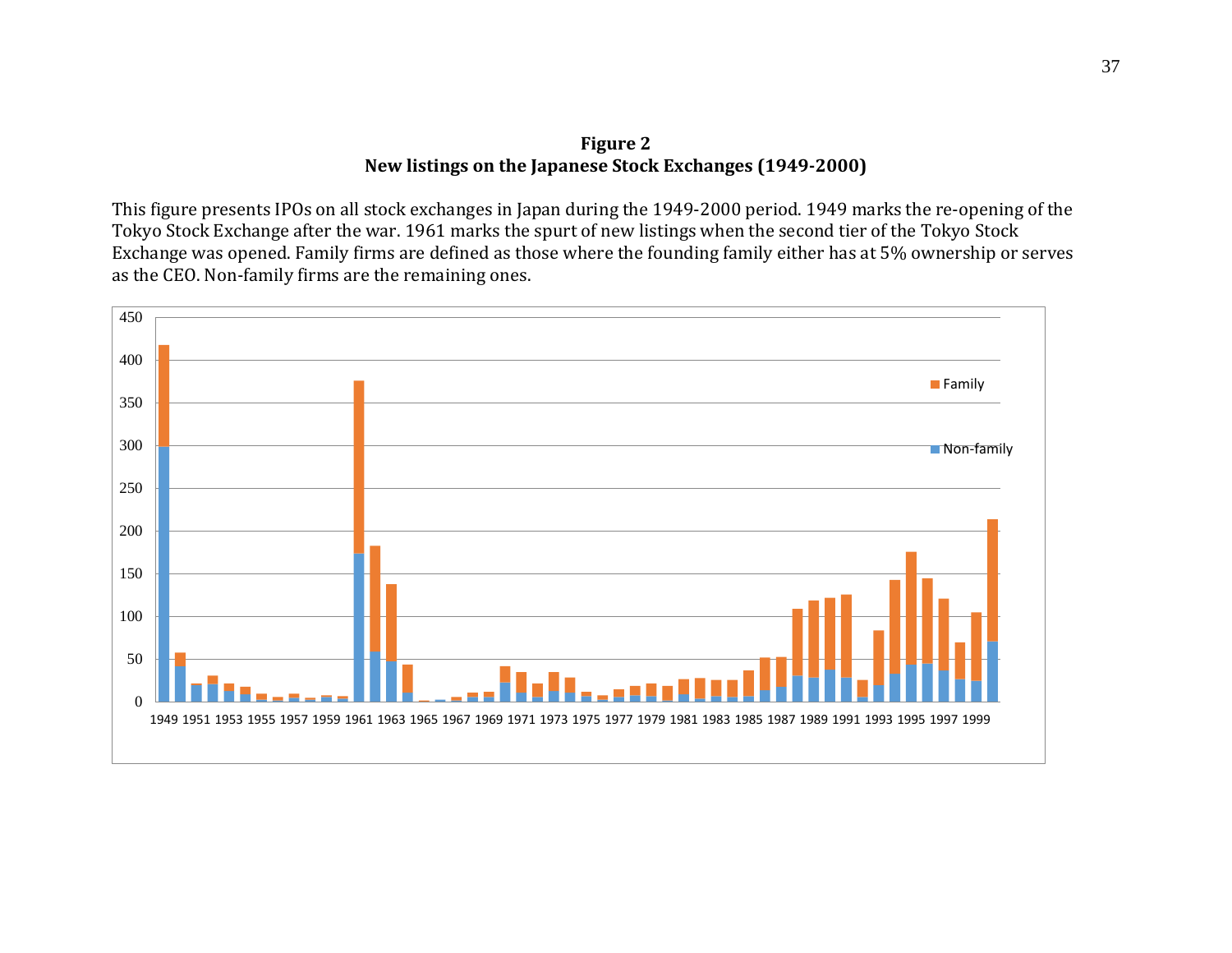## **Figure 3 Panel A: Family's ownership & management in IPO Time, 5% ownership definition.**

*Type 1* are firms where the founding family has at least 5% ownership and the top management position. *Type 2* are firms where the family has less than 5% ownership but a family member serves as the top management position. *Type 3* are firms where the family has more than 5% of the shares but the top management position is not a family member. *Type 4* are ex-family firms, where the family ownership is no longer significant and the founding family does not hold the top management position. IPO time is measured in years past the IPO year. The sample includes all publicly traded firms in Japan covering the period of 1955-2000.

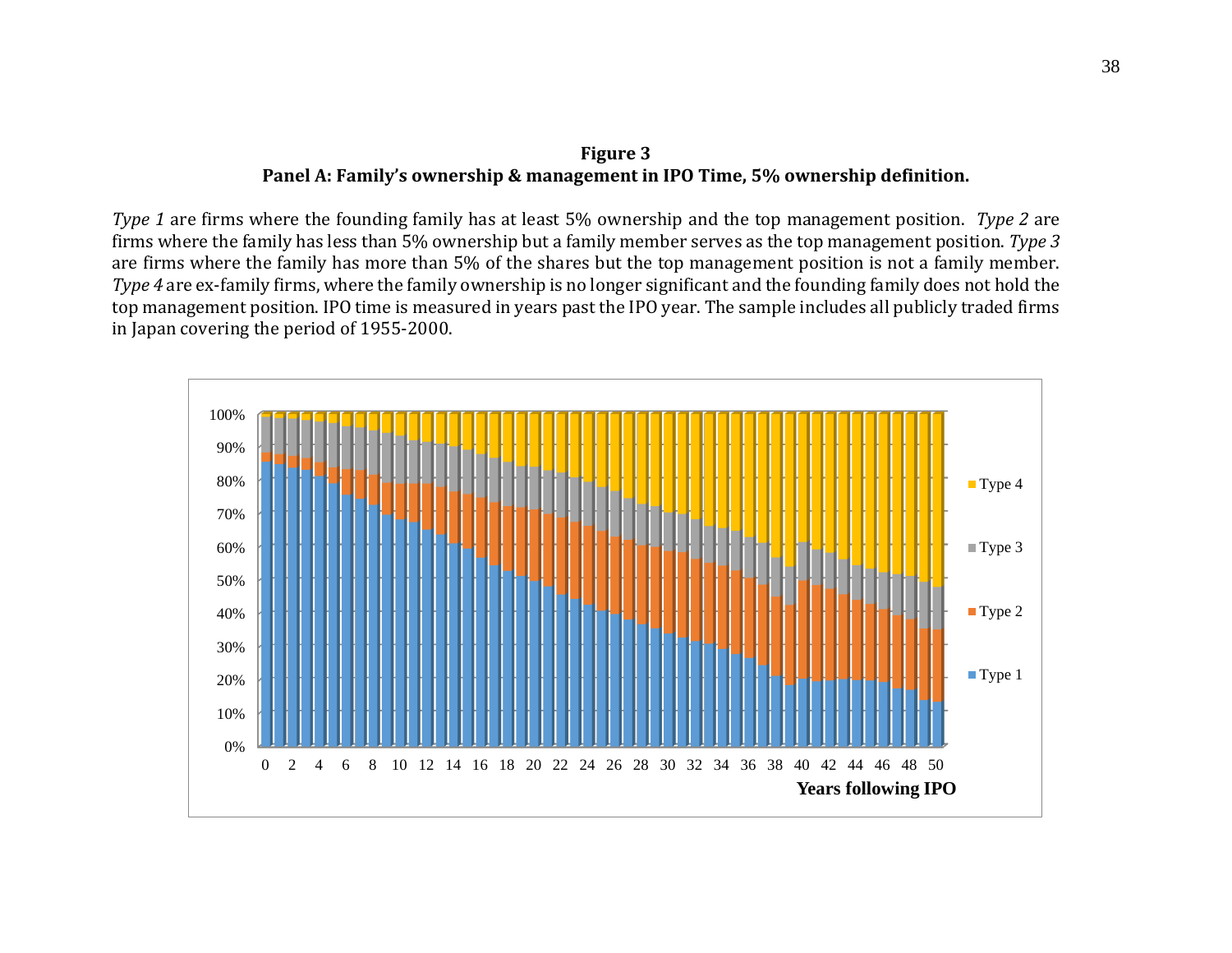

**Panel B: Family's ownership & management in IPO Time, 20% ownership definition.**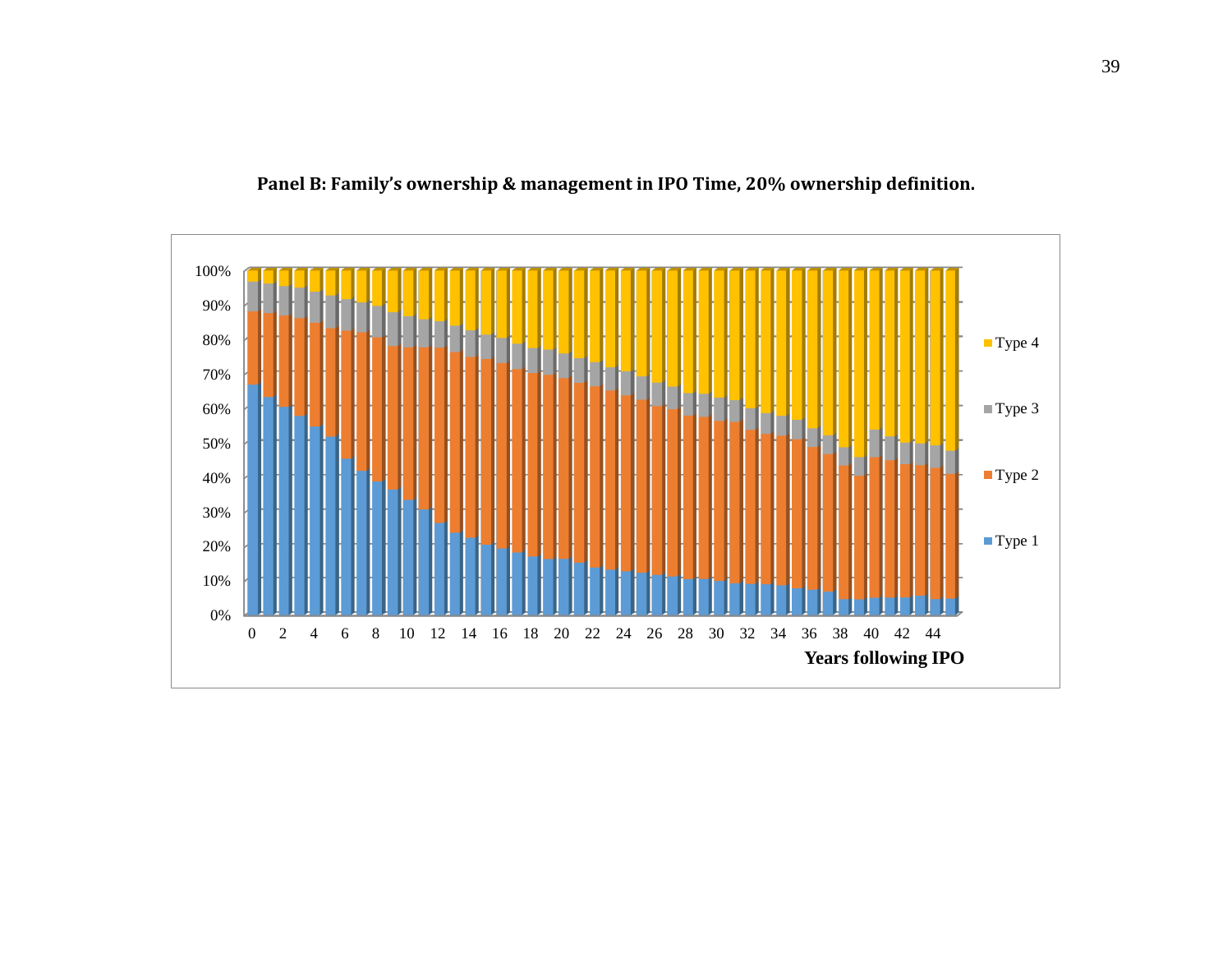## **Figure 4 Panel A: Family's ownership & management in calendar years (1955-2000), 5% ownership definition.**

*Type 1* are firms where the founding family has at least 5% ownership and the top management position. *Type 2* are firms where the family has less than 5% ownership but a family member serves as the top management position. *Type 3* are firms where the family has more than 5% of the shares but the top management position is not a family member. *Type 4* are ex-family firms, where the family ownership is less than 5% and the founding family does not hold the top management position. These firms were family firms at the date of the IPO. *Non-family* are firms that were not family firms when they did an IPO. The sample includes all publicly traded firms in Japan covering the period of 1955-2000.

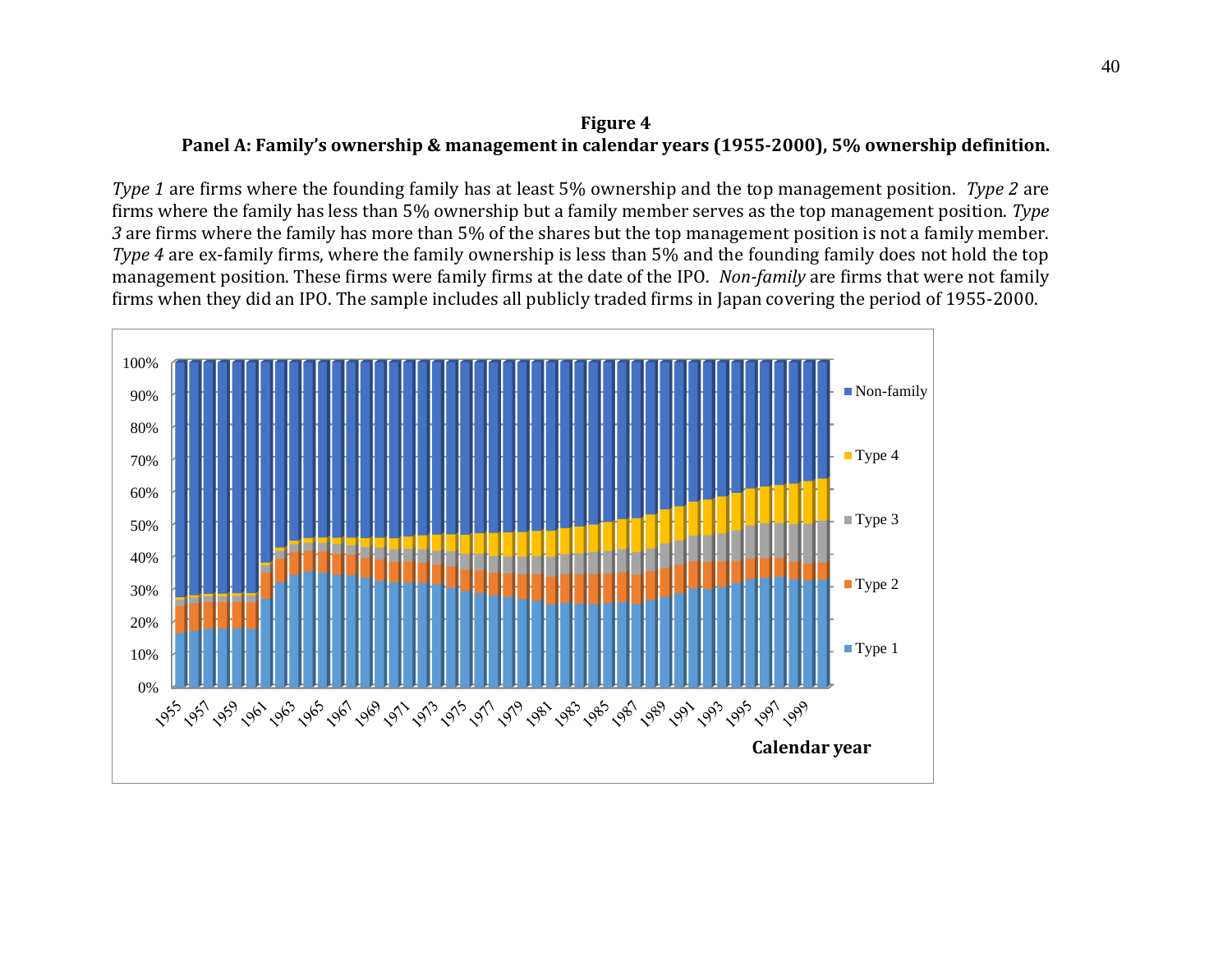

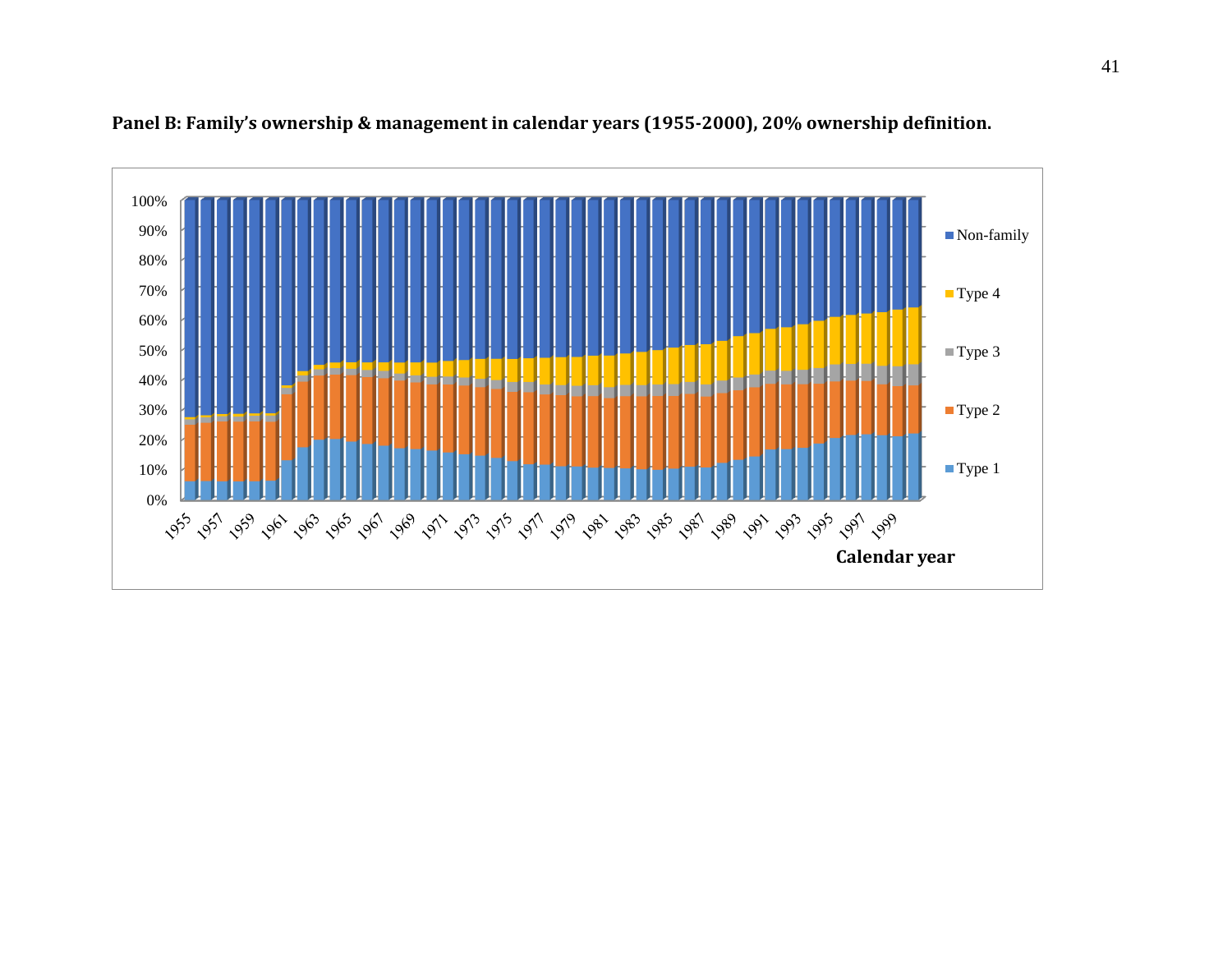#### **Figure 5 Family Ownership from IPO (1949-2000)**

Family ownership for each firm in a given year is calculated as the percentage of total shares outstanding owned directly by the founding family as well as indirectly via companies that the family ultimately controls. The mean and median ownership level is calculated each year since the IPO time. The sample includes all publicly traded firms in Japan covering the period of 1949-2000.

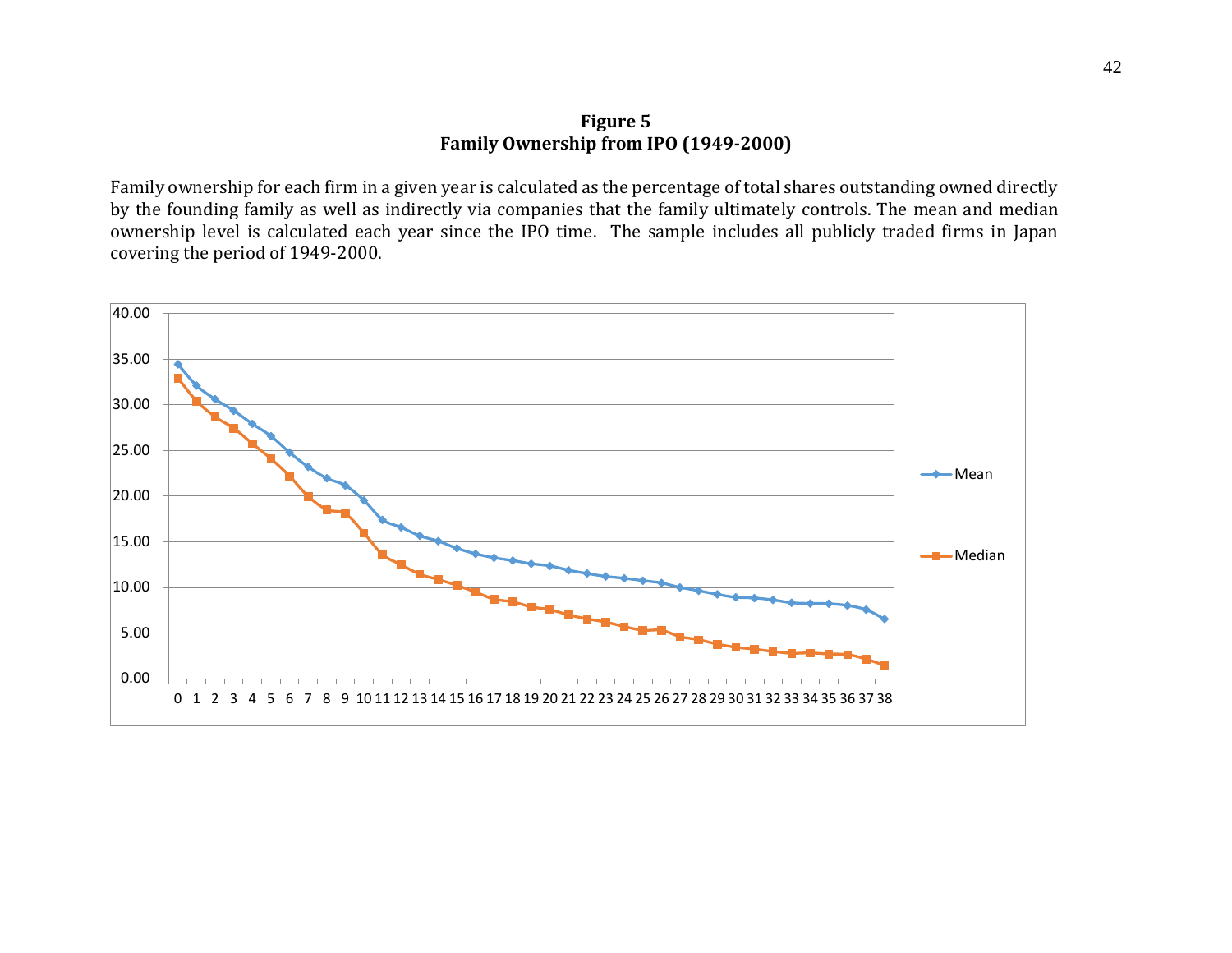**Table 1 Toyota Motor's Top 10 Shareholders**

This table presents the top 10 shareholders of Toyota Motors at a fiscal year ending on March 31.

| Fiscal year Top 1 |                               | ℅    | Top <sub>2</sub>      | %    | Top 3                       | %    | Top 4                                   | %    | Top 5                                     | 1%   | Top <sub>6</sub>                      | ℅    | Top <sub>7</sub>                 | %    | Top 8                           | %    | Top <sub>9</sub>                | %    | Top 10                     | %    |
|-------------------|-------------------------------|------|-----------------------|------|-----------------------------|------|-----------------------------------------|------|-------------------------------------------|------|---------------------------------------|------|----------------------------------|------|---------------------------------|------|---------------------------------|------|----------------------------|------|
| 1962              | Toyo Trust                    | 7.86 | Toyota<br>Industries  | 4.48 | Mitsubishi<br>Trust         | 3.82 | Mitsui<br><b>Bank</b>                   | 3.04 | Tokai Bank 2.94                           |      | Daiwa<br><b>Bank</b>                  | 2.86 | Nippon<br>Life                   | 1.79 | Sumitomo<br>Trust               | 1.50 | Sanwa<br><b>Bank</b>            | 1.45 | Kyowa<br><b>Bank</b>       | 1.43 |
| 1970              | Toyota<br>Industries          | 4.48 | Mitsui<br>Bank        |      | 4.46 Tokai Bank             | 4.40 | Sanwa<br>Bank                           | 4.02 | Nippon<br>Life                            | 3.48 | <b>LTCB</b>                           | 3.35 | Daiwa<br><b>Bank</b>             |      | 2.80   Toyo Trust               | 2.56 | Kyowa<br><b>Bank</b>            | 2.28 | Toyota<br>Tsusho           | 2.16 |
| 1980              | Mitsui<br>Bank                |      | 4.98 Tokai Bank       | 4.94 | Sanwa<br><b>Bank</b>        | 4.79 | Toyota<br>Industries                    | 4.56 | Nippon<br>Life                            | 3.90 | <b>LTCB</b>                           | 3.47 | Toyota<br>Tsusho                 | 2.61 | Daiwa<br><b>Bank</b>            | 2.56 | Dai-ichi<br>Life                | 2.46 | Taisho<br>Marine &<br>Fire | 2.26 |
| 1990              | Sanwa<br>Bank                 | 4.96 | Mitsui<br><b>Bank</b> |      | 4.96 Tokai Bank             | 4.96 | Toyota<br>Industries                    | 4.63 | Nippon<br>Life                            | 3.75 | <b>LTCB</b>                           | 3.11 | Mitsui<br>Marine                 | 2.46 | Daiwa<br><b>Bank</b>            | 2.29 | Mitsui Life                     | 2.23 | Dai-ichi<br>Life           | 2.23 |
| 2000              | Toyota<br>Industries          | 5.34 | Sanwa<br>Bank         | 4.75 | Mitsui<br><b>Bank</b>       | 4.33 | Nippon<br>Life                          | 4.32 |                                           |      | Tokai Bank   3.92   Chuo Trust   3.87 |      | Japan<br>Trustee<br>Srvcs Bank   | 3.83 | Chiyoda<br>Bank                 | 3.05 | Mizuho<br><b>Trust Bank</b>     | 2.96 | <b>LTCB</b>                | 2.73 |
| 2010              | Japan<br>Trustee<br>Srvs Bank | #### | Toyota<br>Industries  | 5.83 | Master<br><b>Trust Bank</b> | 5.55 | Nippon<br>Life                          | 3.78 | State<br><b>Street</b><br>Bank &<br>Trust | 2.54 | Trust &<br>Custody<br>Srvcs Bank      | 2.51 | Bank of<br>New York<br>Mellon    | 2.31 | Tokio Mar.<br>& Nichido<br>Fire | 2.24 | Mitsui<br>Sumitomo<br>Insurance | 1.88 | Denso                      | 1.70 |
| 2015              | Japan<br>Trustee<br>Srvs Bank | 9.99 | Toyota<br>Industries  | 6.57 | Master<br><b>Trust Bank</b> | 5.29 | State<br>Street<br>Bank and<br>$T$ ruct | 3.73 | Nippon<br>Life                            | 3.39 | Bank of<br>New York<br>Mellon         | 2.51 | Trust &<br>Custody<br>Srvcs Bank | 2.05 | Denso                           | 2.03 | Mitsui<br>Sumitomo<br>Insurance | 1.93 | Capital<br>Group           | 1.75 |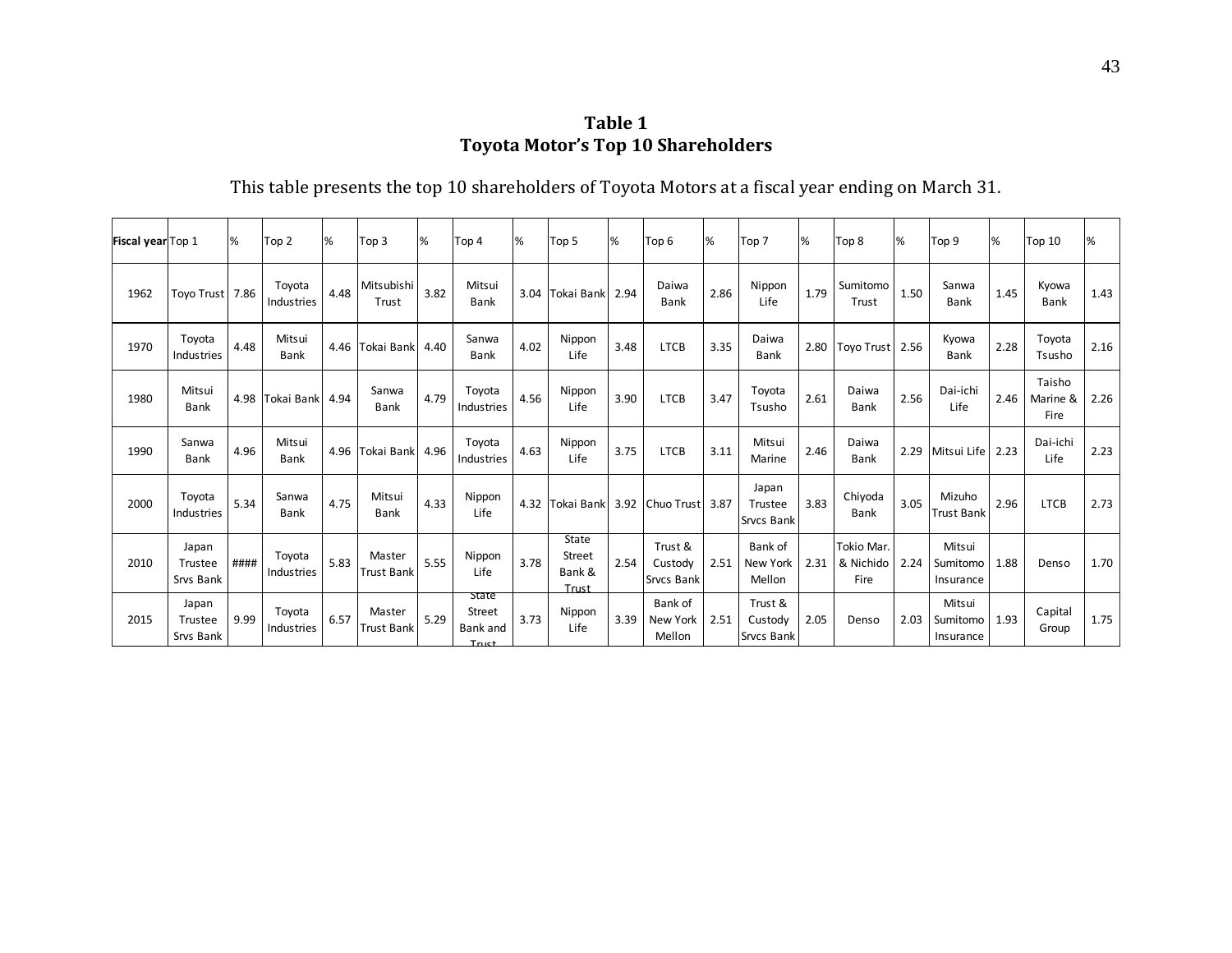## **Table 2 Descriptive Statistics**

| Summary statistics for the variables used in the remaining tables. All variables are described |  |
|------------------------------------------------------------------------------------------------|--|
| in Appendix 1. ***, **, and * denote significance at the 1%, 5% and 10% levels.                |  |

| Factors         | Variables                         |      | Mean   | S.D.   | Min              | Max          |
|-----------------|-----------------------------------|------|--------|--------|------------------|--------------|
| Control factors | CEO age                           | (1)  | 59.577 | 8.572  | 26               | 95           |
|                 | CEO tenure                        | (2)  | 11.958 | 10.577 | $\mathbf{1}$     | 53           |
|                 | <b>CEO</b> eliteness              | (3)  | 0.228  | 0.420  | $\boldsymbol{0}$ | $\mathbf{1}$ |
| Family factors  | Family ownership                  | (4)  | 14.633 | 15.789 | $\boldsymbol{0}$ | 95.79        |
|                 | Family legacy                     | (5)  | 0.319  | 0.466  | $\boldsymbol{0}$ | $\mathbf{1}$ |
|                 | Family on the board               | (6)  | 0.284  | 0.451  | $\boldsymbol{0}$ | $\mathbf{1}$ |
|                 | ELITE family on the               | (7)  | 0.240  | 0.427  | $\boldsymbol{0}$ | $\mathbf{1}$ |
|                 | board<br>Elite non-family on the  | (8)  | 0.804  | 0.397  | $\boldsymbol{0}$ | $\mathbf{1}$ |
|                 | board<br>Stable ownership         | (9)  | 23.688 | 18.077 | $\boldsymbol{0}$ | 95.79        |
| Finance factors | <b>ROA</b>                        | (10) | 4.750  | 4.572  | $-21.983$        | 32.654       |
|                 | Tobin Q                           | (11) | 1.497  | 0.521  | 0.289            | 5.478        |
|                 | Volatility of industry sales (12) |      | 20.710 | 1.413  | 14.331           | 23.995       |
|                 | Firm size                         | (13) | 17.345 | 1.409  | 12.782           | 23.226       |
|                 | Leverage                          | (14) | 19.960 | 14.124 | $\boldsymbol{0}$ | 91.963       |
|                 | Equity issuance dummy             | (15) | 0.174  | 0.379  | $\boldsymbol{0}$ | $\mathbf{1}$ |
|                 | Firm age                          | (16) | 42.766 | 15.524 | $\overline{7}$   | 107          |
|                 | Foreign ownership                 | (17) | 1.026  | 4.687  | $\boldsymbol{0}$ | 89.8         |
|                 | Time value for Cox<br>regression  | (18) | 12.770 | 9.419  | $\mathbf{1}$     | 46           |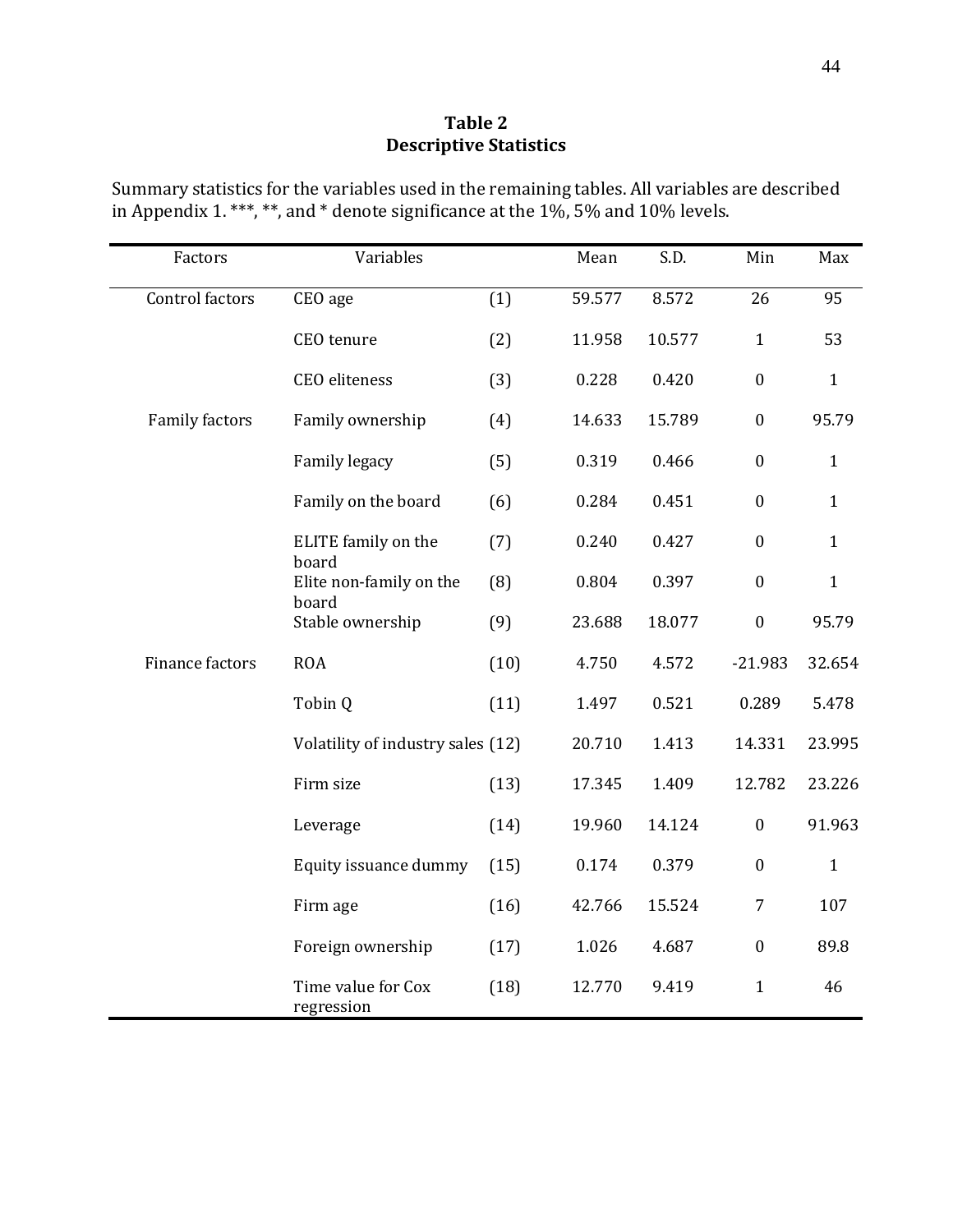#### **Table 3 Succession Transition Matrix**

Panel A, Panel B, and Panel C describe the transition from Type 1, Type 2, and Type 3 to other categories, respectively. The statistics refer to the fraction of firms ending up in that Type. All variables are defined in Appendix 1.

| Panel A: Transition from Type 1 |                         |                     |  |  |  |  |  |
|---------------------------------|-------------------------|---------------------|--|--|--|--|--|
|                                 | <b>Family ownership</b> | No family ownership |  |  |  |  |  |
|                                 | TYPE <sub>1</sub>       | TYPE <sub>2</sub>   |  |  |  |  |  |
| <b>Family CEO</b>               | Start stage             | 0.36                |  |  |  |  |  |
|                                 | TYPE <sub>3</sub>       | TYPE <sub>4</sub>   |  |  |  |  |  |
| <b>Non-family CEO</b>           | 0.62                    | 0.03                |  |  |  |  |  |

## **Panel B: Transition from Type 2**

|                       | <b>Family ownership</b> | No family ownership |
|-----------------------|-------------------------|---------------------|
|                       | TYPE <sub>1</sub>       | TYPE <sub>2</sub>   |
| <b>Family CEO</b>     | 0                       | Start stage         |
|                       | TYPE 3                  | TYPE 4              |
| <b>Non-family CEO</b> |                         |                     |

## **Panel C: Transition from Type 3**

|                       | <b>Family ownership</b> | No family ownership |
|-----------------------|-------------------------|---------------------|
|                       | TYPE <sub>1</sub>       | TYPE <sub>2</sub>   |
| <b>Family CEO</b>     | 0.45                    | 0                   |
|                       | TYPE <sub>3</sub>       | TYPE 4              |
| <b>Non-family CEO</b> | Start stage             | 0.55                |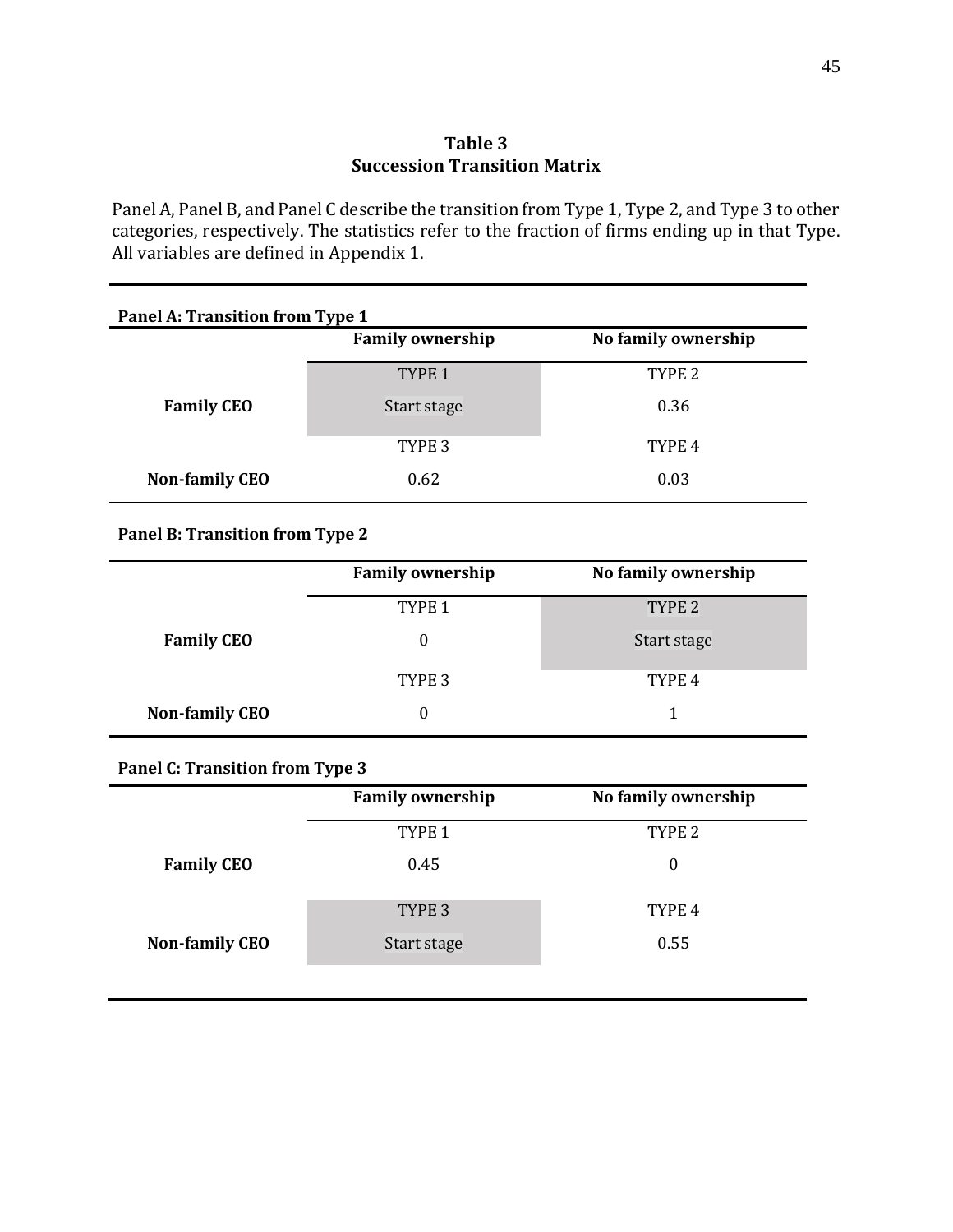### **Table 4 Univariate Differences Across Firm Types**

*Type 1* are firms where the founding family has at least 5% ownership and retains the top management position. *Type 2* are firms where the family has less than 5% ownership but a family member serves in the top management position. *Type 3* are firms where the family has more than 5% of the shares but the top manager is not a family member. *Type 4* firms are ex-family firms, where the family ownership is less than 5% and the founding family does not hold the top management position. All variables are defined in Appendix 1. \*\*\*, \*\*, and \* denote significance at the 1%, 5%, and 10% levels.

| Family firm classification   | Type 1 | Type  | Type 3 | Type 4 | Type 1-2     | Type 1-3      | Type 1-4      | Type 2-3      | Type 2-4     | Type 3-4     |
|------------------------------|--------|-------|--------|--------|--------------|---------------|---------------|---------------|--------------|--------------|
| <b>ROA</b>                   | 5.292  | 4.225 | 4.740  | 3.432  | $1.0663***$  | $0.5518***$   | 1.8595***     | $-0.5145***$  | $0.7932***$  | $1.3077***$  |
| Tobin Q                      | 1.490  | 1.493 | 1.575  | 1.454  | $-0.0059$    | $-0.0953***$  | $0.0261**$    | $-0.0894***$  | $0.0320***$  | $0.1214***$  |
| Volatility of industry sales | 20.68  | 20.59 | 21.049 | 20.71  | $0.0920***$  | $-0.3681***$  | $-0.0179$     | $-0.4600***$  | $-0.1099***$ | $0.3501***$  |
| Firm size                    | 16.96  | 17.84 | 17.578 | 17.84  | $-0.886***$  | $-0.6219***$  | $-0.8793***$  | $0.2637***$   | 0.0064       | $-0.2574***$ |
| Leverage                     | 20.45  | 21.30 | 17.647 | 19.66  | $-0.857***$  | 2.7979 ***    | $0.7901***$   | $3.6548***$   | $1.6470***$  | $-2.0078***$ |
| Equity issuance dummy        | 0.195  | 0.165 | 0.162  | 0.12   | $0.0308***$  | $0.0337***$   | $0.0754***$   | 0.0028        | $0.0446***$  | $0.0418***$  |
| Firm age                     | 38.61  | 48.55 | 41.908 | 50.03  | $-9.941***$  | $-3.3005***$  | $-11.4244***$ | $6.6413***$   | $-1.4825***$ | $-8.1239***$ |
| Foreign ownership            | 0.668  | 1.137 | 0.894  | 2.133  | $-0.469***$  | $-0.2262***$  | $-1.4648***$  | $0.2434*$     | $-0.9953***$ | $-1.2387***$ |
| Family ownership             | 21.26  | 0.00  | 26.404 | 0.00   | 21.2555***   | $-5.1483***$  | 21.2555***    | $-26.4038***$ | 0.00         | 26.404***    |
| Family legacy                | 0.349  | 0.288 | 0.354  | 0.238  | $0.0605***$  | $-0.0058$     | $0.1103***$   | $-0.0663***$  | $0.0498***$  | $0.1161***$  |
| Family on the board          | 0.316  | 0.251 | 0.316  | 0.141  | $0.0646***$  | $-0.0001$     | $0.1753***$   | $-0.0647***$  | $0.1107***$  | $0.1754***$  |
| ELITE family on the board    | 0.262  | 0.295 | 0.254  | 0.106  | $-0.0336***$ | 0.008         | $0.1561***$   | $0.0417***$   | $0.1898***$  | $0.1481***$  |
| Elite non-family on the      | 0.738  | 0.865 | 0.825  | 0.907  | $-0.1267***$ | $-0.0866$ *** | $-0.1692***$  | $0.0401***$   | $-0.0425***$ | $-0.0826***$ |
| board<br>Stable ownership    | 22.25  | 15.83 | 30.059 | 31.84  | $6.4220***$  | $-7.8071***$  | $-9.5899***$  | $-14.2291***$ | $-16.011***$ | $-1.7828***$ |

Contd. next page…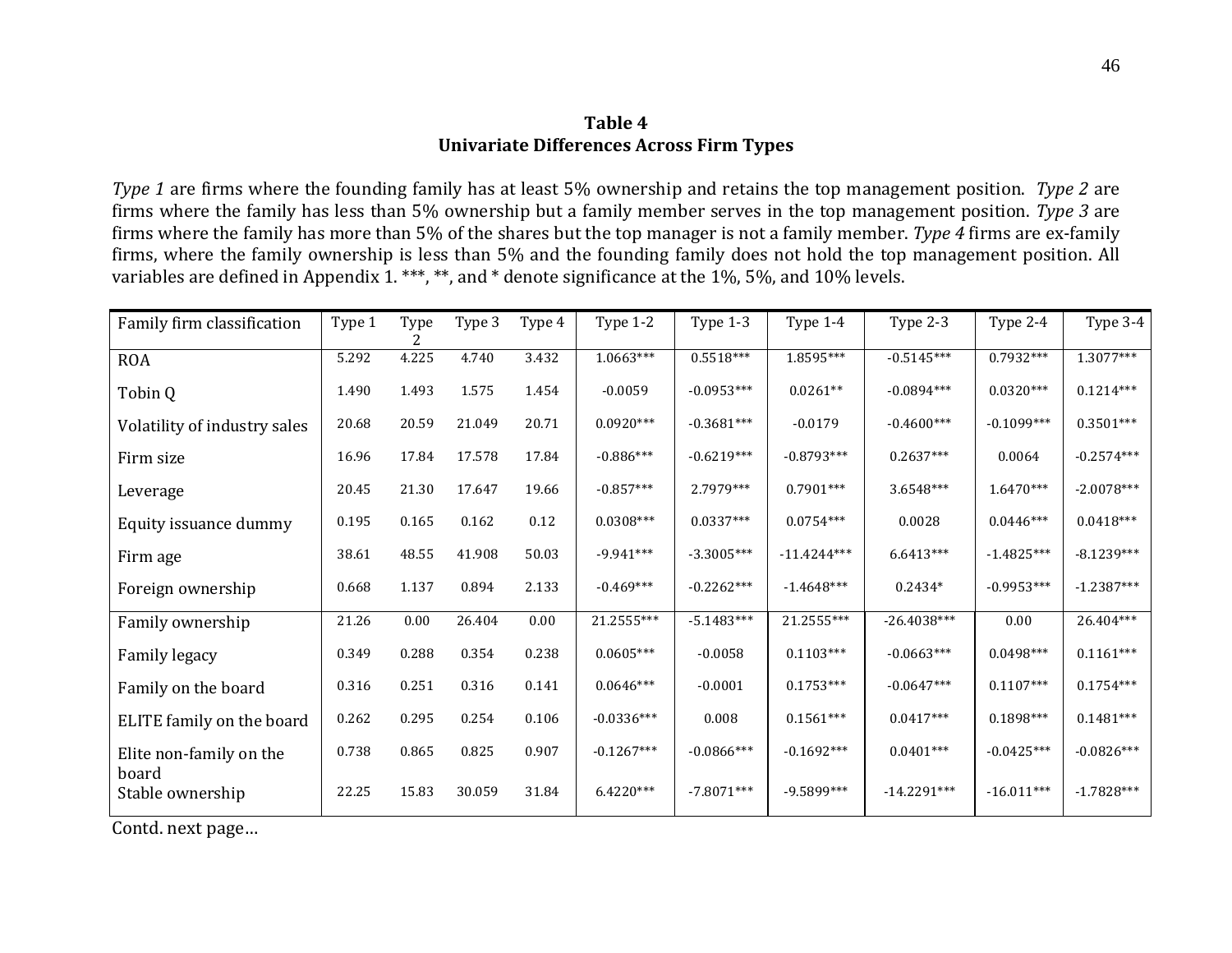| CEO age                | 57.95  | 59.34 | 61.110 | 62.17 | $-1.3920***$ | $-3.1636***$ | $-4.2248***$ | $-1.7715***$ | $-2.8328***$ | $-1.0613***$ |
|------------------------|--------|-------|--------|-------|--------------|--------------|--------------|--------------|--------------|--------------|
| CEO tenure             | 16.57  | 14.03 | 5.009  | 4.569 | 2.5389***    | 11.5611***   | 12.0012***   | $9.0222***$  | 9.4623***    | $0.4401***$  |
| <b>CEO</b> eliteness   | 0.145  | 0.219 | 0.287  | 0.387 | $-0.0742***$ | $-0.1417***$ | $-0.2419***$ | $-0.0675***$ | $-0.1677***$ | $-0.1002***$ |
| Number of observations | 14,697 | 4,606 | 3,821  | 5,393 |              |              |              |              |              |              |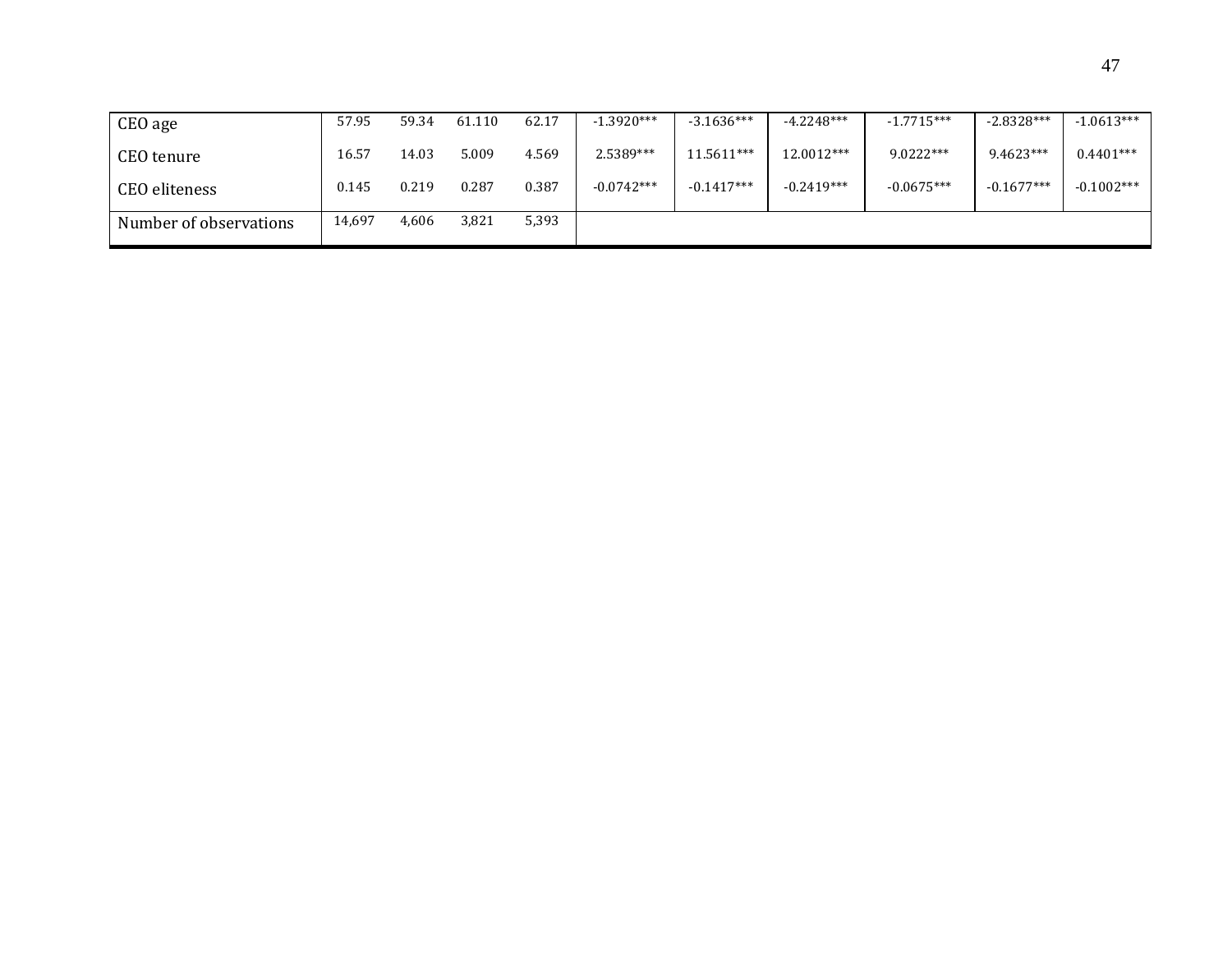This table presents pooled *OLS* regression estimates of Family Shareholdings (Panel A) and Family Half-life Ownership (Panel B) as dependent variables against family and finance factors. The regression includes fixed year and industry effects. All variables are as defined in Appendix 1. Standard errors are clustered by firms. *t*-statistics are reported in parentheses. \*\*\*, \*\*, and \* denote significance at the 1%, 5% and 10% levels.

|                        |                               | Model 1      | <b>Model 2</b>          | <b>Model 3</b>          |
|------------------------|-------------------------------|--------------|-------------------------|-------------------------|
|                        | <b>ROA</b>                    | $0.2393***$  |                         | $0.1784***$             |
|                        |                               | (9.12)       |                         | (8.14)                  |
|                        | Tobin Q                       | 1.8326***    |                         | 1.5496***               |
|                        |                               | (7.42)       |                         | (7.60)                  |
|                        | Volatility of industry sales  | $-0.4937**$  |                         | $-0.4131**$             |
|                        |                               | (2.57)       |                         | (2.49)                  |
|                        | Firm size                     | $-1.7946***$ |                         | $-1.6165***$            |
|                        |                               | (24.74)      |                         | (24.43)                 |
| <b>Finance factors</b> | Leverage                      | $-0.0543***$ |                         | $-0.0405***$            |
|                        |                               | (7.50)       |                         | (6.64)                  |
|                        | Equity issuance dummy         | $-0.8419***$ |                         | $-0.8259***$            |
|                        |                               | (3.87)       |                         | (4.52)                  |
|                        | Firm age                      | $-0.2317***$ |                         | $-0.2047***$            |
|                        |                               | (33.67)      |                         | (34.10)                 |
|                        | Foreign ownership             | $-0.2282***$ |                         | $-0.0590***$            |
|                        |                               | (14.64)      |                         | (3.96)                  |
|                        | Family legacy                 |              | 2.0228***               | 2.7292***               |
|                        |                               |              | (12.71)                 | (17.75)                 |
|                        | Family on the board           |              | 3.3226***               | 3.0317***               |
|                        |                               |              | (20.44)                 | (19.33)                 |
| <b>Family factors</b>  | ELITE family on the board     |              | 4.1872***               | $5.1170***$             |
|                        |                               |              | (21.24)                 | (27.06)                 |
|                        | Elite non-family on the board |              | $-3.7619***$            | $-2.0828***$            |
|                        |                               |              | (19.69)                 | (11.21)                 |
|                        | Stable ownership              |              | $0.3977***$             | $0.3721***$             |
|                        | CEO age                       | $-0.1653***$ | (65.47)<br>$-0.2853***$ | (63.60)<br>$-0.2132***$ |
|                        |                               | (15.09)      | (30.58)                 | (23.59)                 |
|                        | CEO tenure                    | $0.1557***$  | $0.3017***$             | $0.2280***$             |
| <b>Control factors</b> |                               | (18.08)      | (41.94)                 | (32.48)                 |
|                        | <b>CEO</b> eliteness          | $-1.0674***$ | $-3.9650***$            | $-3.3263***$            |
|                        |                               | (5.47)       | (18.42)                 | (16.00)                 |
|                        | Constant                      | 58.3212***   | 18.8215***              | 49.9143***              |
|                        |                               | (14.60)      | (16.31)                 | (14.53)                 |
|                        | Number of observations        | 28303        | 28303                   | 28303                   |
|                        | Pseudo R2                     | 0.2069       | 0.3414                  | 0.4059                  |
|                        |                               |              |                         |                         |

*Panel A: The dependent variable is the Percentage of Family Shareholdings*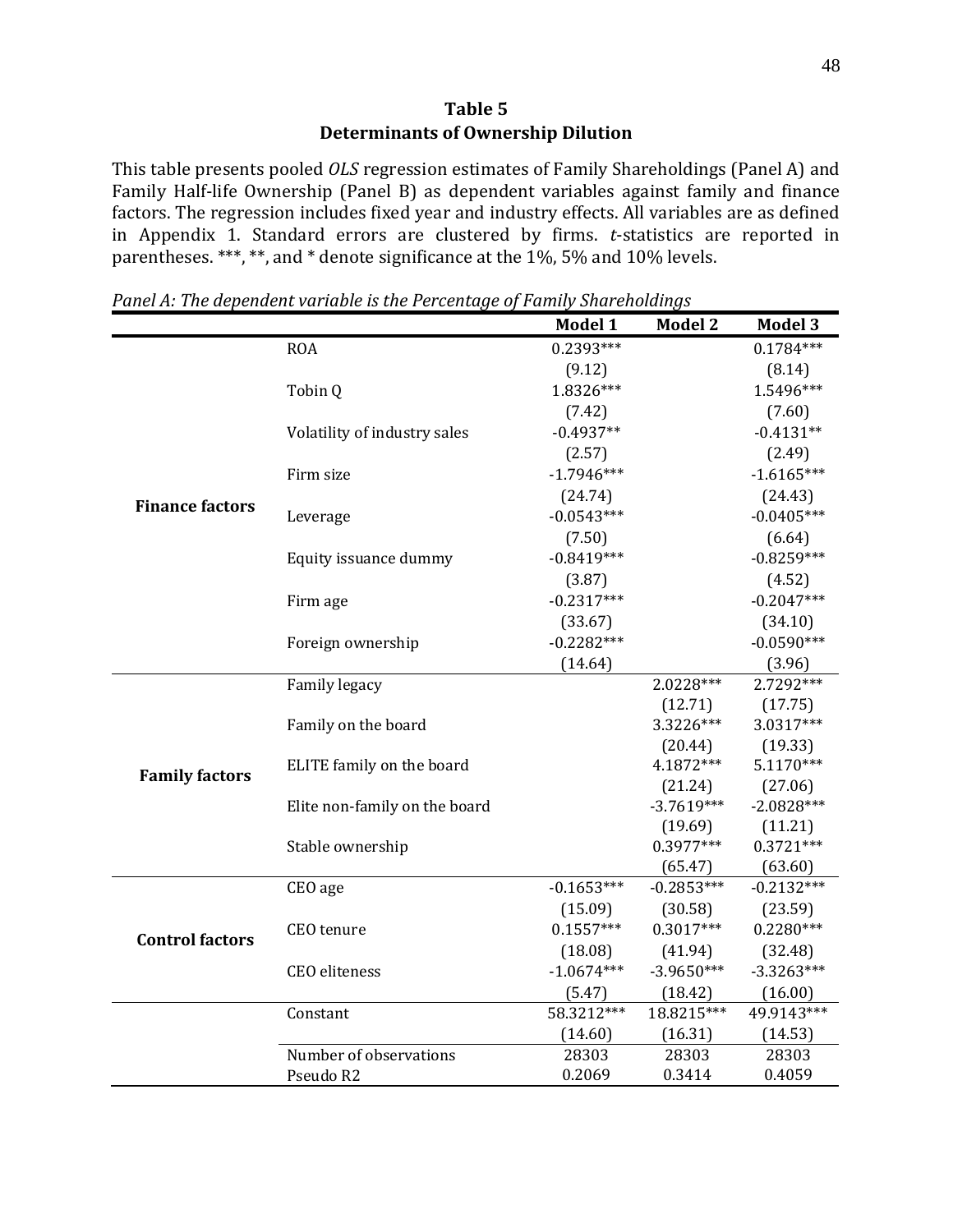|                        |                               | Model 1      | Model 2      | Model 3      |
|------------------------|-------------------------------|--------------|--------------|--------------|
|                        | <b>ROA</b>                    | $0.0621***$  |              | $0.0638***$  |
|                        |                               | (4.65)       |              | (4.79)       |
|                        | Tobin Q                       | $-0.0692$    |              | $-0.1590$    |
|                        |                               | (0.60)       |              | (1.38)       |
|                        | Volatility of industry sales  | 0.0541       |              | 0.0722       |
|                        |                               | (0.61)       |              | (0.81)       |
|                        | Firm size                     | $-0.7296***$ |              | $-0.7926***$ |
|                        |                               | (18.95)      |              | (20.33)      |
| <b>Finance factors</b> | Leverage                      | $-0.0083**$  |              | $-0.0071**$  |
|                        |                               | (2.39)       |              | (2.04)       |
|                        | Equity issuance dummy         | 0.0698       |              | 0.0732       |
|                        |                               | (0.62)       |              | (0.65)       |
|                        | Firm age                      | $-0.0142***$ |              | $-0.0180***$ |
|                        |                               | (3.98)       |              | (5.02)       |
|                        | Foreign ownership             | $-0.0143**$  |              | $-0.0277***$ |
|                        |                               | (2.51)       |              | (4.88)       |
|                        | Family legacy                 |              | $0.2831**$   | $0.3502***$  |
|                        |                               |              | (2.97)       | (3.67)       |
|                        | Family on the board           |              | $0.4798***$  | $0.5702***$  |
|                        |                               |              | (4.79)       | (5.75)       |
| <b>Family factors</b>  | ELITE family on the board     |              | $0.7845***$  | $1.0758***$  |
|                        |                               |              | (6.53)       | (9.03)       |
|                        | Elite non-family on the board |              | $-0.6337***$ | $-0.0593$    |
|                        |                               |              | (5.29)       | (0.50)       |
|                        | Stable ownership              |              | $-0.0263***$ | $-0.0294***$ |
|                        |                               |              | (11.38)      | (12.85)      |
|                        | CEO age                       | $-0.0880***$ | $-0.0879***$ | $-0.0782***$ |
|                        |                               | (15.48)      | (15.32)      | (13.66)      |
| <b>Control factors</b> | <b>CEO</b> tenure             | $0.1363***$  | $0.1306***$  | $0.1240***$  |
|                        |                               | (27.89)      | (26.34)      | (24.97)      |
|                        | <b>CEO</b> eliteness          | $-0.0048$    | $-0.4650***$ | $-0.3446***$ |
|                        |                               | (0.05)       | (4.52)       | (3.40)       |
|                        | Constant                      | 24.9892 ***  | 15.2289***   | 25.3672 ***  |
|                        |                               | (12.01)      | (12.20)      | (12.23)      |
|                        | Number of observations        | 15396        | 15396        | 15396        |
|                        | Pseudo R2                     | 0.4056       | 0.3954       | 0.4201       |

*Panel B: Dependent variable is Family Half-life Ownership*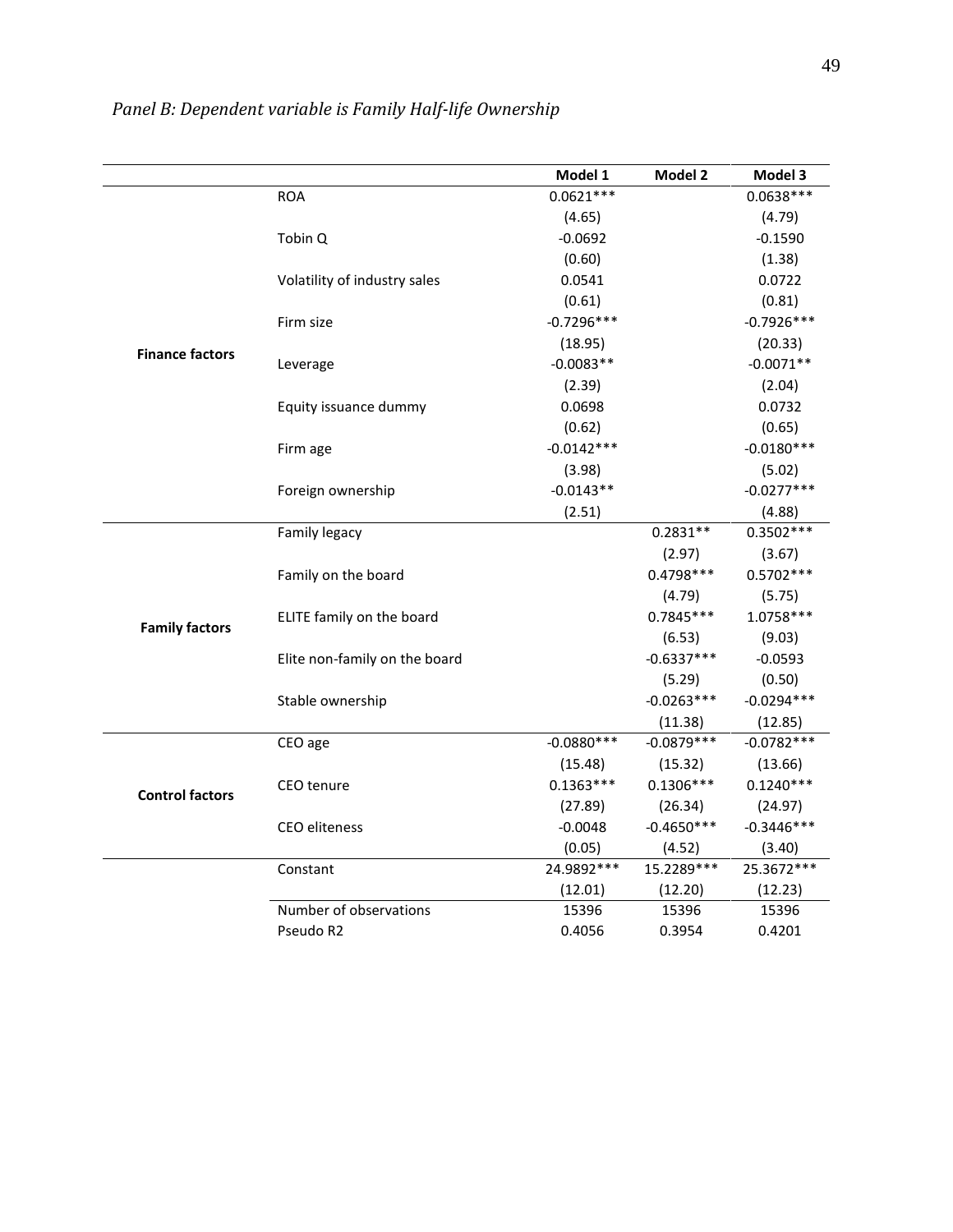#### **Table 6 Determinants of Non Family CEO: Transition from Type 1 to Type 3**

The dependent variable in the logistic regressions is defined as an event when a Type 1 firm transitions to become a Type 3 firm. All variables are defined in Appendix 1. *t*-statistics are reported in parentheses. \*\*\*, \*\*, and \* denote significance at the 1%, 5%, and 10% levels.

|                |                               | Model 1      | Model 2               | Model 3               |
|----------------|-------------------------------|--------------|-----------------------|-----------------------|
|                | <b>ROA</b>                    | $-0.0750***$ |                       | $-0.0817***$          |
|                |                               | (4.30)       |                       | (4.62)                |
|                | Tobin Q                       | $0.3039**$   |                       | $0.3047**$            |
|                |                               | (2.21)       |                       | (2.22)                |
|                | Volatility of industry sales  | 0.0536       |                       | 0.0731                |
|                |                               | (0.43)       |                       | (0.58)                |
| <b>Finance</b> | Firm size                     | 0.0173       |                       | $-0.0012$             |
| <b>Factors</b> |                               | (0.31)       |                       | (0.02)                |
|                | Leverage                      | 0.0002       |                       | 0.0000                |
|                |                               | (0.04)       |                       | (0.01)                |
|                | Equity issuance dummy         | 0.1990       |                       | 0.2132                |
|                |                               | (1.11)       |                       | (1.19)                |
|                | Firm age                      | $-0.0094*$   |                       | $-0.0084$             |
|                |                               | (1.90)       |                       | (1.52)                |
|                | Foreign ownership             | 0.0065       |                       | 0.0087                |
|                |                               | (0.34)       |                       | (0.52)                |
|                | Family ownership              |              | $0.0116***$           | $0.0117**$            |
|                |                               |              | (2.60)                | (2.32)                |
|                | Family legacy                 |              | $-0.0895$             | $-0.0788$             |
|                |                               |              | (0.61)                | (0.54)                |
| Family         | Family on the board           |              | $0.5751***$           | $0.6101***$           |
| <b>Factors</b> |                               |              | (4.36)                | (4.55)                |
|                | ELITE family on the board     |              | $-0.2154$             | $-0.2049$             |
|                |                               |              | (1.25)<br>$0.2761*$   | (1.15)                |
|                | Elite non-family on the board |              |                       | $0.2964*$             |
|                | Stable ownership              |              | (1.74)<br>$-0.0099**$ | (1.81)<br>$-0.0099**$ |
|                |                               |              | (2.19)                | (2.19)                |
| Control        | CEO age                       | $0.0614***$  | $0.0577***$           | $0.0604***$           |
| <b>Factors</b> |                               | (7.03)       | (6.55)                | (6.70)                |
|                | CEO tenure                    | $0.0240***$  | $0.0265***$           | $0.0253***$           |
|                |                               | (4.19)       | (4.67)                | (4.32)                |
|                | CEO eliteness                 | 0.0784       | 0.1529                | 0.1569                |
|                |                               | (0.43)       | (0.78)                | (0.79)                |
|                | Number of observations        | 21110        | 21110                 | 21110                 |
|                | Number of transitions         | 299          | 299                   | 299                   |
|                | Pseudo R2                     | 0.1125       | 0.1107                | 0.1205                |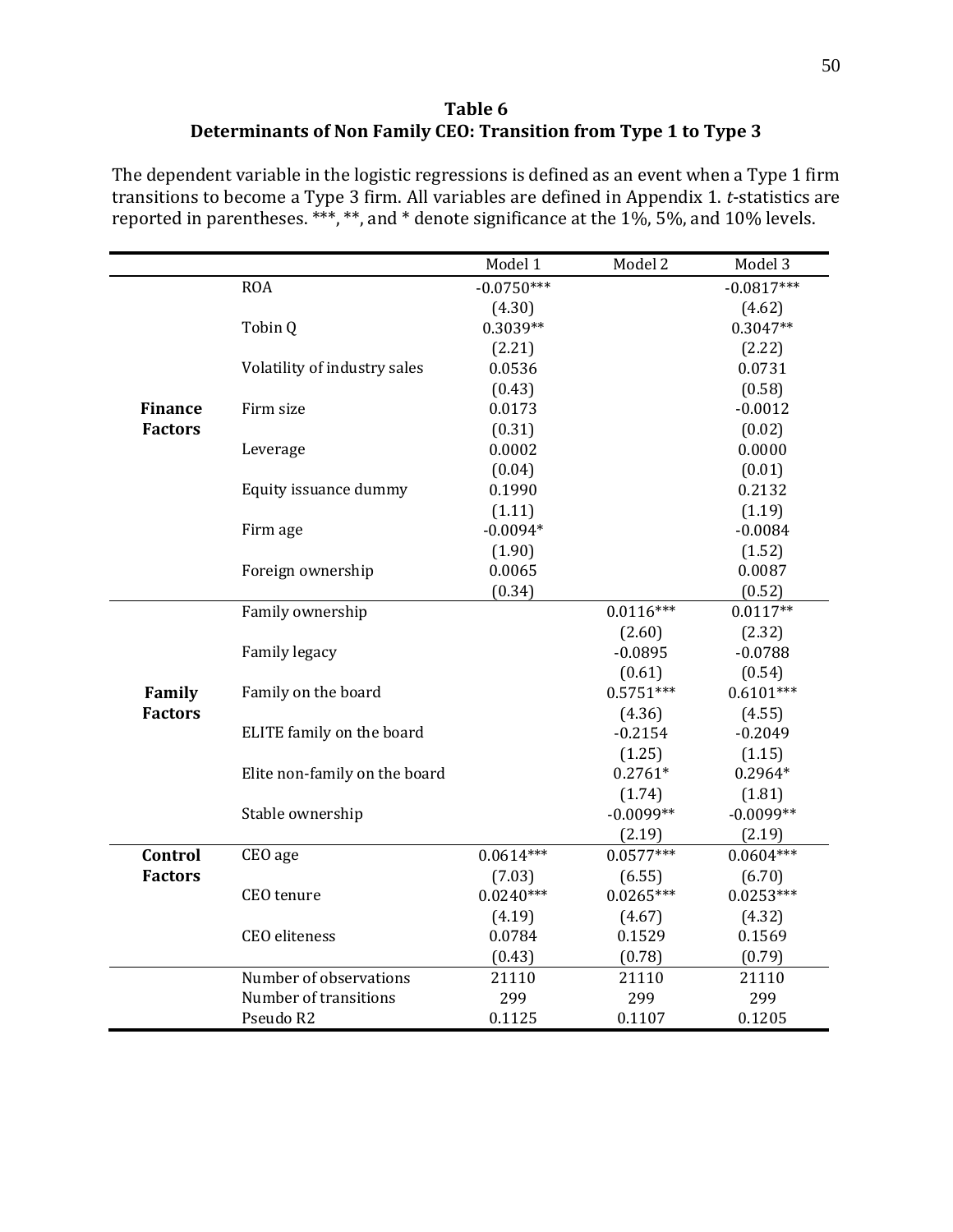## **Table 7 Determinants of Control without Ownership: Transition from Type 1 to Type 2**

The dependent variable in the logistic regressions is defined as an event when a Type 1 firm transforms to become a Type 2 firm. All variables are defined in Appendix 1. *t*-statistics are reported in parentheses. \*\*\*, \*\*, and \* denote significance at the 1%, 5%, and 10% levels.

|                        |                               | Model 1     | Model 2      | Model 3      |
|------------------------|-------------------------------|-------------|--------------|--------------|
|                        | <b>ROA</b>                    | $-0.0239$   |              | $-0.0091$    |
|                        |                               | (1.33)      |              | (0.44)       |
|                        | Tobin Q                       | 0.0603      |              | 0.1364       |
|                        |                               | (0.38)      |              | (0.90)       |
| <b>Finance factors</b> | Volatility of industry sales  | 0.3332      |              | 0.2796       |
|                        |                               | (1.79)      |              | (1.46)       |
|                        | Firm size                     | $0.1544***$ |              | $-0.0339$    |
|                        |                               | (2.65)      |              | (0.49)       |
|                        | Leverage                      | $0.0207***$ |              | $0.0220***$  |
|                        |                               | (3.70)      |              | (3.82)       |
|                        | Equity issuance dummy         | $0.5114***$ |              | $0.5206***$  |
|                        |                               | (3.31)      |              | (3.31)       |
|                        | Firm age                      | 0.0025      |              | $-0.0134**$  |
|                        |                               | (0.52)      |              | (2.34)       |
|                        | Foreign ownership             | 0.0253      |              | 0.0007       |
|                        |                               | (1.32)      |              | (0.03)       |
| <b>Family factors</b>  | Family ownership              |             | $-0.1002***$ | $-0.1109***$ |
|                        |                               |             | (7.78)       | (7.72)       |
|                        | Family legacy                 |             | $-0.2146$    | $-0.0782$    |
|                        |                               |             | (1.42)       | (0.50)       |
|                        | Family on the board           |             | $-0.1281$    | $-0.1635$    |
|                        |                               |             | (0.80)       | (1.01)       |
|                        | ELITE family on the board     |             | 0.2033       | $0.3007*$    |
|                        |                               |             | (1.15)       | (1.65)       |
|                        | Elite non-family on the board |             | 0.1823       | 0.1944       |
|                        |                               |             | (0.96)       | (1.00)       |
|                        | Stable ownership              |             | $-0.0402***$ | $-0.0398***$ |
|                        |                               |             | (4.80)       | (4.73)       |
|                        | CEO age                       | $-0.0174**$ | $-0.0290**$  | $-0.0245***$ |
|                        |                               | (2.08)      | (3.13)       | (2.61)       |
| <b>Control factors</b> | CEO tenure                    | $0.0154**$  | $0.0268***$  | $0.0208***$  |
|                        |                               | (2.49)      | (3.84)       | (2.98)       |
|                        | CEO eliteness                 | $-0.2406$   | $-0.4639**$  | $-0.4517**$  |
|                        |                               | (1.28)      | (2.36)       | (2.26)       |
|                        | Number of observations        | 19626       | 19626        | 19626        |
|                        | Number of transitions         | 233         | 233          | 233          |
|                        | Pseudo R2                     | 0.0574      | 0.1414       | 0.1566       |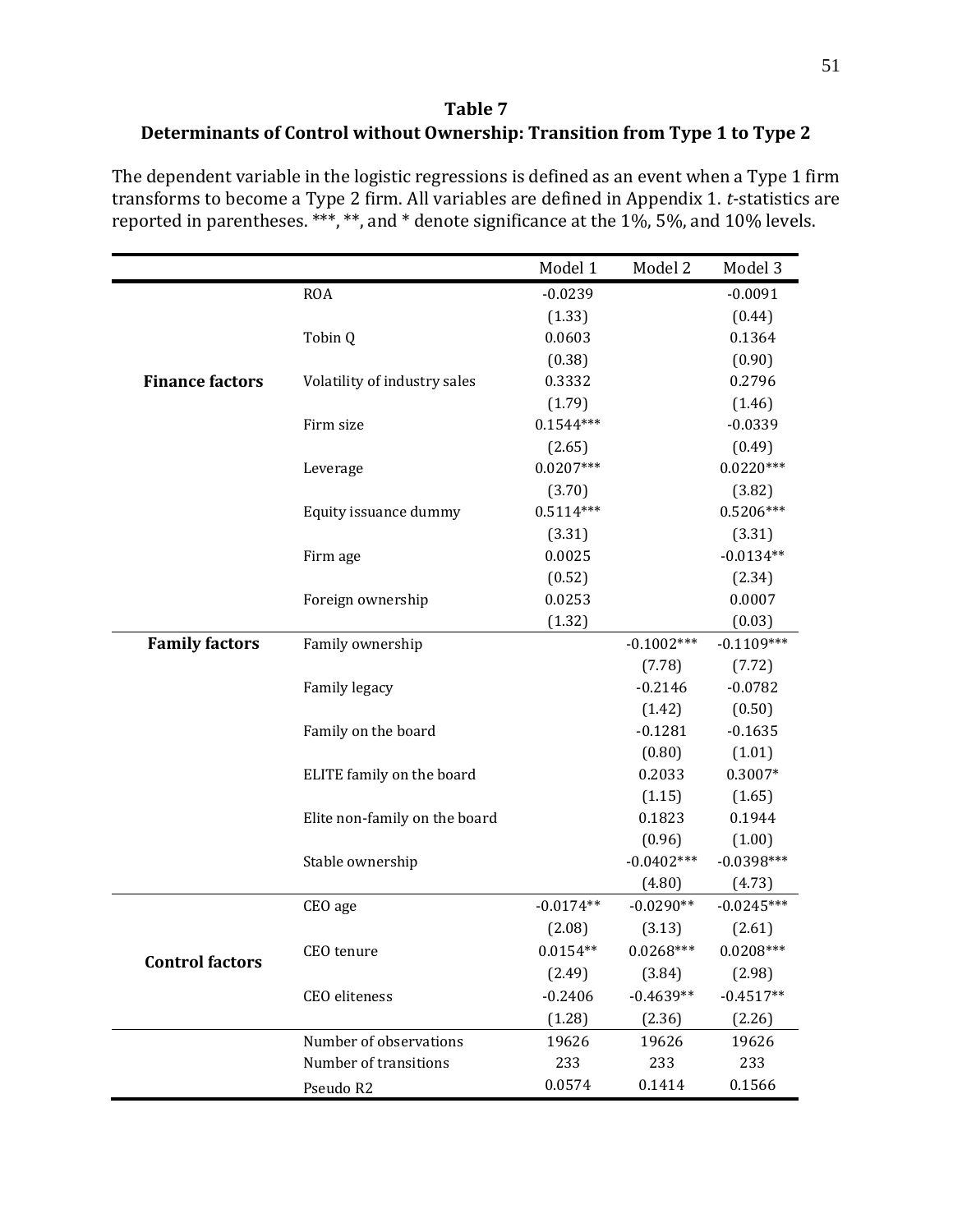#### **Table 8 Determinants of Exit: Transition to Type 4**

The dependent variable in the logistic regressions is defined as an event when a Type 1, 2, and 3 firm transforms to become a Type 4 firm. All variables are defined in Appendix 1. *t*-statistics are reported in parentheses. \*\*\*, \*\*, and \* denote significance at the 1%, 5%, and 10% levels.

|                        |                               | Model 1      | Model 2      | Model 3      |
|------------------------|-------------------------------|--------------|--------------|--------------|
|                        | <b>ROA</b>                    | $-0.0873***$ |              | $-0.0748***$ |
|                        |                               | (5.02)       |              | (4.15)       |
|                        | Tobin Q                       | 0.0060       |              | 0.0730       |
|                        |                               | (0.04)       |              | (0.47)       |
|                        | Volatility of industry sales  | $-0.0057$    |              | $-0.0518$    |
| <b>Finance factors</b> |                               | (0.05)       |              | (0.44)       |
|                        | Firm size                     | $0.1239***$  |              | 0.0109       |
|                        |                               | (2.68)       |              | (0.21)       |
|                        | Leverage                      | $0.0115***$  |              | $0.0094**$   |
|                        |                               | (2.75)       |              | (2.09)       |
|                        | Equity issuance dummy         | $-0.1969$    |              | $-0.2001$    |
|                        |                               | (1.15)       |              | (1.15)       |
|                        | Firm age                      | $-0.0032$    |              | $-0.0162***$ |
|                        |                               | (0.74)       |              | (3.38)       |
|                        | Foreign ownership             | $0.0400***$  |              | $0.0319**$   |
|                        |                               | (3.10)       |              | (2.32)       |
|                        | Family ownership              |              | $-0.0804***$ | $-0.0828***$ |
|                        |                               |              | (10.10)      | (9.59)       |
|                        | Family legacy                 |              | $-0.2712**$  | $-0.2275*$   |
|                        |                               |              | (2.14)       | (1.69)       |
|                        | Family on the board           |              | $-0.4622***$ | $-0.4166***$ |
| <b>Family factors</b>  |                               |              | (3.43)       | (3.06)       |
|                        | ELITE family on the board     |              | $-0.8904***$ | $-0.8927***$ |
|                        |                               |              | (5.03)       | (4.88)       |
|                        | Elite non-family on the board |              | 0.1481       | 0.1705       |
|                        |                               |              | (0.91)       | (1.02)       |
|                        | Stable ownership              |              | $0.0235***$  | $0.0239***$  |
|                        |                               |              | (5.97)       | (6.12)       |
| <b>Control factors</b> | CEO age                       | $0.0561***$  | $0.0525***$  | $0.0560***$  |
|                        |                               | (8.47)       | (7.51)       | (8.03)       |
|                        | CEO tenure                    | $-0.0251***$ | $-0.0235***$ | $-0.0250***$ |
|                        |                               | (4.62)       | (3.86)       | (4.08)       |
|                        | CEO eliteness                 | $0.2800**$   | $0.7412***$  | $0.7812***$  |
|                        |                               | (2.14)       | (4.60)       | (4.72)       |
|                        | Number of observations        | 22622        | 22622        | 22622        |
|                        | Number of transitions         | 369          | 369          | 369          |
|                        | Pseudo R2                     | 0.0758       | 0.1343       | 0.1500       |

*Panel A: Determinants of transformation of family firms (Type 1, 2, and 3) to Type 4*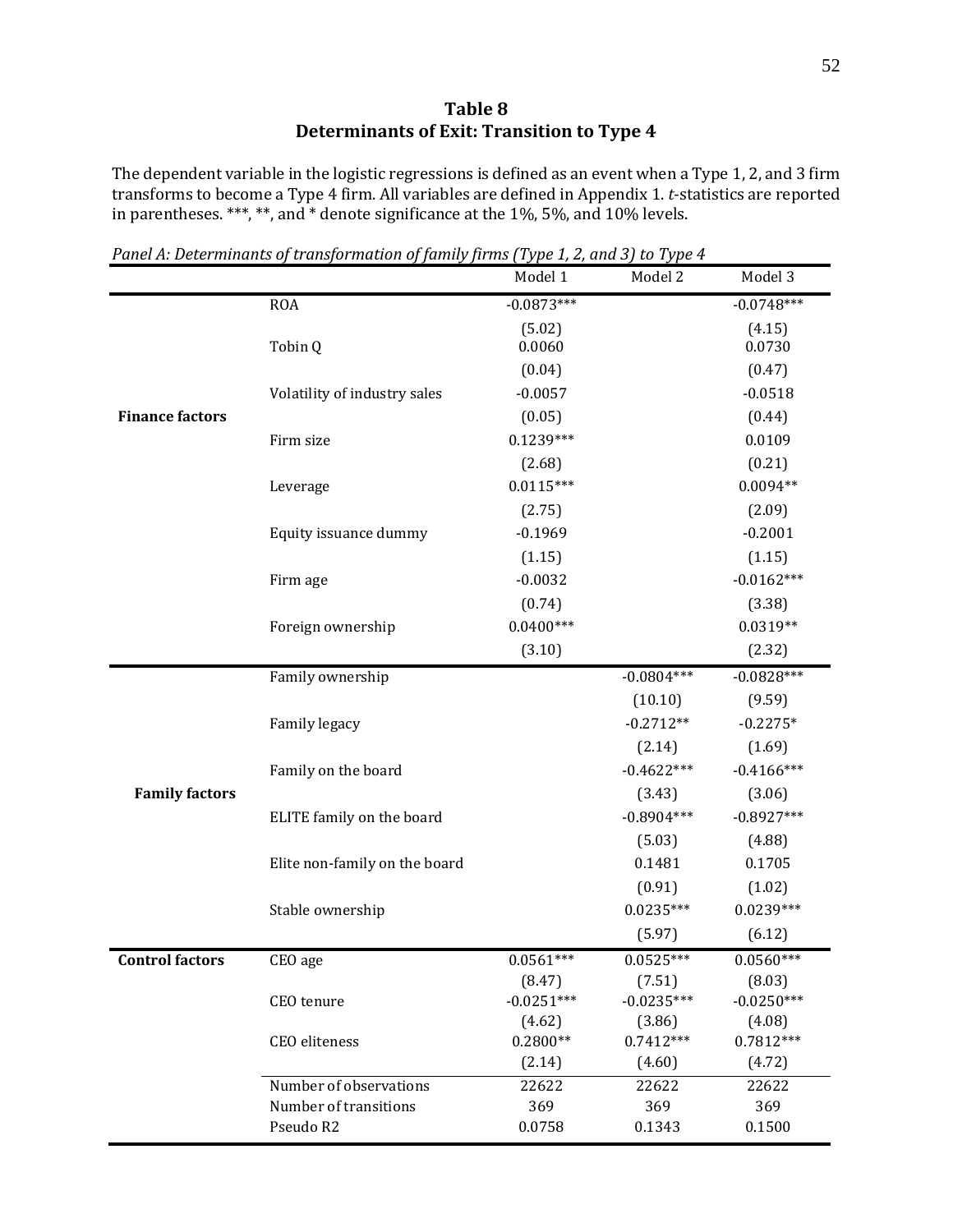|                           |                                  | Type 1 to 4  | Type 2 to 4  |
|---------------------------|----------------------------------|--------------|--------------|
|                           |                                  | Model 1      | Model 2      |
|                           | <b>ROA</b>                       | $-0.2015**$  | $-0.1267***$ |
|                           |                                  | (3.20)       | (5.83)       |
|                           | Tobin Q                          | 0.8060       | $-0.2120$    |
|                           |                                  | (1.71)       | (0.85)       |
|                           | Volatility of industry sales     | $-0.9772**$  | $-0.1186$    |
|                           |                                  | (2.19)       | (0.70)       |
| <b>Finance</b><br>factors | Firm size                        | $-0.2019$    | $0.3276***$  |
|                           |                                  | (0.70)       | (4.89)       |
|                           | Leverage                         | 0.0199       | 0.0078       |
|                           |                                  | (0.98)       | (1.32)       |
|                           | Equity issuance dummy            | $-0.4256$    | $-0.3534$    |
|                           |                                  | (0.58)       | (1.43)       |
|                           | Firm age                         | $-0.0394$    | $0.0166***$  |
|                           |                                  | (0.85)       | (3.26)       |
|                           | Foreign ownership                | $-0.0146$    | $0.0449***$  |
|                           |                                  | (0.43)       | (3.43)       |
|                           | Family ownership                 | 0.0092       |              |
|                           |                                  | (0.45)       |              |
|                           | Family legacy                    | 0.1216       | $-0.3769**$  |
|                           |                                  | (0.18)       | (2.10)       |
|                           | Family on the board              | $-0.7092$    | $-0.3561**$  |
| <b>Family factors</b>     |                                  | (0.86)       | (1.99)       |
|                           | ELITE family on the board        | $-2.8273**$  | $-0.4631***$ |
|                           |                                  | (2.12)       | (2.62)       |
|                           | Elite non-family on the<br>board | 0.5052       | 0.3021       |
|                           |                                  | (0.65)       | (1.25)       |
|                           | Stable ownership                 | $-0.0418***$ | 0.0006       |
|                           |                                  | (2.66)       | (0.11)       |
| <b>Control factors</b>    | CEO age                          | $-0.0091$    | $0.0527***$  |
|                           |                                  | (0.18)       | (5.14)       |
|                           | CEO tenure                       | $0.0961***$  | $0.0155***$  |
|                           |                                  | (2.62)       | (2.62)       |
|                           | CEO eliteness                    | 1.7525       | $0.4059**$   |
|                           |                                  | (1.57)       | (2.30)       |
|                           | Number of transitions            | 18           | 204          |
|                           | Pseudo R2                        | 0.2457       | 0.1176       |
|                           |                                  |              |              |

*Panel B: Determinant of transformation for each type of family firms to Type 4 Firms*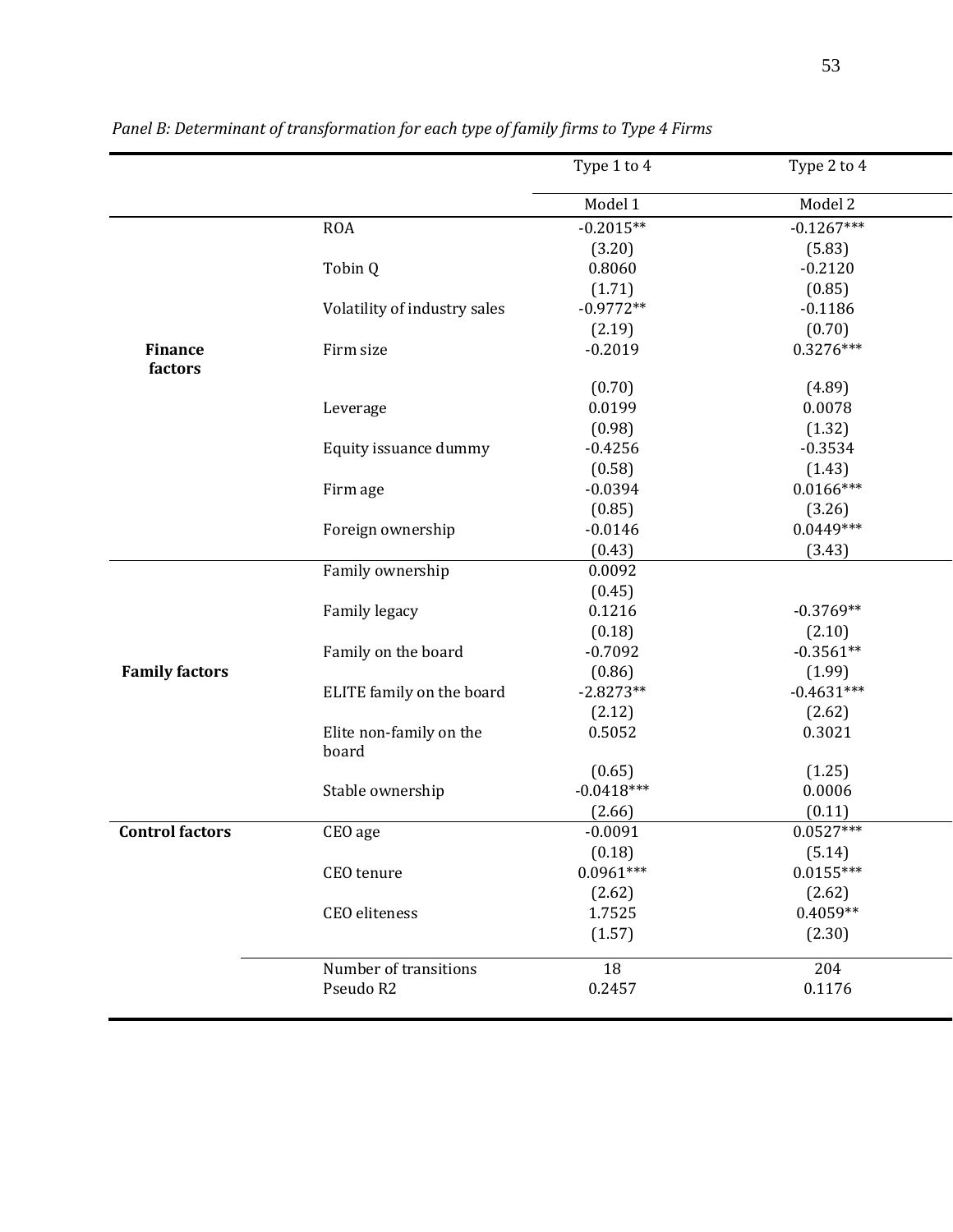# **Appendix 1**

## **Variable Definitions**

| <b>Variable</b>                          | <b>Variable Definition</b>                                                                                                                                                                                  |  |  |  |  |
|------------------------------------------|-------------------------------------------------------------------------------------------------------------------------------------------------------------------------------------------------------------|--|--|--|--|
| <b>Ownership &amp; control variables</b> |                                                                                                                                                                                                             |  |  |  |  |
| Family shareholdings                     | Fraction of total shares controlled by the founding family                                                                                                                                                  |  |  |  |  |
| Half-life Ownership                      | Family half-life ownership                                                                                                                                                                                  |  |  |  |  |
| Type 1 firms                             | Firms where the founding family retains both significant ownership (at<br>least 5% of the shares) and top management position as the CEO.                                                                   |  |  |  |  |
| Type 2 firms                             | Firm where the founding family's ownership is insignificant but one of<br>its members is the CEO                                                                                                            |  |  |  |  |
| Type 3 firms                             | Firm where founding family retains significant ownership but none of<br>its members is the CEO                                                                                                              |  |  |  |  |
| Type 4 firms                             | Firm where founding family neither retains significant ownership nor<br>as the CEO                                                                                                                          |  |  |  |  |
| <b>Family factor variables</b>           |                                                                                                                                                                                                             |  |  |  |  |
| <b>Family legacy</b>                     | Dummy variable set to 1 when the founding family name and firm<br>name are the same; set to 0 otherwise                                                                                                     |  |  |  |  |
| ELITE family on the<br>board             | Dummy variable set to 1 when there is at least one ELITE family on the<br>board; set to 0 otherwise                                                                                                         |  |  |  |  |
| ELITE non family on<br>the board         | Dummy variable set to 1 when there is at least one ELITE non-family on<br>the board; set to 0 otherwise                                                                                                     |  |  |  |  |
| <b>Elite Education</b>                   | Dummy variable set to 1 if an executive has a bachelor degree from a                                                                                                                                        |  |  |  |  |
|                                          | top national university, defined as former Imperial universities (Tokyo,<br>Kyoto, Osaka, Nagoya, Kyushu, and Hokkaido University) as well as<br>Kobe and Hitotsubashi University; set equal to 0 otherwise |  |  |  |  |
| Stable ownership                         | The percentage of shareholdings by the shareholders who were listed<br>in the top 10 shareholders for at least 5 consecutive years                                                                          |  |  |  |  |
| <b>Financial factor variables</b>        |                                                                                                                                                                                                             |  |  |  |  |
| <b>ROA</b>                               | Return on Assets defined as operating income scaled by total assets                                                                                                                                         |  |  |  |  |
| Tobin Q                                  | The market value of equity plus the book value of debt scaled by total<br>assets                                                                                                                            |  |  |  |  |
| Volatility of industry<br>sales          | Standard deviation of sales of the industry where the firm operates in<br>the past 5 years. The industry is measured at the 2-digit SIC code.                                                               |  |  |  |  |
| Firm size                                | The natural log of total assets                                                                                                                                                                             |  |  |  |  |
| Leverage                                 | Total outstanding debt scaled by total assets                                                                                                                                                               |  |  |  |  |
| Equity issuance<br>dummy<br>Firm age     | Dummy variable set equal to 1 if firms experience the change of share<br>outstanding from previous year more than 10%; set 0 otherwise<br>The number of years since incorporation                           |  |  |  |  |
| Foreign ownership                        | Fraction of shares held by foreign investors who are listed in the top<br>ten shareholders                                                                                                                  |  |  |  |  |